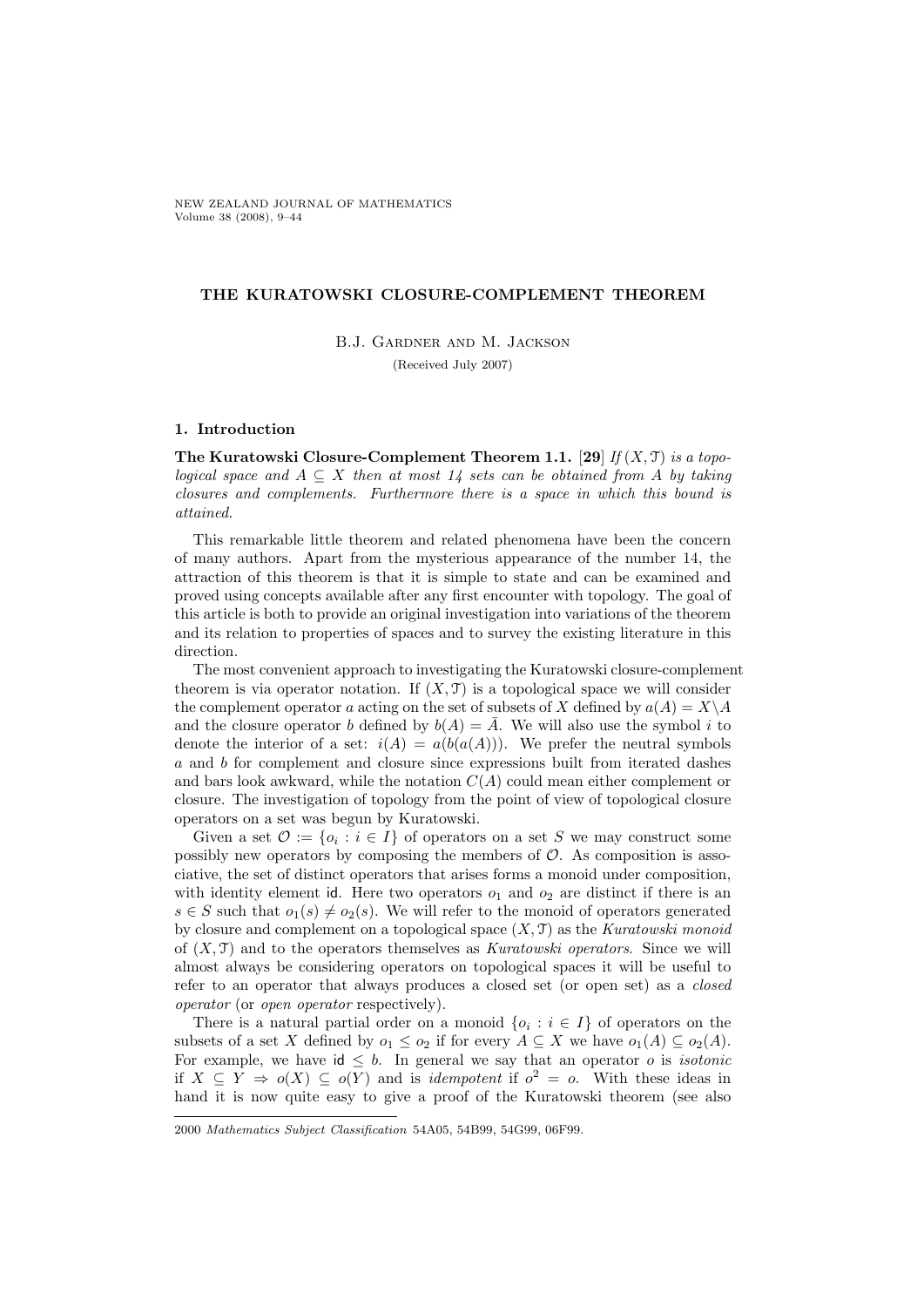$[29, 21, 30, 15, 8]$ . We present this proof for completeness.

Proof of the Kuratowski Closure-Complement Theorem. First note that the operator a satisfies  $a^2 = id$  (where id is the identity operator), while b is idempotent:  $b^2 = b$ . This immediately shows that every operator in the operator monoid generated by  $a$  and  $b$  is either the identity operator id or is equal to one of the form  $abab \dots ba$ ,  $baba \dots ba$ ,  $abab \dots ab$ , or  $baba \dots ab$ . Our first goal is to show that the operators bab and bababab are identical. This will give the upper bound of 14 since the only remaining operators are

 $id, a, b, ab, ba, aba, bab, abab, baba, ababa, babab, ababab, bababab, abababab,$ 

Note that  $bab \geq ababab$  since  $ababab(A)$  is the interior of  $bab(A)$ . Because b is isotonic it then follows that  $bab = bab \ge bababab$ . On the other hand,  $abab \le b$ (since  $abab(A)$  is the interior of  $b(A)$ ) and so  $babab \leq bb = b$ . But then  $ababab > b$ ab and bababab  $>$  bab. Combining these two inequalities gives bab = bababab as required.

To complete the proof it suffices to find a topological space with a subset for which each of the 14 possible operators produces a different set. Finding a subset of the reals with this property is an exercise is some textbooks [27, p. 57]. As shown in [44, Example 32, part 9], one example is the set

 $\{1/n \mid n \in \mathbb{N}\} \cup (2,3) \cup (3,4) \cup \{4\frac{1}{2}\}$  $\frac{1}{2}$ } ∪ [5, 6] ∪ { $x \mid x$  is rational and  $7 \leq x < 8$ }

(but in fact only the  $2<sup>nd</sup>$ ,  $3<sup>rd</sup>$ ,  $4<sup>th</sup>$  and  $6<sup>th</sup>$  components are necessary). This completes the proof.  $\Box$ 

An equivalent formulation of the Kuratowski closure-complement theorem is the statement that at most 7 distinct sets can be obtained from a subset of a topological space by applying closures and interiors. Certainly the earlier formulation implies this. However if we have 7 distinct sets obtained from some subset A using closure and interior then it is easily verified that the complement of each of these sets gives a new set. In fact we may (as in [29]) divide the Kuratowski operators into two subsets; those that involve an even number of complements (the even Kuratowski operators) and those that involve an odd number (the odd Kuratowski operators). The natural order on the even Kuratowski operators is given in Figure 1.1. All odd Kuratowski operators can be obtained by applying a complement to one side of an even operator (obviously the order is reversed by complementation).

**Definition 1.2.** Let  $(X, \mathcal{T})$  be a topological space and  $A \subseteq X$ .

- (i)  $k(A)$  (the k-number of A) denotes the number of distinct sets obtainable from A by taking closures and complementation. A set with k-number n will also be called an n-set.
- (ii)  $k((X, \mathcal{T}))$  (the k-number of  $(X, \mathcal{T}))$  denotes  $\max\{k(A) : A \subseteq X\}.$
- (iii)  $K((X, \mathcal{T}))$  (the K-number of  $(X, \mathcal{T}))$  denotes the number of distinct Kuratowski operators on  $(X, \mathcal{T})$ ; that is, the order of the Kuratowski monoid of  $(X, \mathfrak{T}).$

It can be seen that the Kuratowski result has two facets: it shows that the knumber of any set in a topological space is at most  $14$  and that the K-number of any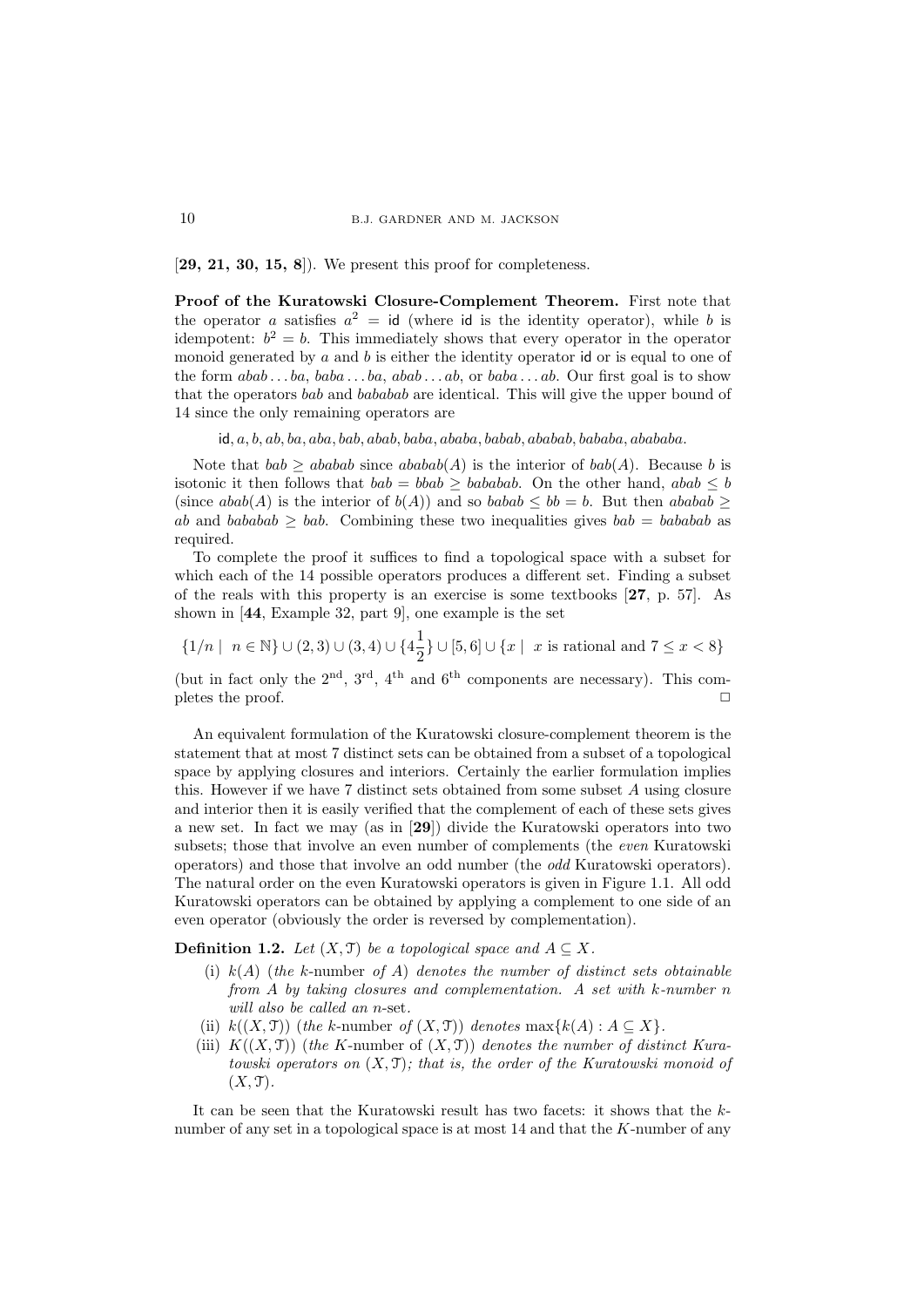

FIGURE 1.1. The seven different operators using  $b$  and  $i$ .

topological space is at most 14. Our proof of the Kuratowski closure-complement theorem first showed that  $K((X, \mathcal{T})) \leq 14$  and then that the k-number of the reals with the usual topology is actually 14. Naturally,  $K((X, \mathcal{T})) \geq k((X, \mathcal{T}))$ . The following definitions will also be useful.

Definition 1.3. A space with K-number 14 will be called a Kuratowski space. A space with  $k$ -number equal to its  $K$ -number will be called a full space.

Section 2 deals with characterising spaces by their Kuratowski monoid, their Knumber and their k-number; while these topics have been commonly investigated in the literature, we make some original contributions too. Section 3 deals with the stability of the various Kuratowski phenomena under topological constructions; this section is mostly new. We investigate how the Kuratowski monoids and  $k$ -numbers of spaces change under taking products, subspaces, and continuous images. For example, we find the initially surprising result that every topological space is a subspace of one whose K-number is 6. Finally, in Section 4 we look at variants of Kuratowski's original result. This has also been a popular topic in the literature and we survey many results of both topological and non-topological character.

### 2. Characterising Spaces and Sets Using Kuratowski-type Phenomena

Classifying spaces and sets according to the behaviour of Kuratowski operators has been a common theme in the literature. We consider three different approaches.

2.1. Classifying spaces by their Kuratowski monoid. Classifying spaces by their Kuratowski monoid appears to be the most natural of the possible ways of making use of the Kuratowski theorem. Despite this, the approach appears to have only been considered by Chagrov in [10], a paper that is not readily available, and not available at all in English. Furthermore, the proof that the various Kuratowski monoids are the only possible Kuratowski monoids, which is not quite trivial, is not given in [10]. In fact for non-topological closure operators, two possible extra cases emerge. Because of these facts we give a full proof of the Chagrov result.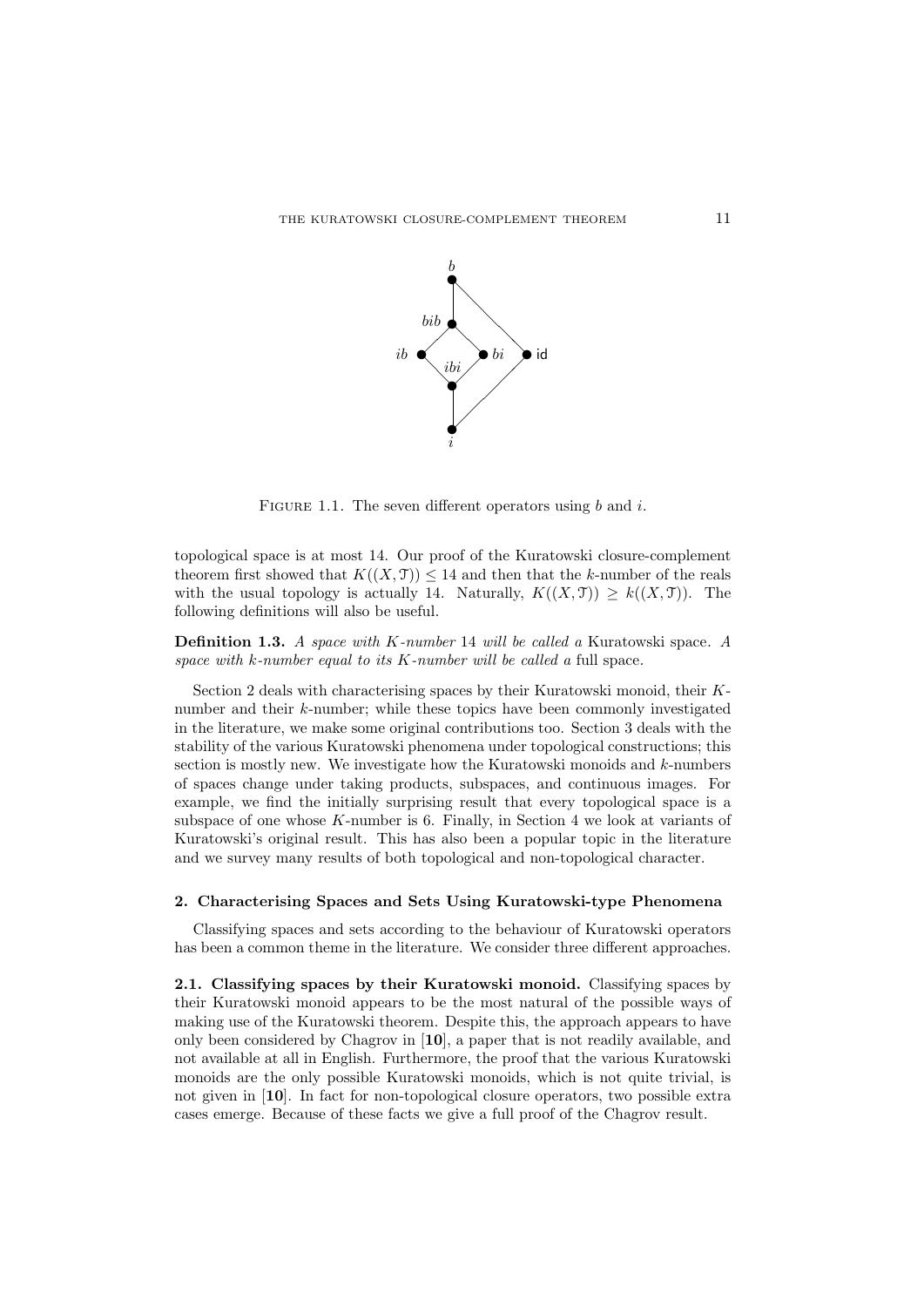

Figure 2.1. Orderings on 5 possible Kuratowski monoids.

Theorem 2.1. (Chagrov, [10]) The Kuratowski monoid of a non-empty topological space corresponds to either the diagram in Figure 1.1 or one of the 5 diagrams in Figure 2.1. Thus the possible K-numbers of a topological space are  $14, 10, 8, 6, 2$ .

**Proof.** Note that if  $o_1 \leq o_2 \leq o_3$  are even Kuratowski operators and  $o_1 = o_3$  on some space  $(X, \mathcal{T})$  then we also have  $o_1 = o_2 = o_3$  on  $(X, \mathcal{T})$ . This means that all collapses of the diagram in Figure 1.1 are created by combinations of collapses between adjacent members in the diagram or between incomparable members of the diagram (that is, pairs of members that are not related by  $\leq$  or  $\geq$ ).

Note that the map  $o \mapsto aoa$  is (monoid) automorphism of the Kuratowski monoid that interchanges  $i$  and  $b$  and reverses order, and thus inverts the diagram in Figure 1.1. This ensures that for every possible collapse, the diagram that replaces that in Figure 1.1 will have similar symmetry.

The number of cases to consider is further reduced by the fact that any collapse for which id is equal to a distinct Kuratowski operator o is equivalent to collapsing all operators onto id; this is because if o is an open (closed) operator then  $id = o$ implies that every set is open. Obviously, discrete spaces correspond to the last diagram in Figure 2.1. The only remaining collapses we need consider are  $ibi = bi$ ,  $ibi = ib$ ,  $bi = ib$ ,  $i = ibi$  and combinations of these. When reading the remainder of this proof the reader may be interested in consulting Theorem 2.3 below, where we give structural characterisations of these spaces.

Case 1.  $ibi = bi$ .

We have  $aibia = abia$ , that is,  $aabababa = ababaa$ , which gives  $babab = abab$ , or  $bib = ib$ . (This illustrates the symmetry alluded to above.) Since  $ibi < bib$  this gives the first diagram in Figure 2.1.

Case 2.  $ibi = ib$ .

By symmetry we have have  $bib = bi$ . Since  $ibi \leq bib$  this gives the second diagram in Figure 2.1. Chagrov comments that these spaces have a connection with the 'weak excluded middle' in logic.

Case 3.  $ib = bi$ .

This implies that  $ib = iib = bi = bi = bi = bi = bi$  giving the third diagram in Figure 2.1. Clearly this is also equivalent to case 1 and 2 holding simultaneously. Case 4.  $ibi = i$ .

The fact that this case corresponds to the fourth diagram in Figure 2.1 requires a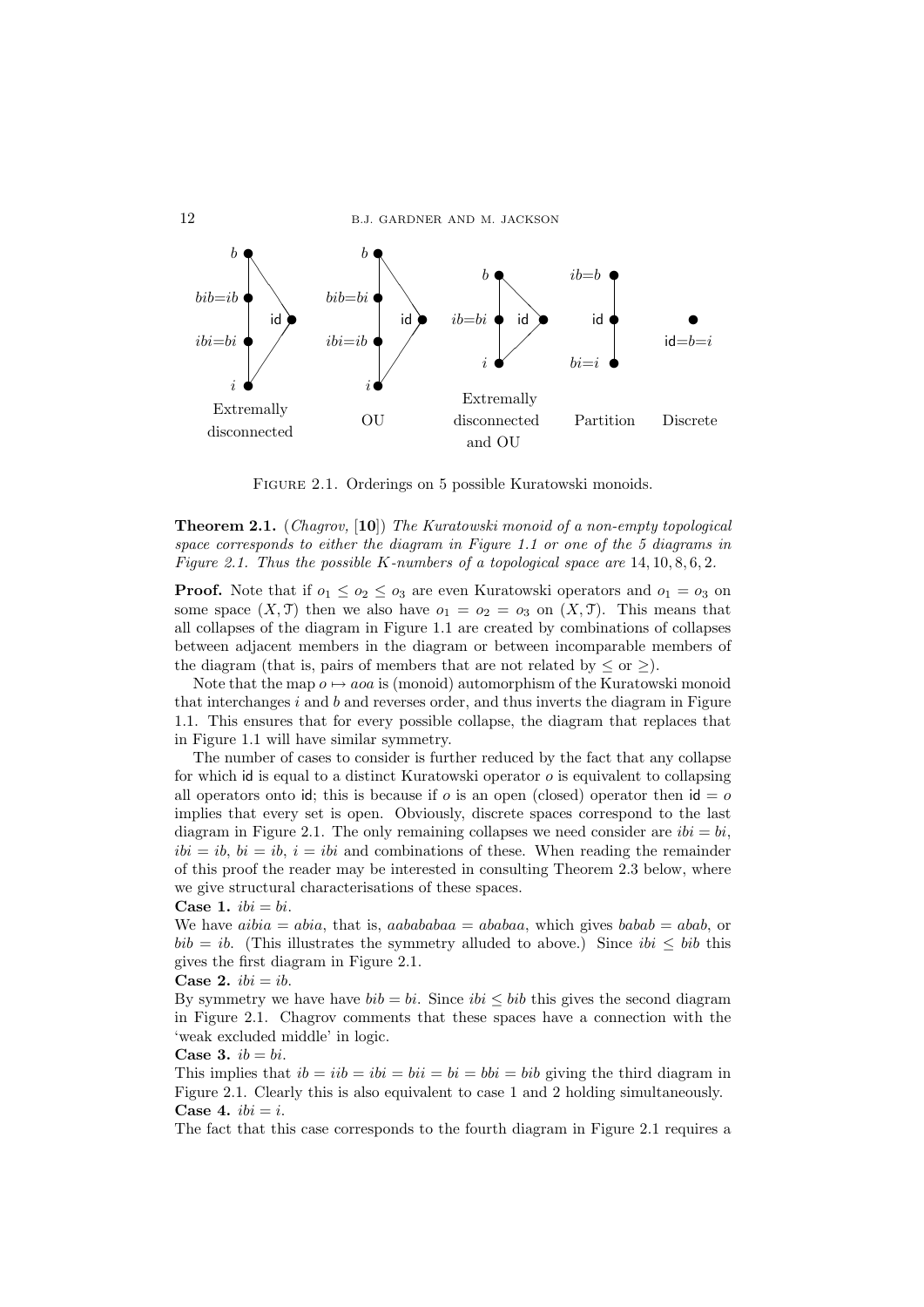more detailed argument. Symmetry again gives us  $bib = b$ , however it also turns out that  $ib = b$  and  $bi = i$  which follow from the additive properties of topological closure and which are not expressed by the operator monoid structure. It will suffice to show that every closed set is open.

For each  $x \in X$ , let  $S_x$  denote the set  $i(X \setminus \{x\})$ . If G is an open set, then either  $G \subseteq S_x$  or  $x \in G$ ; therefore  $S_x \cup \{x\}$  is dense in X. Now  $S_x = i(S_x) = ibi(S_x)$  by assumption and therefore  $b(S_x) = bi(S_x) \neq X$ . These facts imply that  $x \notin b(S_x)$ .

Now consider the open set  $G_x := X \backslash b(S_x)$  which does contain x. Let  $y \in G_x$ and H be an open set containing y. Since  $H \nsubseteq X\backslash G_x = b(S_x)$ , we have that  $H \nsubseteq ib(S_x) = ibi(S_x) = i(S_x) = S_x$ . Since S is the union of all open sets not containing x, it follows that  $x \in H$ . That is, every open set containing y contains x, or equivalently  $y \in b({x})$ . Because y was an arbitrary element of  $G_x$  it follows that  $b(G_x) \subseteq b({x}) \subseteq b(G_x)$ .

Now to show that every closed set is open. Let  $K$  be a closed set containing an element x. So  $b({x}) \subseteq K$ . But then  $x \in G_x \subseteq b(G_x) = b({x}) \subseteq K$  showing that  $K = \bigcup_{x \in K} G_x$  is a union of open sets and therefore open.

Since case 4 turns out to be a further collapse of case 3, it remains to show that case 2 and case 4 holding simultaneously does not imply any new kind of space. In case 2 we have  $i \leq ib \leq bi$  and  $i \leq id$  while in case 4 we have  $i = bi$  and  $id \leq b = ib$ . Hence if both case 2 and case 4 hold then we have  $i = b = id$ , that is, a discrete space.

To complete the proof we need to show that that each of the 6 possibilities does arise. Chagrov gives examples of small finite topologies; we instead aim for topologies that are either well known or that arise 'naturally'. Obviously for Knumber 14, we may take the reals with the usual topology.

For an example of a space satisfying  $ibi = bi$  but not  $ibi = ib$  or  $ibi = i$ , one may take the topology of all cofinite subsets of an infinite set (with the empty set). As we explain below, spaces satisfying  $ibi = bi$  are called extremally disconnected spaces; some well known extremally disconnected Hausdorff spaces can be found in [44] for example.

For an example of a space satisfying  $ibi = ib$  (but not  $ibi = bi$ ), let X be a set with  $|X| > 2$  and let  $x \in X$  be fixed. We define  $\mathfrak{T} := \{ S \subseteq X : x \notin S \text{ or } S = X \}.$ 

For an example of a space satisfying  $ibi = i$ , one may consider an equivalence relation  $\theta$  on a set X and then take the empty set and the equivalence classes of  $\theta$ as a basis.  $\Box$ 

The example of a space satisfying  $ibi = bi$  given in [10] is the set  $\{a, b, c, d, e\}$ with the basis  $\{\emptyset, \{a\}, \{b\}, \{a, c\}, \{b, d\}, \{a, c, e\}, \{b, d, e\}\}\.$  In fact this family does not form a basis since  $\{a, c, e\} \cap \{b, d, e\} = \{e\}$ . Taking the family as a subbasis it can be verified that the resulting space also satisfies  $ibi = ib$  and therefore has a K-number of 8 (not 10 as claimed).

The example of an space satisfying  $ibi = ib$  in [10] is also incorrect. Here we have the set  $\{a, b, c, d, e\}$  with basis  $\{\emptyset, \{a, e\}, \{a, b, e\}, \{a, c, e\}, \{a, b, c, d, e\}\}.$ Every open set is dense in this space and therefore the space satisfies  $ibi = bi$  and in fact it does not satisfy  $ibi = ib$ .

Case 4 in the proof of Theorem 2.1 involved some topological arguments. If one restricts to the purely algebraic properties of the Kuratowski monoid, two further collapses of the diagram in Figure 1.1 are possible; these are given in Figure 2.2.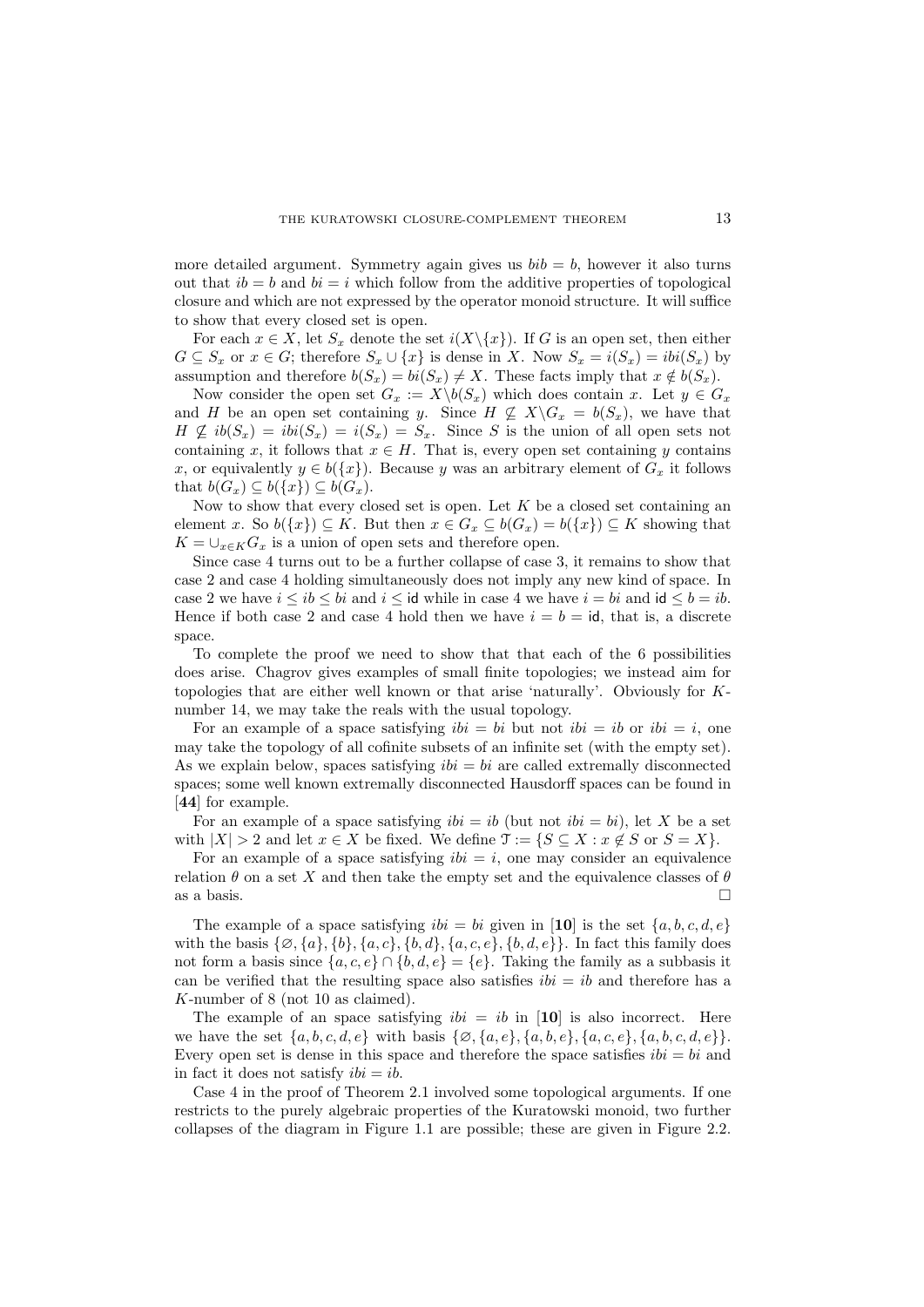For an example of an operator on a set with the first operator monoid consider the



FIGURE 2.2. Two nearly possible Kuratowski monoids.

two element group  $\mathbb{Z}_2$  and for  $A \subseteq \{0,1\}$  let  $b(A)$  denote the subgroup generated by A. Note that the operator aba associates each set with the complement of a subgroup and therefore does not contain 0 (which is contained in every subgroup). Hence we cannot have  $bi = ibi$  since bi gives a subgroup while ibi does not. The law  $ibi = i$  is routinely verified.

For an example of the second kind, consider a set X with  $b(A) = X$  for all  $A \subseteq X$ .

These two new possibilities may not be of interest from a topological perspective, but might perhaps be useful in the classification of non-topological closures. We discuss several natural candidates in the final section of this paper.

The possible topological collapses are all given by simple equalities between even Kuratowski operators. We now give slightly more structural descriptions. First recall some definitions.

**Definition 2.2.** (i) A space is extremally disconnected if the closure of any open set is open [46].

- (ii) A space is resolvable if it contains a dense set with empty interior [23].
- (iii) A space is an open unresolvable space if no open subspace is resolvable  $[2]$ .
- (iv) A space is a partition space if its open sets form a Boolean algebra  $[44]$ , Example 5].

We note that many texts require that an extremally disconnected space satisfy the additional condition of being Hausdorff ([7, Exercise I.11.21] for example); our definition however agrees with [27]. We use the notation 'OU-space' to abbreviate 'open unresolvable space'.

**Theorem 2.3.** (i) A space satisfies ibi  $=$  bi if and only if it is extremally disconnected.

- (ii) A space satisfies ibi  $=$  ibif and only if it is an OU-space if and only if each of its dense sets has dense interior.
- (iii) A space satisfies  $ib = bi$  if and only if it is an extremally disconnected OU-space.
- (iv) A space satisfies  $ib = b$  if and only if it is a partition space if and only if it its open sets are clopen (that is, simultaneously closed and open).
- (v) A space satisfies  $i = b$  if and only if it is discrete.

Proof. All except part (ii) are trivial or have been established above. In [2], Aull shows that OU-spaces are exactly spaces in which every dense set has dense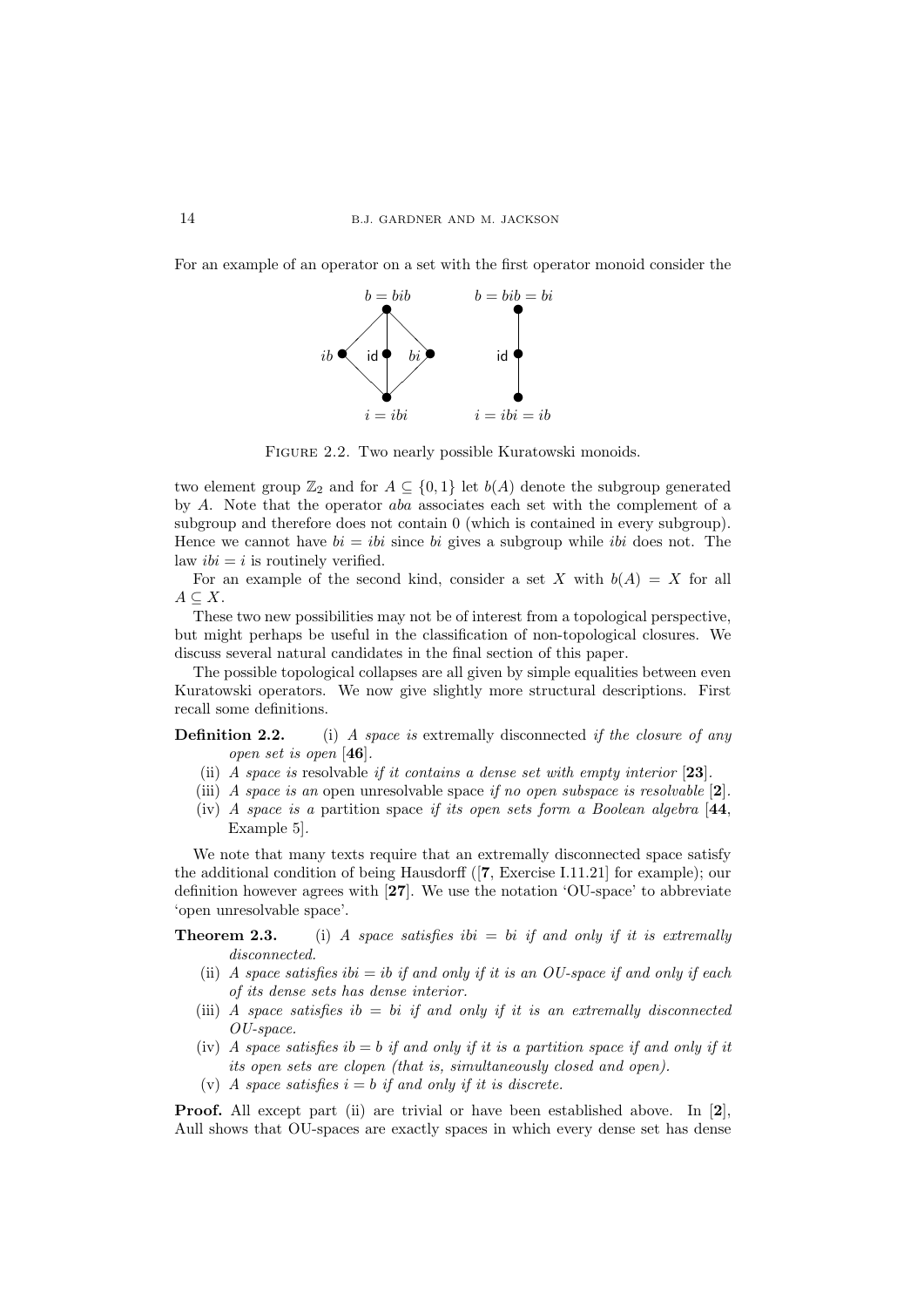interior and that spaces whose dense sets have dense interiors satisfy  $ibi = bi$ . To prove the converse, let  $(X, \mathcal{T})$  satisfy  $ibi = bi$  and let A be dense in X. Therefore  $ib(A) = i(X) = X$ . Since  $ibi(A) = ib(A)$  we must have  $bi(A) \supseteq X$ , which implies that  $i(A)$  is dense in X also.

The following result is stated in [44, Example 5, part 1]. The proof of the last statement is not quite trivial.

**Proposition 2.4.** Let X be a set and  $\theta$  be an equivalence relation on X. Then the topology on  $X$  whose basis consists of the equivalence classes of  $X$  (along with the empty set) is a partition space. Furthermore, every partition space arises in this way.

We note that the 6 different Kuratowski monoids of non-empty topological spaces also admit a natural partial order given in Figure 2.3. Here  $M_1 \leq M_2$  is there is a monoid homomorphism from  $M_2$  onto  $M_1$ .



FIGURE 2.3. The six different Kuratowski monoids for topological spaces.

2.2. Classifying spaces by their  $k$ -number. The most indepth investigation along these lines is given by Aull in [2]. Aull is primarily concerned with Hausdorff spaces and with this restriction gives a description for most of the possible knumbers (Theorem 2.6 below).

To begin with, note that the only possible  $k$ -numbers of a set in a space are the positive even numbers less than or equal to 14. Indeed let  $f$  and  $g$  be even operators. Then  $f(A) = g(A)$  if and only if  $af(A) = ag(A)$ , so that  $|f(A) : f$  is even  $| =$  $|{g(A) : g \text{ is odd}}|$ . Hence, if no odd operator agrees on A with an even operator, then the k-number of A is even. In the contrary case, let  $o_1(A) = o_2(A)$  where  $o_1$ is even and  $o_2$  is odd. Now i is the smallest even operator and so  $ai$  is the largest odd operator. Therefore we have  $i(A) \subseteq o_1(A) = o_2(A) \subseteq ai(A)$ . That is,  $i(A)$ is contained in its complement and therefore is empty. A dual argument shows that  $A$  is dense in  $X$  and so the distinct sets obtainable from  $A$  using Kuratowski operators are  $A, a(A), \emptyset, X$ ; so in this case also the k-number of A is even.

To state the Aull result we shall have need of the concept of a *door space* introduced in [27]: a space in which every set is either open or closed. Any space with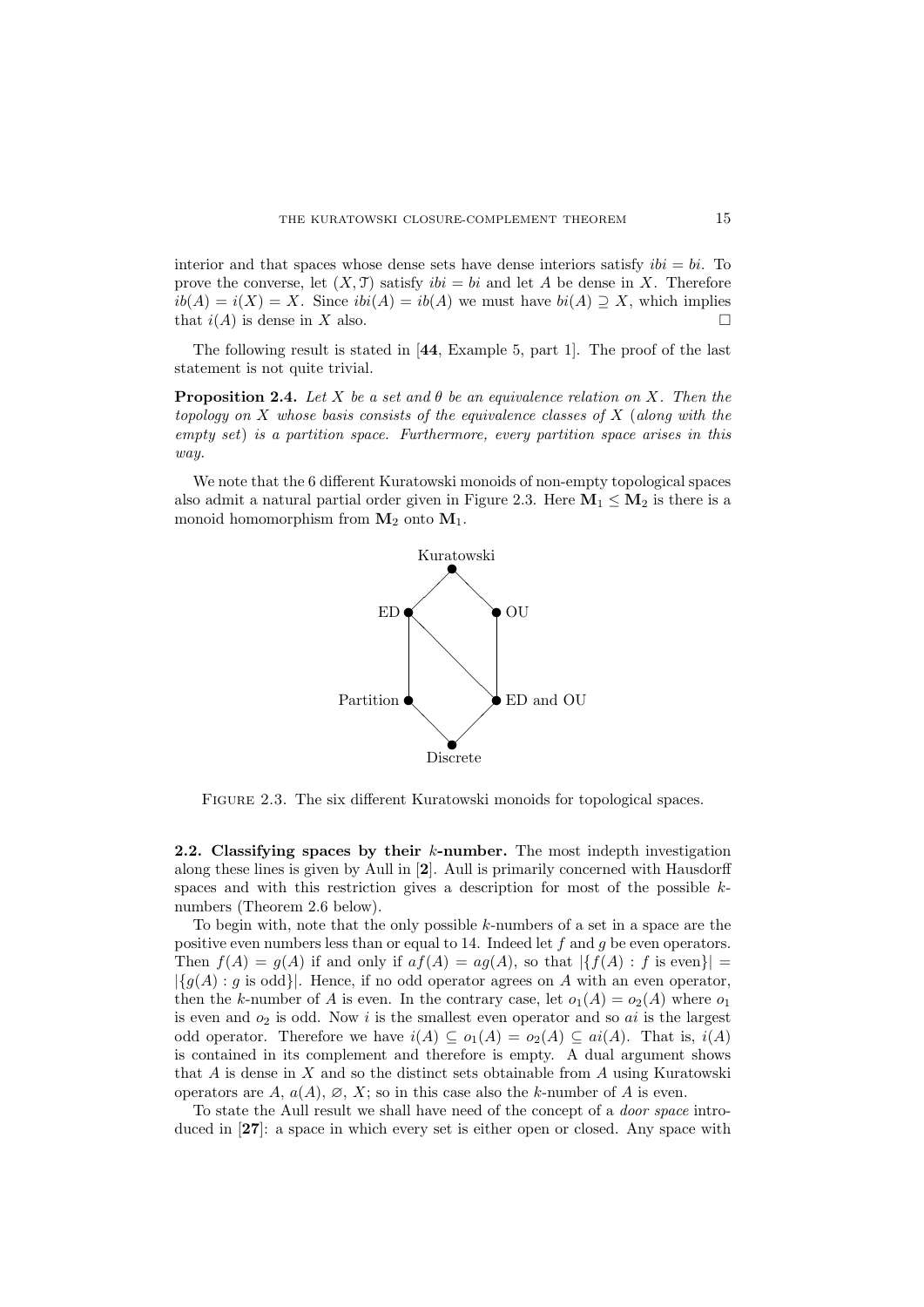at most one non-isolated point is a door space; for Hausdorff spaces this is if and only if [27, p. 76]. A useful lemma is the following.

# **Lemma 2.5.** [2] Every door space is an  $OU$  space.

Aull's results are stated in terms of the maximum number of sets obtainable from an arbitrary subset of a space using interior and closure. This is usually equal to half the number obtainable using closure and complement, a rule that can only fail if there is an even operator and a closed operator that act identically on A. As discussed at the start of this subsection, this implies that  $A$  is dense and has empty interior, in which case  $k(A) = 4$ . A space containing a neutral set cannot be a door space and hence has at least two non-isolated points. As we show below (Lemma 2.7 and associated discussion), in Hausdorff spaces this implies a  $k$ -number of at least 8. Thus no new Hausdorff spaces with k-number 4 are possible and the Aull result continues to hold under our notation.

**Theorem 2.6.** [2] Let  $(X, \mathcal{T})$  be a Hausdorff space with k-number n.

- (i)  $n = 2$  if and only if  $(X, \mathcal{T})$  is discrete.
- (ii)  $n = 4$  if and only if either  $(X, \mathcal{T})$  is a non-discrete door space.
- (iii)  $n = 8$  if  $(X, \mathcal{T})$  is an extremally disconnected OU space that is not a door space.
- (iv)  $n = 10$  only if  $(X, \mathcal{T})$  is an extremally disconnected but not OU space or an OU but not extremally disconnected space.
- (v)  $n = 14$  if and only if  $(X, \mathcal{T})$  is neither extremally disconnected nor OU. (vi)  $n \neq 6, 12$ .

If  $(X, \mathcal{T})$  has no isolated points then all of the possibilities are if and only if.

We note that Theorem 2 of  $[2]$  states that a space  $(X, \mathcal{T})$  without isolated points has k-number at most  $6$  if and only if  $X$  does not contain two disjoint open sets and that a space with two disjoint open sets each containing non-isolated points has k-number at least 8. This theorem (on which the  $n \neq 6$  part of Theorem 2.6 (vi) depends) does not assume the Hausdorff condition but without it, the second statement is in fact false (the first statement holds). Indeed, let  $\theta$  be an equivalence on a set  $X$  with more than one non-singleton equivalence class. In the corresponding partition space, there are two non-isolated points contained in disjoint open sets while the k-number of a partition space is at most 6.

With the Hausdorff condition assumed, Theorem 2 of  $[2]$  is true, as we now show. First, let a point x be called *weakly isolated* if  $ib({x})$  is non-empty.

**Lemma 2.7.** Let  $(X, \mathcal{T})$  be a space with two disjoint open sets  $H_1$  and  $H_2$ , each containing non-weakly isolated points,  $x_1$  and  $x_2$  respectively. Then the k-number of  $(X, \mathcal{T})$  is at least 8.

**Proof.** We show that the set  $M = (H_1 \setminus \{x_1\}) \cup \{x_2\}$  has k-number at least 8. Note that  $x_1$  and  $x_2$  cannot be isolated (in fact our proof only uses the assumption that  $x_1$  is not isolated and  $x_2$  is not weakly isolated). We begin by showing that  $x_1, x_2 \in b(M)$ .

If V is an open set containing  $x_1$  then  $x_1 \in V \cap H_1 \in \mathcal{T}$ . Since  $x_1$  is not isolated,  $V \cap H_1 \neq \{x_1\}$ , so  $M \cap V = (M \cap V) \setminus \{x_1\} \supseteq ((H_1 \setminus \{x_1\}) \cap V) \setminus \{x_1\}$  $(H_1 \cap V) \setminus \{x_1\} \neq \emptyset$ . Thus,  $x_1$  is a limit point of M, and  $x_1, x_2 \in b(M)$  as required.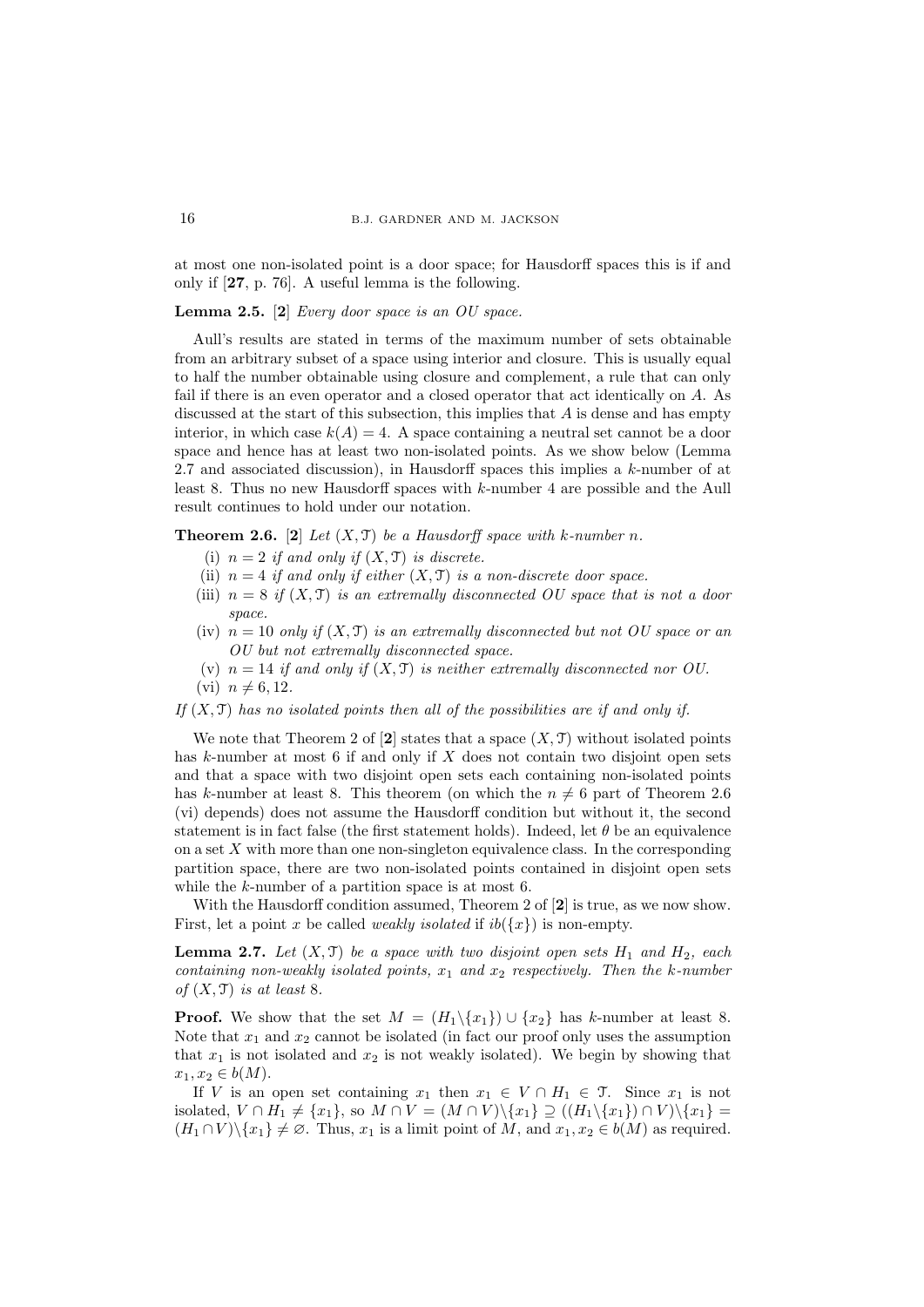Now  $x_1 \in H_1 \subseteq b(M)$  so that  $x_1 \in ib(M)$ . We show that  $x_2 \notin ib(M)$ . Now  $b(M) = b(H_1 \setminus \{x_1\}) \cup b(\{x_2\}) \subseteq b(H_1) \cup b(\{x_2\}).$  Let V be an open set containing  $x_2$ . So  $U := V \cap H_2$  is an open set containing  $x_2$ . Since  $H_1$  and  $H_2$  are disjoint, so are  $b(H_1)$  and  $H_2$ , whence  $U \cap b(M) \subseteq U \cap (b(H_1) \cup b(\lbrace x_2 \rbrace)) = U \cap b(\lbrace x_2 \rbrace)$  and  $x_2 \in U \cap b({x_2})$ . Now  $ib({x_2}) = \emptyset$  and so there is a point in U not in  $b({x_2})$  and therefore not in  $b(M)$  either. Hence  $x_2$  is a limit point of  $ab(M)$  and  $x_2 \notin ib(M)$ .

Finally, we note that since  $x_2 \notin ib(M)$ , we have  $x_1, x_2 \notin i(M)$ . These facts and the definition of M ensure that M,  $i(M)$ ,  $ib(M)$  and  $b(M)$  are all distinct.

Now to show that no Hausdorff space has  $k$ -number 6. First note that since singleton sets are closed in a Hausdorff space, we have for any point x,  $ib({x})$  =  $i({x})$  and so the notion of weakly isolated coincides with that of being isolated. Now let  $(X, \mathcal{T})$  be a Hausdorff space. If  $(X, \mathcal{T})$  contains at most one non-isolated point then it is a door space and has k-number 2 or 4. Otherwise it has at least two points that are not isolated and hence, by the Hausdorff condition, not weakly isolated. So Lemma 2.7 can be applied, giving a k-number of at least 8.

Part (i) of this theorem obviously does not depend on the Hausdorff condition, however it is easy to find examples of finite spaces contradicting all the other statements. The following lemma extends part (ii) of Theorem 2.6 to include non-Hausdorff spaces.

**Lemma 2.8.** A space  $(X, \mathcal{T})$  has k-number 4 if and only if it is a non-discrete door space or  $\mathcal{T}\backslash\{\emptyset\}$  is a filter in the power set of X.

**Proof.** Let us say that  $(X, \mathcal{T})$  has k-number 4 but is not a door space. Therefore there is a neutral set A. Then A is both dense and co-dense, for if  $i(A)$  is non-empty or  $b(A)$  is not equal to X, then A,  $i(A)$ ,  $b(A)$  and their complements are distinct and  $k(A) \geq 6$ . This also shows that any set containing a non-empty open subset is either open or closed. We now show that no disjoint pair of non-empty open sets exists. This will in addition show that any set containing an open subset is open and since open sets are closed under finite intersections,  $\mathcal{T}\setminus\{\emptyset\}$  will be a filter.

Assume that U and V are disjoint non-empty open sets in  $\mathfrak{T}$ . Now  $A\cup U$  is not equal to X since  $(A \cup U) \cap V = A \cap V \subsetneq V$  (because A is co-dense). Therefore  $A\cup U$  is not closed because  $b(A) = X$ . As  $A\cup U \supset U$ , it follows that  $A\cup U$  is open. But then  $(A \cup U) \cap V = A \cap V$  is open and non-empty, contradicting the fact that A has empty interior. It now follows by contradiction that no disjoint non-empty open sets exist, which completes the proof that  $\mathcal{T}\backslash\{\emptyset\}$  is a filter.

For the reverse implication, we may assume that  $\mathcal{T}\setminus\{\emptyset\}$  is a filter (the door space case is proved in [2]) and so there are no disjoint non-empty open sets. Then the closure of any non-empty open set is  $X$ , the interior of any closed set unequal to  $X$ is empty and no neutral set contains a non-empty open subset, so all neutral sets are both dense and co-dense. Thus the possible k-numbers of sets are 2 (for  $\varnothing$  and  $X$ ) and 4.

We note in passing that if  $\mathcal{T}\setminus\{\emptyset\}$  is a filter, or more generally if there are no disjoint non-empty open sets, then  $(X, \mathcal{T})$  is extremally disconnected.

The following lemma sheds some light on spaces with  $k$ -number 6 and is useful below.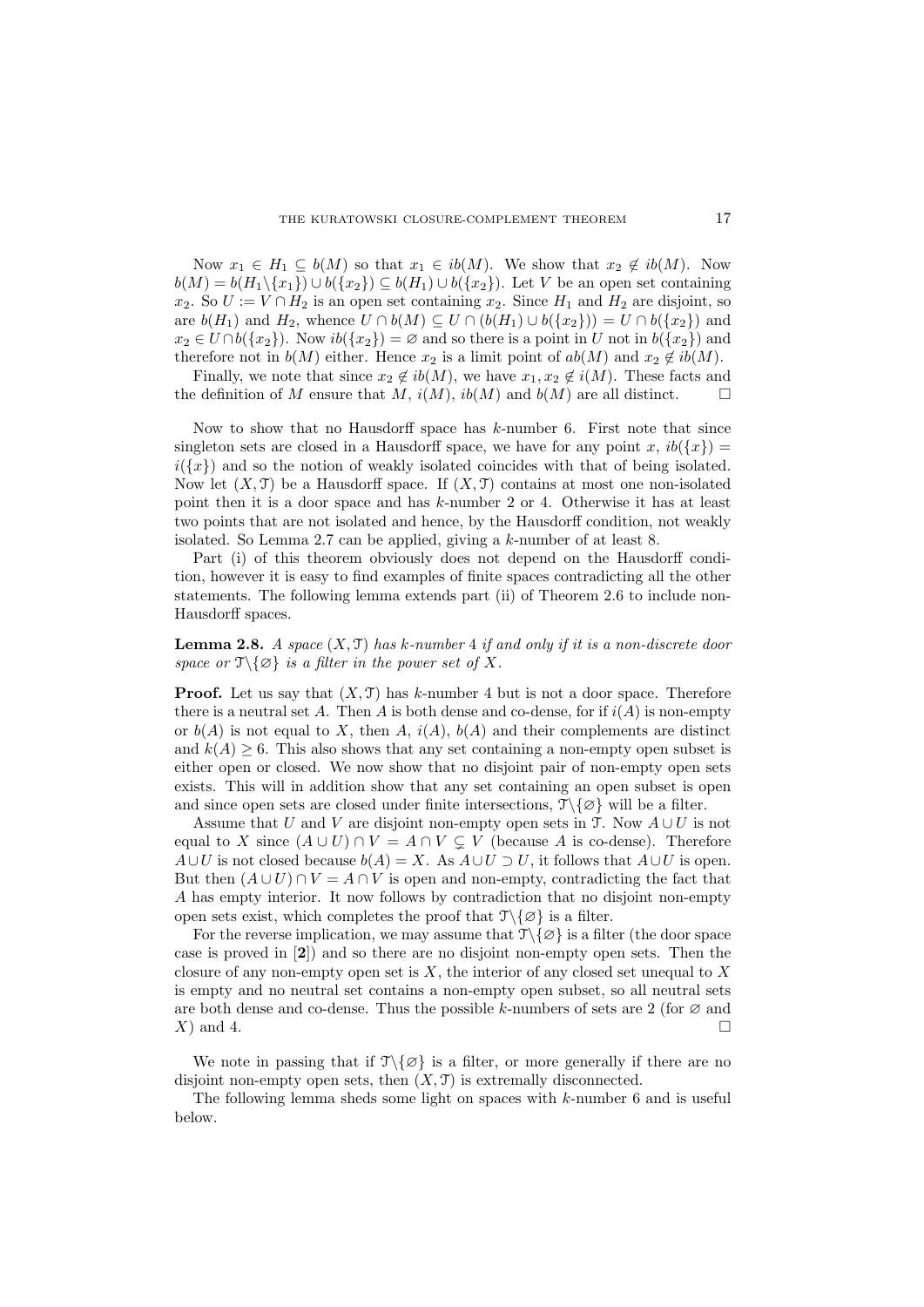**Lemma 2.9.** Let  $(X, \mathcal{T})$  be an extremally disconnected OU space. Then  $k((X, \mathcal{T}))$  = 6 if and only if  $(X, \mathcal{T})$  is not a door space and every neutral set has clopen interior or closure.

**Proof.** Let  $(X, \mathcal{T})$  be extremally disconnected OU space with k-number 6. Theorem 2.6 (i) and (ii), and Lemma 2.8 show that  $(X, \mathcal{T})$  is not a door space. Say there exists a neutral set  $A \subseteq X$  with  $b(A)$  and  $i(A)$  not clopen. Since the closure of an open set in an extremally disconnected space is clopen, it follows that there is a clopen set  $B \neq i(A), b(A), A$  such that  $bi(A) = B$ . This contradicts  $k((X, \mathcal{T})) = 6$ .

Now let  $(X, \mathcal{T})$  be an extremally disconnected OU space that is not a door space and is such that every neutral set has clopen interior or closure. Let  $A \subseteq X$ . If A is open or closed Figure 2.1 shows that A has a k-number of at most 4. If A is neutral and  $i(A)$  is clopen then Figure 2.1 shows that there are precisely three sets obtainable from A by taking closures and interiors, giving a k-number of 6 for A. A dual argument holds when  $b(A)$  is clopen.

It is also easy to see that partition space has k-number 6 if and only if it is neither discrete nor anti-discrete.

A further result relating spaces to their  $k$ -number is given in [4] and [22] where it is shown that  $k((X, \mathcal{T})) = 14$  implies that  $|X| \geq 7$ ; an example of a full Kuratowski space on seven points is also given in both papers and in [22] it is shown that there are exactly 5 non-homeomorphic spaces on 7 points with  $k$  number 14. These results are extended in [1] where it shown that  $k((X, \mathcal{T})) \leq 2|X|$  for all  $|X| \leq 7$ (and that this bound can be achieved in every case). Furthermore, for all  $n \leq 7$ , the number of non-homeomorphic *n*-point spaces with  $k$ -number  $2n$  is determined.

2.3. The k-numbers of sets in topological spaces. The earliest work (other than that of Kuratowski) concerning the possible behaviour of the topological operators on individual sets appears to be that of Levine [31] and Chapman [11]. Levine gives characterisations of subsets of spaces on which the interior and closure operators commute. In [11], two functions are considered which associate with each subset  $A$  of  $X$ , a positive integer less than 9 related to which of a certain collection of the 14 Kuratowski operators act differently on  $A$ ; the possible values of these functions is examined. These functions, called line functions are then abstracted and it is shown that an arbitrary set  $X$  and with a pair of line functions acting on the subsets of  $X$  determines a topology on  $X$ .

In [12] Chapman presents a deeper investigation into which Kuratowski operators can act differently on subsets of topological spaces. For every pair  $(o_1, o_2)$  of the 7 operators in Figure 1.1, a description is given of those sets  $A$  for which  $o_1$  and  $o<sub>2</sub>$  act identically on A. The commutativity of closure and interior, as investigated in [31], is a particular case. A description of typical flavour is that  $A = bi(A)$  if and only if A is closed and is the union of an open set and a set with empty interior in the subspace on A.

Papers [30] and [39] primarily concern the characterisation of 14-sets. The main theorem in  $[30]$  gives five independent conditions on a set A, which together are equivalent to A being a 14-set. This is then used to show that for every 14-set  $A \subseteq \mathbb{R}$  with the usual topology there is an interval I in which both A and  $a(A)$ are dense (this solved a problem posed by Baron [3]). In [39] there is another characterisation of 14-sets under the additional assumption that the topological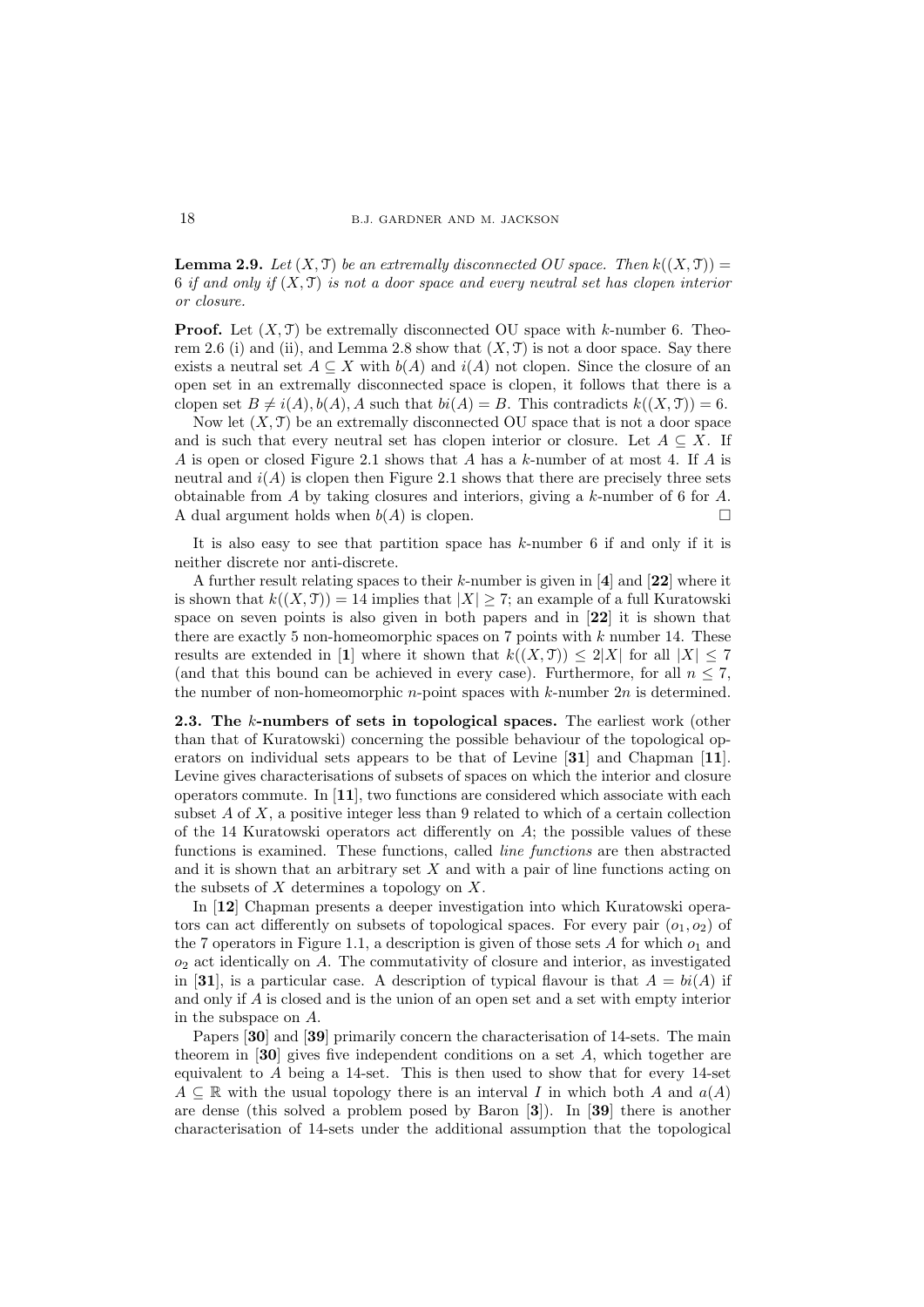space be connected. Several variations of the notion of boundary are introduced and it is shown that in a connected space  $(X, \mathcal{T})$ , a subset  $A \subseteq X$  is a 14-set if and only if certain boundaries of A are non-empty.

A given subset A of a topological space determines an equivalence  $\equiv_A$  on the set of Kuratowski operators, where  $o_1 \equiv_A o_2$  if  $o_1(A) = o_2(A)$ . This equivalence is clearly stable under composition from the left by operators and respects the partial order.

Theorem 2.10. The action of the even Kuratowski operators on an individual set falls into one of the 30 possibilities given in Table 2.1. If the set is not dense with empty interior, the action of the odd operators produces the same number of sets: the complement of those produced by the even operators. If a set A is dense with empty interior, then the distinct sets produced by all Kuratowski operators are A,  $a(A), \varnothing, X$ .

Proof. It follows from the argument that starts Subsection 2.2 that the restriction of our arguments to the even Kuratowski operators results in only one possible case being overlooked. This situation is when a set is dense and has empty interior under the even Kuratowski operators this is indistinguishable from an arbitrary set with clopen closure and clopen interior (which may not be dense and may not have empty interior). All of the remaining arguments will concern only the even operators.

We are looking for possible collapses under relations  $\equiv_A$  of the diagram in Figure 1.1. In the discussion that follows we shall deal with a general set A, but for notational simplicity we shall write  $\equiv$  in place of  $\equiv$ <sub>A</sub>.

First note that if  $bi \equiv bib$  then  $ibi \equiv ibi = ib$ , while if  $ib \equiv ibi$ , then  $bib \equiv bibi$ bi. Also if  $bi \equiv ib$ , then  $bi = bib \equiv bib$  and  $ib = iib \equiv ibi$ . Thus as far as ib, bi, ibi and bib are concerned, there are at most the following possibilities:

- (i) no two are equivalent;
- (ii) all are equivalent;
- (iii)  $bi \equiv ibi$  and no others are equivalent;
- (iv)  $ib \equiv bib$  and no others are equivalent;
- (v)  $bi \equiv ibi$ ,  $ib \equiv bib$  and no others are equivalent;
- (vi)  $bi \equiv bib, ib \equiv ibi$  and no others are equivalent.

Meanwhile, there are at most the following possibilities for  $b$  and  $i$ .

(vii) Neither is equivalent to any other operator;

- (viii)  $ibi \equiv i$ ;
- (ix)  $bib \equiv b$ ;
- (x)  $ibi \equiv i$  and  $bib \equiv b$ .

If  $b \equiv \text{id}$  but  $i \not\equiv \text{id}$ , then  $ib \equiv i$  id  $=i$  so (by order preservation),  $ib \equiv ibi \equiv i$  and also (by left stability),  $bib \equiv bi$ . As  $i \neq id$ , all of this is consistent with no more than the following:

- (xi) no further equivalences;
- (xii)  $bib \equiv b$  and there are no other equivalences;
- (xiii)  $bib \equiv ib$  and there are no other equivalences.

These last statements have corresponding duals, (xiv), (xv) and (xvi) if  $i \equiv id$  and  $b \not\equiv \mathsf{id}.$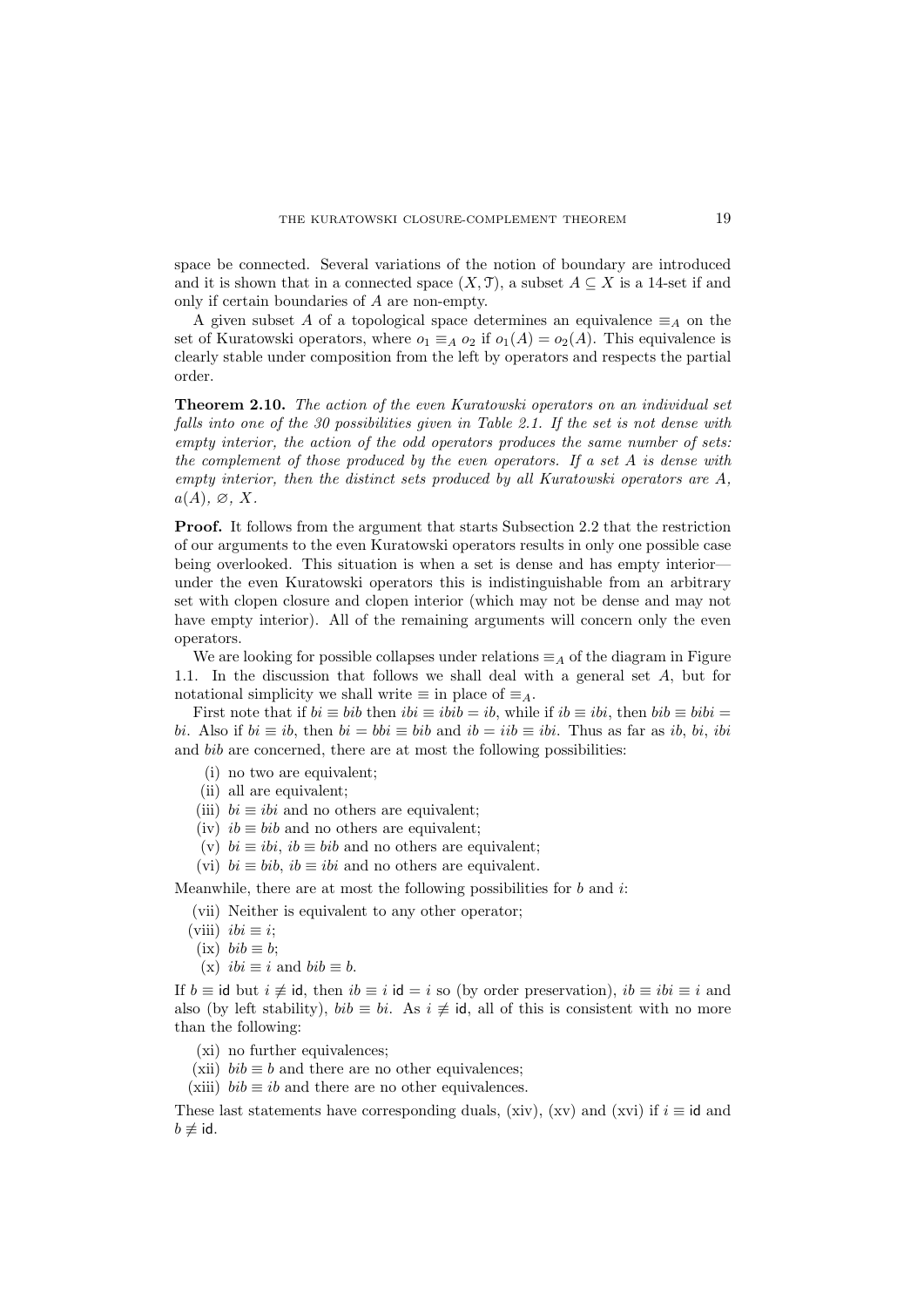Thus there are at most 30 different ways in which the even operators can be equivalent on a set:

- one of (i)–(vi) and one of (vii)–(x);
- one of  $(xi)$ – $(xvi)$ .

Note that the combination (ii) with (x) gives us  $i \equiv ibi \equiv bi \equiv b$ , so as  $i \leq id \leq b$ , all even operators coincide. This happens for clopen sets only. The other "combined" conditions apply to neutral sets, while  $(xi)$ – $(xii)$  (resp.  $(xiv)$ – $(xvi)$ ) apply to sets which are closed but not open (resp. open but not closed).

Most of the equivalence patterns for even operators can be realised on a subset of R, however some are clearly not realisable on any connected space. Indeed for a connected space on X with  $A \subseteq X$ , if  $o(A)$  is clopen for some even operator of then either  $b(A)$  is clopen or  $i(A)$  is clopen. If  $o_1 \neq a_2$  are two even operators for which  $o_1(A)$  and  $o_2(A)$  are clopen, then  $i(A) = \emptyset$  and  $b(A) = X$ . There are eight equivalences of this type, and we can realise each using a subset of the Cantor space; Table 2.1 gives examples for all possibilities.

If no odd and even operators agree on a set A, then  $k(A) = 2\{o(A) : o \text{ is even}\}\$ while in the contrary case, as noted in Section 2.2, A is dense with empty interior and  $k(A) = 4$ .

The k-numbers of a set giving rise to any of the equivalence patterns are given in Table 2.1. The final column gives an example with the corresponding pattern. Here we let  $A = (0, 1), B = (1, 2), C = \{3\}, D = [4, 5]$  and  $E = \mathbb{Q} \cap [6, 7],$ taken as subsets of the reals given the usual topology. For those equivalences not realised by any subset of a connected space, we use subsets of the Cantor space C. Let  $F = [0, 1/4) \cap C$ ,  $G = \{\frac{n}{3^m} : m \in \mathbb{N} \text{ and } 0 < n \leq 3^{m-1}\} \cap C$  (these are the end points of excluded intervals of C in the interval [0, 1/3]),  $H = \{2/3\}$  and  $I = C \cap (20/27, 21/27)$  and  $J = C \cap (11/12, 1]$ . We leave it to the reader to establish the following facts:  $b(G) = C \cap [0, 1/3]$ ;  $i(G) = \emptyset$ ;  $b(F) = [0, 1/4]$ ;  $ib(F) = [0, 1/4)$ ;  $b(J) = [11/12, 1]; i(J) = (11/12, 1]; i(F \cup G) = F;$  and  $b(F \cup G) = [0, 1/3] \cap C.$ 

The example of a 14-set in the Cantor space gives us the following result.

### Proposition 2.11. The Cantor space is a full Kuratowski space.

This result also follows from Theorem 5.10 in [32]. Aull comments that the rationals given the usual subspace topology from the reals is a full Kuratowski space.

# 3. Stability Under Topological Constructions

We now examine what kind of properties of the Kuratowski operators are preserved under the basic topological constructions. The main results in this section are all new and so we begin with a subsection establishing some useful tools.

**3.1. Kuratowski acts and stone duality.** Recall that if  $(X, \mathcal{T}_X)$  and  $(Y, \mathcal{T}_Y)$ are spaces then a map  $f: X \to Y$  is called an *open* (closed) map if it maps open sets (closed sets) to open sets (closed sets).

**Lemma 3.1.** Let  $(X, \mathcal{T}_X)$  and  $(Y, \mathcal{T}_Y)$  be topological spaces and  $f : X \to Y$ . If f is an open and continuous map then  $f^{-1}(b(A)) = b(f^{-1}(A))$  for every  $A \subseteq Y$ .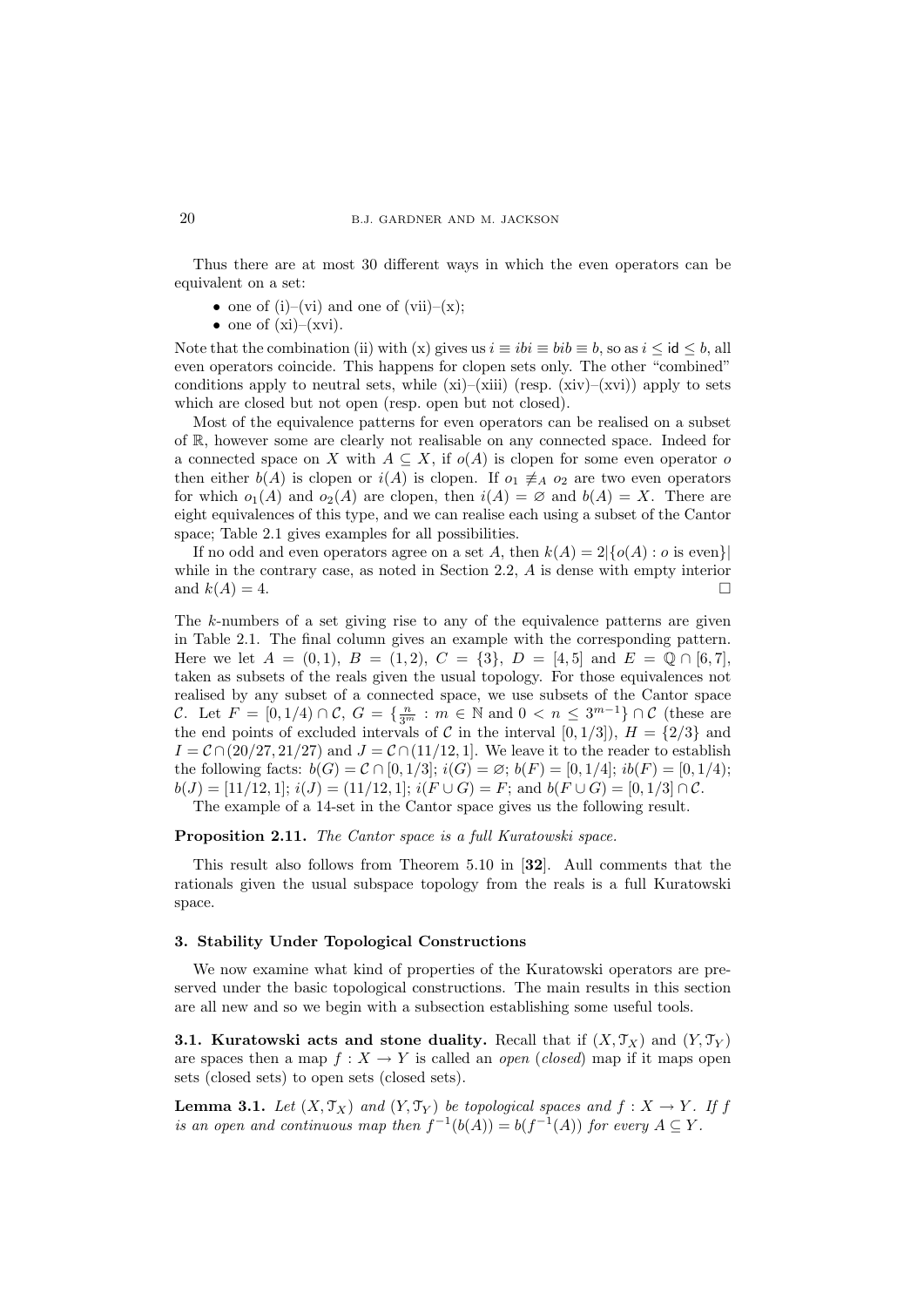| Collapse:                                                                                | Cannot<br>OC-<br>cur in spaces<br>$k$ :<br>of type: |                                        | Example:                                                                             |  |
|------------------------------------------------------------------------------------------|-----------------------------------------------------|----------------------------------------|--------------------------------------------------------------------------------------|--|
| Ø                                                                                        | 14<br>ED, OU                                        |                                        | $A \cup B \cup C \cup E$ in R, or<br>$F \cup G \cup H \cup I \cup J$ in $\mathcal C$ |  |
| $bi = ibi$                                                                               | 12<br>$\overline{ED}$ , OU, conn.                   |                                        | $F \cup G \cup H \cup I$ in $C$                                                      |  |
| $ib = bib$                                                                               | ED, OU, conn.                                       | 12<br>$a(F \cup G \cup H \cup I)$ in C |                                                                                      |  |
| $\overline{bib} = b$                                                                     | ED, OU                                              | $\overline{12}$                        | $A \cup B \cup E$ in $\mathbb R$                                                     |  |
| $\overline{ibi} = i$                                                                     | ED, OU                                              | $\overline{12}$                        | $A \cup \overline{C \cup E}$ in $\mathbb R$                                          |  |
| $ib = ibi, bi = bib$                                                                     | ED                                                  | 10                                     | $A \cup B \cup C$ in $\mathbb R$                                                     |  |
| $ib = bib, bi = ibi$                                                                     | OU, Part., conn.                                    | 10                                     | $G \cup H \cup I$ in $C$                                                             |  |
| $ib = bib, ibi = i$                                                                      | ED, OU, conn.                                       | 10                                     | $F \cup G \cup H$ in $\mathcal C$                                                    |  |
| $bi = ibi, bib = b$                                                                      | ED, OU, conn.                                       | $\overline{10}$                        | $a(F\cup G\cup H)$ in C                                                              |  |
| $\overline{bi = ibi} = i$                                                                | ED, OU                                              | 10                                     | $C \cup E$ in $\mathbb R$                                                            |  |
| $ib = bib = b$                                                                           | ED, OU                                              | 10                                     | $a(C \cup E)$ in $\mathbb R$                                                         |  |
| $bib = b, ibi = i$                                                                       | ED, OU                                              | 10                                     | $\overline{A \cup E}$ in $\overline{\mathbb{R}}$                                     |  |
| $ibi = bi = ib = bib$                                                                    | Part., conn.                                        | 8                                      | $H \cup I$ in $\mathcal C$                                                           |  |
| $ib = ibi = i, bi = bib$                                                                 | ED                                                  | $\overline{8}$                         | $\overline{A\cup C\cup D}$ in $\overline{\mathbb{R}}$                                |  |
| $\overline{ib = bib, bi} = ibi = i$                                                      | OU, Part., conn.                                    | $\overline{8}$                         | $\overline{G \cup H}$ in $\overline{\mathcal{C}}$                                    |  |
| $ib = ibi, bi = bib = b$                                                                 | <b>ED</b>                                           | $A \cup B \cup D$ in $\mathbb R$<br>8  |                                                                                      |  |
| $ib = bib = b, bi = ibi$                                                                 | OU, Part., conn.                                    | 8                                      | $\overline{G \cup I}$ in $\overline{\mathcal{C}}$                                    |  |
| $bi = ibi = i, bib = b$                                                                  | ED, OU                                              | $\overline{8}$                         | $\overline{\mathbb{Q}}\backslash A$ in $\mathbb{R}$                                  |  |
| $\overline{ib = bib = b, ibi} = i$                                                       | ED, OU                                              | 8                                      | $\overline{\mathbb{Q}\cup A}$ in $\mathbb{R}$                                        |  |
| $ibi = bi = ib = bib = i$                                                                | Part.                                               | $\overline{6}$                         | $\{1/n : n \in \mathbb{N}\}\$ in R                                                   |  |
| $ibi = bi = ib = bib = b$                                                                | Part.                                               | 6                                      | $a({1/n : n \in \mathbb{N}})$ in R                                                   |  |
| $ib = ibi = i, bi = bib = b$                                                             | $\mathop{\rm ED}\nolimits$                          | 6                                      | $A \cup D$ in $\mathbb R$                                                            |  |
| $id = b, ib = ibi = i, bi = bibi$                                                        | ED                                                  | $\overline{6}$                         | $C \cup D$ in $\mathbb R$                                                            |  |
| $id = i, bi = bib = b, ib = ibi$                                                         | ED                                                  | 6                                      | $\overline{A \cup B}$ in $\mathbb R$                                                 |  |
| $i\overline{b} = b\overline{ib} = b, \overline{bi} = ib\overline{i} = i$                 | OU<br>4,6                                           |                                        | $\overline{\mathbb{Q}$ in $\mathbb{R}$                                               |  |
| $id = bi = bib = b, ib = ibi = i$                                                        | ED<br>$D$ in $\mathbb R$<br>$\overline{4}$          |                                        |                                                                                      |  |
| $\overline{id} = i\overline{b} = i\overline{bi} = i, \overline{bi} = \overline{bib} = b$ | ED                                                  | $\overline{4}$                         | $\overline{A}$ in $\overline{\mathbb{R}}$                                            |  |
| $id = b$ , $ibi = bi = ib = bib = i$                                                     | Part.                                               | $\overline{4}$                         | $\overline{C}$ in $\mathbb R$                                                        |  |
| $id = i$ , $ibi = bi = ib = bib = b$                                                     | Part.                                               | $\overline{4}$                         | $a(C)$ in $\mathbb R$                                                                |  |
| $ibi = bi = ib = bib = b = i = id$                                                       |                                                     | $\overline{2}$                         | $\varnothing$ in $\mathbb R$                                                         |  |

TABLE 2.1. All 30 kinds of sets in a topological space.

**Proof.** It is well known that a map f is continuous if and only  $f^{-1}(b(A)) \supseteq$  $b(f^{-1}(A))$  for every  $A \subseteq Y$  [27, Theorem 3.1]. We now show that if f is open then  $f^{-1}(b(A)) \subseteq b(f^{-1}(A))$ . Let  $x \in f^{-1}(b(A))$  so that  $f(x) \in b(A)$ . If  $f(x) \in A$ then  $x \in f^{-1}(A) \subseteq b(f^{-1}(A))$ . Now assume that  $f(x) \notin A$ ; that is, that  $f(x)$  is a limit point of A. For every neighbourhood B of x we have  $f(x) \in f(B)$  and since  $f(x)$  is a limit point of A and  $f(B)$  is open, there is an element  $f(y) \in f(B) \cap A$ , where  $y \in B$ . Since  $f(x) \neq f(y) \in A$  we have  $x \neq y \in B \cap f^{-1}(A)$ . That is,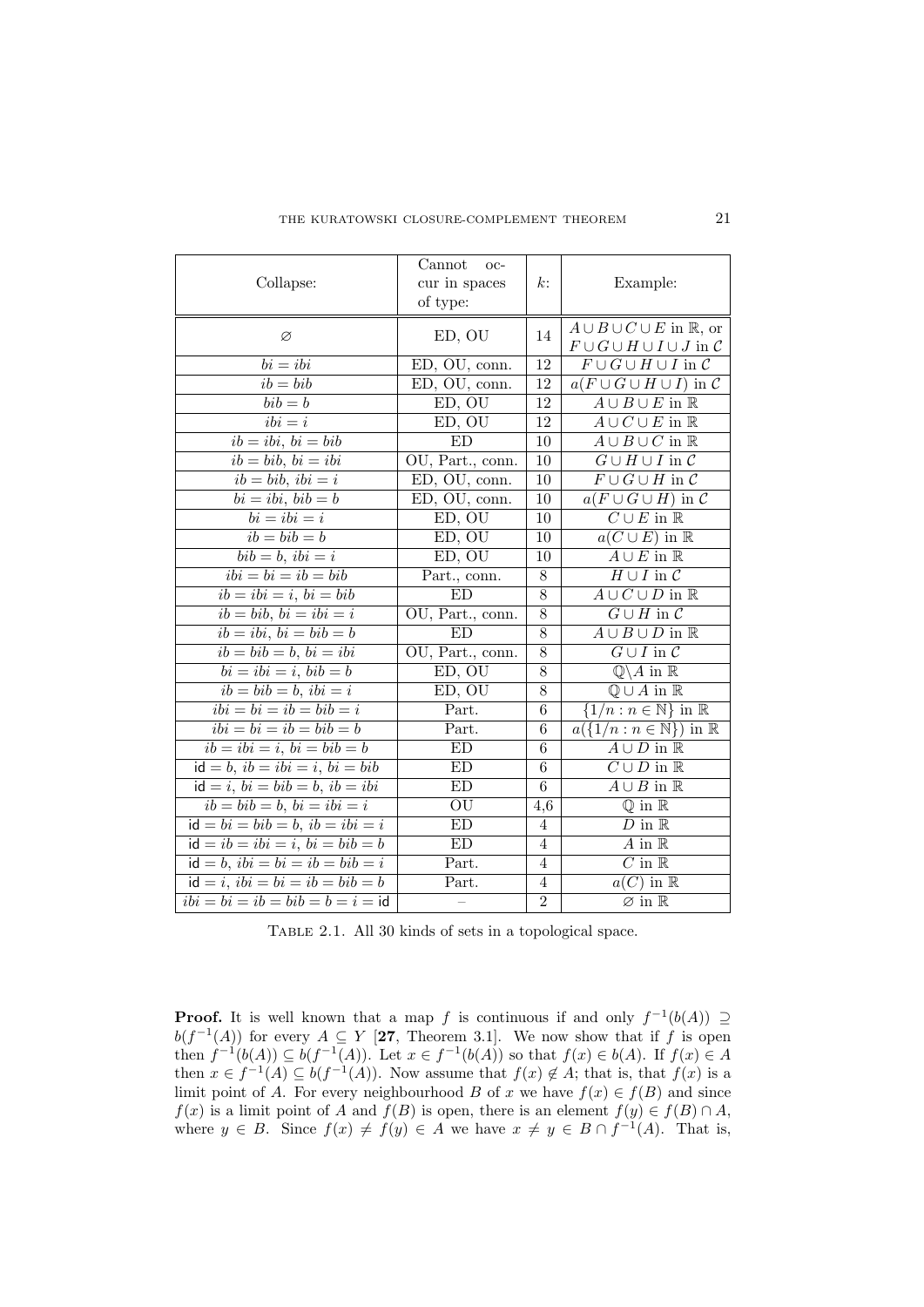for any neighbourhood B of x there is an element  $y \in B \cap f^{-1}(A)$  and therefore  $x \in b(f^{-1}(A))$ . Hence  $f^{-1}(b(A)) \subseteq b(f^{-1}(A))$  as required.

Let **K** denote the Kuratowski monoid of operators and let  $\mathcal{P}(X)$  denote the power set of a set X. If  $(X, \mathcal{T})$  is a topological space, then the monoid **K** acts on  $\mathcal{P}(X)$ in an obvious way, giving it the structure of a Kuratowski-act (denoted  $\mathcal{P}(\mathbf{X})_{\mathcal{T}}$ ). A homomorphism between Kuratowski acts  $\mathcal{P}(\mathbf{X})_{\mathcal{T}}$  and  $\mathcal{P}(\mathbf{Y})_{\mathcal{U}}$  will be a map  $\phi : \mathcal{P}(X) \to \mathcal{P}(Y)$  satisfying  $\phi(o(A)) = o(\phi(A))$  for each Kuratowski operator o.

**Lemma 3.2.** Let  $(X, \mathcal{T})$  and  $(Y, \mathcal{U})$  be topological spaces and  $f : X \to Y$  an open, continuous map. Then  $f^{-1}$  is a homomorphism of Kuratowski-acts  $f^{-1} : \mathcal{P}(\mathbf{Y})_{\mathfrak{U}} \to$  $\mathcal{P}(\mathbf{X})_{\mathcal{T}}$ .

**Proof.** By Lemma 3.1 it remains to show that  $f^{-1}(a(A)) = a(f^{-1}(A))$  for every  $A \subseteq Y$ . This follows immediately since  $f^{-1}(A) \cup f^{-1}(a(A)) = f^{-1}(Y) = X$  while  $f^{-1}(A) \cap f^{-1}(a(A)) = \varnothing.$ 

Let TOPO denote the category of topological spaces with continuous open maps as arrows (which are clearly closed under composition) and KACT denote the category of Kuratowski-acts with homomorphisms as arrows. We define  $\Phi$  : TOPO  $\rightarrow$ KACT by  $(X, \mathcal{T}) \mapsto \mathcal{P}(\mathbf{X})_{\mathcal{T}}$  and  $f \mapsto f^{-1}$  for continuous open maps f. (Because we wish  $f^{-1}$  to be an arrow in KACT, we here stress that  $f^{-1}$  is interpreted as a map between the power sets of spaces, rather than a map between spaces themselves.) In view of Lemma 3.2, it is easily verified that  $\Phi$  is a contravariant functor from TOPO to KACT.

Now recall that the notion of a topological sum of spaces. For a family  $\{X_i : i \in \mathbb{N}\}$ I} of sets, we let  $\dot{\cup}_{i\in I}X_i$  denote the disjoint union  $\cup_{i\in I}X_i\times\{i\}$ . If no confusion arises we drop the second coordinate.

**Definition 3.3.** Let  $\{(X_i, \mathcal{T}_i) : i \in I\}$  be a family of spaces. The sum space **Definition 3.3.** Let  $\{(X_i, \mathcal{T}_i) : i \in I\}$  be a family of spaces. The sum space  $\sum_{i \in I} (X_i, \mathcal{T}_i)$  is the space on  $\bigcup_{i \in I} X_i$  with basis  $\{S \times \{i\} : S \in \mathcal{T}_i$  for some  $i \in I\}$ .

Proposition 3.4.  $i(X_i, \mathfrak{T}_i)) \cong \prod_i \Phi(X_i, \mathfrak{T}_i).$ 

- (ii) If  $f : (X, \mathcal{T}) \to (Y, \mathcal{U})$  is an injective continuous open map, then  $\Phi(X, \mathcal{T})$  is a homomorphic image of  $\Phi(Y, \mathfrak{U})$ .
- (iii) If  $f : (X, \mathcal{T}) \to (Y, \mathcal{U})$  is a surjective continuous open map, then  $\Phi(Y, \mathcal{U})$ embeds into  $\Phi(X, \mathcal{T})$ .

**Proof.** (i). Let  $(X, \mathcal{T})$  denote  $\sum_i (X_i, \mathcal{T}_i)$ . The map  $A \mapsto (A \cap X_i)_i$  is easily seen to be a bijection between  $\mathcal{P}(X)$  and the cartesian product  $\prod_i \mathcal{P}(X_i)$ . Moreover, it is easily seen that for  $A \subseteq X$  we have  $b(A) = \dot{\cup}_i b(A \cap X_i) \mapsto (b(A \cap X_i))_i$  and similarly for complements. Hence this bijection is an isomorphism between  $\mathcal{P}(\mathbf{X})_{\tau}$ and the direct product of Kuratowski-acts  $\prod_i \mathcal{P}(\mathbf{X_i})_{\mathcal{T}_i}$ .

(ii). By Lemma 3.2 we need only show the associated homomorphism  $f^{-1}$ :  $\mathcal{P}(\mathbf{Y})_{\mathcal{U}} \to \mathcal{P}(\mathbf{X})_{\mathcal{T}}$  is surjective. This holds because the injectivity of f implies  $A = f^{-1}(f(A))$  for every  $A \in \mathcal{P}(X)$ .

(iii). As in (ii),  $f^{-1} : \mathcal{P}(\mathbf{Y})_{\mathcal{U}} \to \mathcal{P}(\mathbf{X})_{\mathcal{T}}$  is a homomorphism. Let  $A \neq B$  be subsets of Y. Without loss of generality there is  $y \in A \backslash B$  and then there exists  $x \in X$  with  $f(x) = y$ . So  $f(x) \in f^{-1}(A) \backslash f^{-1}(B)$ , showing that  $f^{-1}$  is injective.  $\Box$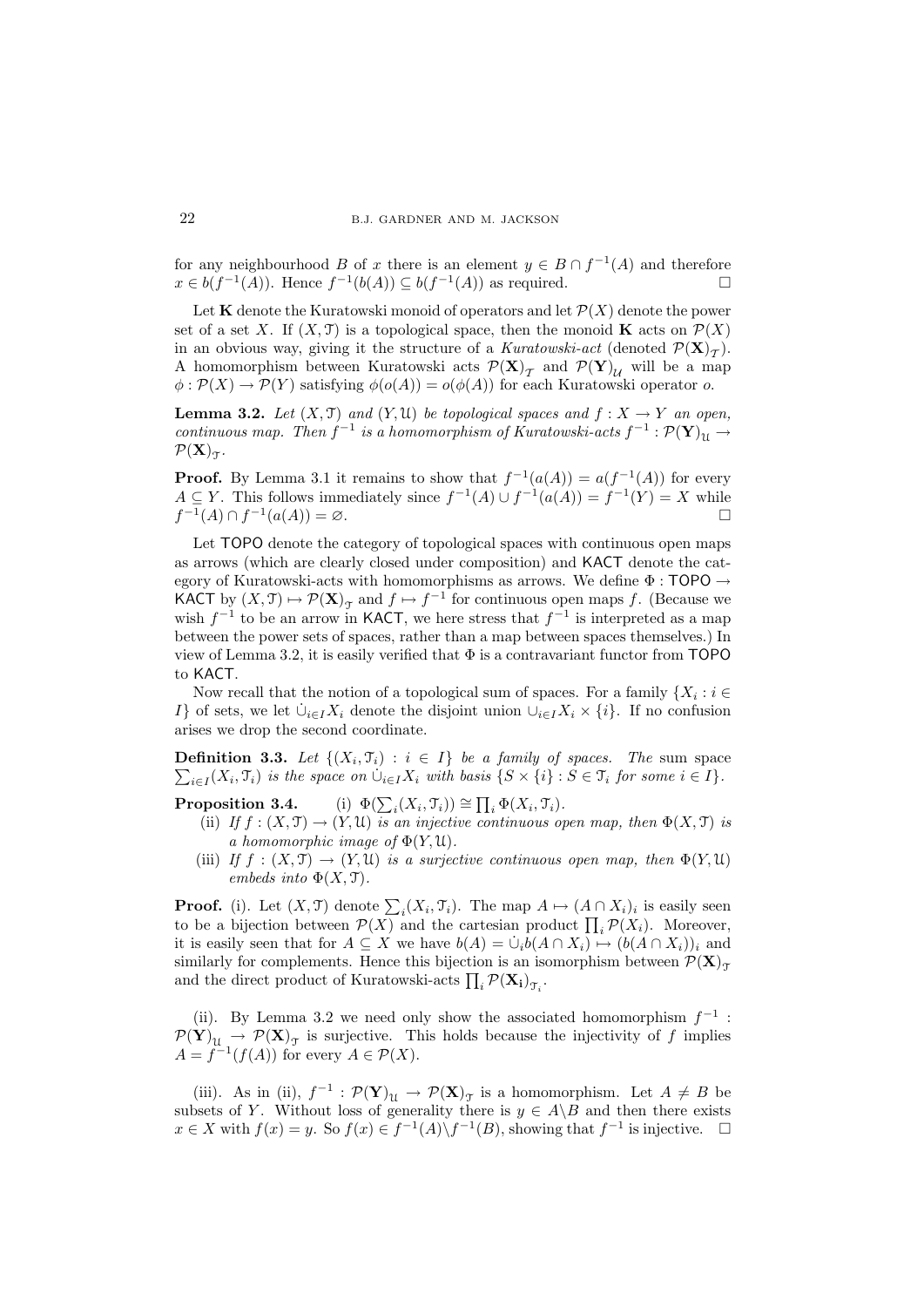The following easy lemma demonstrates some of the implications of Proposition 3.4.

**Lemma 3.5.** Let  $f : \Phi(X, \mathcal{T}) \to \Phi(Y, \mathcal{U})$  be a homomorphism of Kuratowski acts.

- (i) If f is injective then the Kuratowski monoid of  $\Phi(X, \mathcal{T})$  is a homomorphic *image of that of*  $\Phi(Y, \mathfrak{U})$ *.*
- (ii) If f is surjective then the Kuratowski monoid of  $\Phi(Y, \mathfrak{U})$  is a homomorphic *image of that of*  $\Phi(X, \mathcal{T})$ .

**Proof.** If  $f$  is injective then whenever two Kuratowski operators act differently on  $(X, \mathcal{T})$ , there are corresponding subsets of Y on which the same operators act differently. Hence the Kuratowski monoid of  $(Y, \mathcal{U})$  has fewer identifications than that of  $(X, \mathcal{T})$ .

If f is surjective then Kuratowski operators acting identically on  $\Phi(X, \mathcal{T})$  also act identically on  $\Phi(Y, \mathcal{U})$ , so the Kuratowski monoid of  $(X, \mathcal{T})$  has fewer identifications than that of  $(Y, \mathcal{U})$ .

In the coming subsections we will also find it useful to recall some basic facts of Stone duality [45]. We direct the reader to Halmos [20] for an easy introduction and proofs of the statements below. (Note that our notation is different to that in  $[20]$ .)

For a Boolean algebra  $B$ , let  $B^*$  denote the set of all ultrafilters of  $B$  given a topological basis consisting of those sets of the form  $U_x := \{U : U \in B^* \text{ and } x \in U\}$ for each  $x \in B$ . This space is compact and Hausdorff and the basis sets can be seen to be clopen (if x' is the Boolean complement of x in B then  $U_{x'}$  is the complement in  $B^*$  of  $U_x$ ). Conversely, with any compact Hausdorff space X with a basis of clopen sets (a so-called Boolean space), one may associate the Boolean algebra of clopen subsets, denoted  $X^*$ . These associations turn out to constitute a dual equivalence— Stone duality—between the category of Boolean spaces (with continuous maps) and of Boolean algebras (with homomorphisms). Thus we get  $(B^*)^*$  is a Boolean algebra isomorphic to the Boolean algebra  $B$  and  $(X^*)^*$  is a Boolean space homeomorphic to the Boolean space X. The dual of a homomorphism  $f : B_1 \to B_2$  between Boolean algebras is the (continuous) map  $f^* : B_2^* \to B_1^*$  that assigns each ultrafilter contained in  $B_2^*$ , its preimage under f (an ultrafilter of  $B_1$  and hence an element of  $B_1^*$ ). Conversely, the dual of a continuous map  $g: X_1 \to X_2$  between Boolean spaces is the map  $g^* : X_2^* \to X_1^*$  that assigns each clopen set of  $X_2$ , its preimage under  $g$  (which is also clopen because  $g$  is continuous). Injective maps become surjections, and surjections become injections.

Our use of Stone duality will be based on the following two facts.

- **Proposition 3.6.** (i) A Boolean space is extremally disconnected if and only its dual Boolean algebra is complete (that is, every subset has a supremum).
	- (ii) Any continuous morphism between compact Hausdorff spaces is a closed map.

3.2. Subspaces. Proposition 3.4 is easily used to show that the Kuratowski operators are well behaved with respect to the taking of open subspaces.

**Theorem 3.7.** Let  $(X, \mathcal{T})$  be a topological space and  $A \in \mathcal{T}$ . Then the subspace on A has K-number at most that of  $(X, \mathcal{T})$ . More specifically, the Kuratowski monoid of  $(X, \mathcal{T})$  is ordered above or equal (in Figure 2.3) to that of the open subspace on A.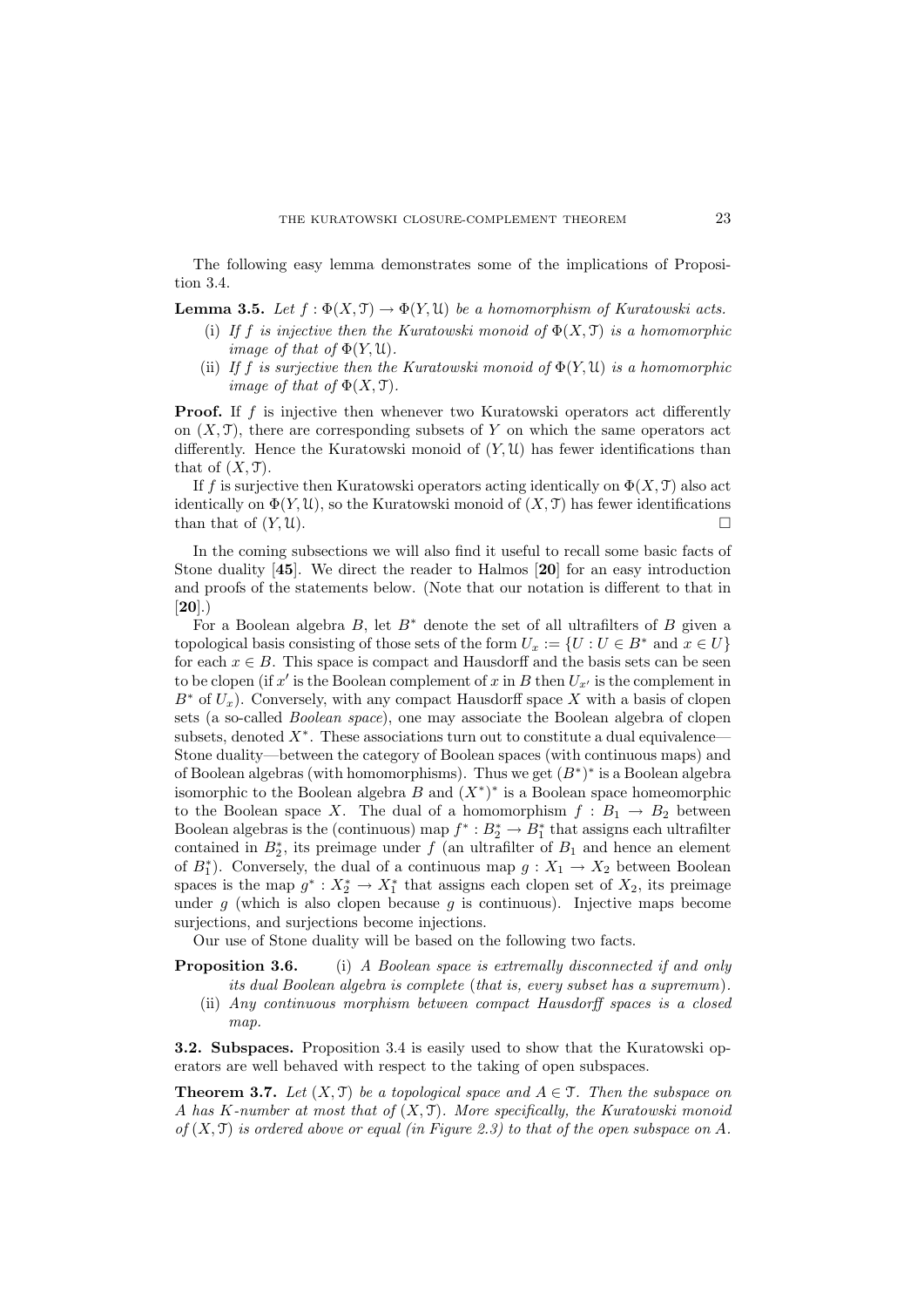**Proof.** Let  $(A, \mathcal{T}_A)$  denote the subspace of  $(X, \mathcal{T})$  on A, and let  $\iota : A \to X$  denote the inclusion map. We show that  $\iota$  is a continuous open map from the subspace on A. Let B be open in X. Then  $\iota^{-1}(B) = \{a \in A : \iota(a) \in B\} = A \cap B$ which is open in the subspace on  $A$  by definition. Also if  $B$  is an open set in the subspace on A then there is an open set  $C \in \mathcal{T}$  such that  $A \cap C = B$ . But A is open and hence  $B = A \cap C \in \mathcal{T}$ . Therefore  $\iota$  is an open continuous map that is clearly injective. So Proposition 3.4 (ii) implies that  $\iota^{-1} : \mathcal{P}(\mathbf{X})_{\mathcal{T}} \to \mathcal{P}(\mathbf{A})_{\mathcal{T}_A}$ is a surjective homomorphism of Kuratowski-acts. By Lemma 3.5 the Kuratowski monoid of  $(A, \mathcal{T}_A)$  is a homomorphic image of that of  $(X, \mathcal{T})$ .

In contrast with this we now show that most of the possible identifications of Kuratowski operators are not preserved under taking arbitrary—even closed subspaces. We begin with an elementary construction.

**Definition 3.8.** If  $(X, \mathcal{T})$  is a topological space and  $x \notin X$  then we let  $(X \cup \{x\}, \mathcal{T}_x)$ denote the space on  $X \cup \{x\}$  with topology given by  $\{\varnothing\} \cup \{S \cup \{x\} : S \in \mathcal{T}\}\$ . This is called the closed extension of  $(X, \mathfrak{T})$  [44].

Theorem 3.9. Every space is a closed subspace of an extremally disconnected OUspace with k-number at most 6.

Proof. The proof of the first statement will follow from the fact that the closed extension of a space is extremally disconnected and OU. First note that the dense sets in  $(X \cup \{x\}, \mathcal{T}_r)$  are exactly those containing x. Therefore all non-empty open sets are dense and this space is extremally disconnected. Second, the interior of a set containing  $x$  also contains  $x$  and so dense sets have dense interiors implying that the space is OU as well. Furthermore, a set not containing  $x$  has empty, whence clopen, interior while the closure of a set containing  $x$  is the whole space, again clopen. (The closed sets are the closed sets of X together with  $X \cup \{x\}$ .) By Lemma 2.9 the k-number of  $(X \cup \{x\}, \mathcal{T}_x)$  is equal to 6, or is a door space (when  $(X, \mathfrak{T})$  is discrete).

In terms of the 6 possible Kuratowski monoids, this result cannot be further improved.

Proposition 3.10. A subspace of a partition space is a partition space or is discrete.

**Proof.** Note that if A is clopen in a space  $(X, \mathcal{T})$  and  $Y \subseteq X$ , then  $Y \cap A$  is clopen in the subspace on  $Y$ . Since all open sets in a partition space are clopen, the same is true for their subspaces.  $\Box$ 

Behaviour similar to that exhibited in Theorem 3.9 can also be achieved amongst more familiar spaces. For example, it is known that a homomorphic image of the (complete) Boolean algebra  $\mathcal{P}(S)$  of all subsets of a set S, need not be complete (see [20, Chapter 25] for example). Let  $f : \mathcal{P}(S) \to B$  be such a case. By taking the Stone dual, we obtain an injective continuous map from  $B^*$  into  $(\mathcal{P}(S))^*$ . By Proposition 3.6, we find that  $(\mathcal{P}(S))^*$  is extremally disconnected while  $B^*$  is not extremally disconnected and yet is homeomorphic to a closed subspace of  $(\mathcal{P}(S))^*$ . We note that  $(\mathcal{P}(S))^*$  is known to be homeomorphic to the Stone-Cech compactification of the discrete space on S.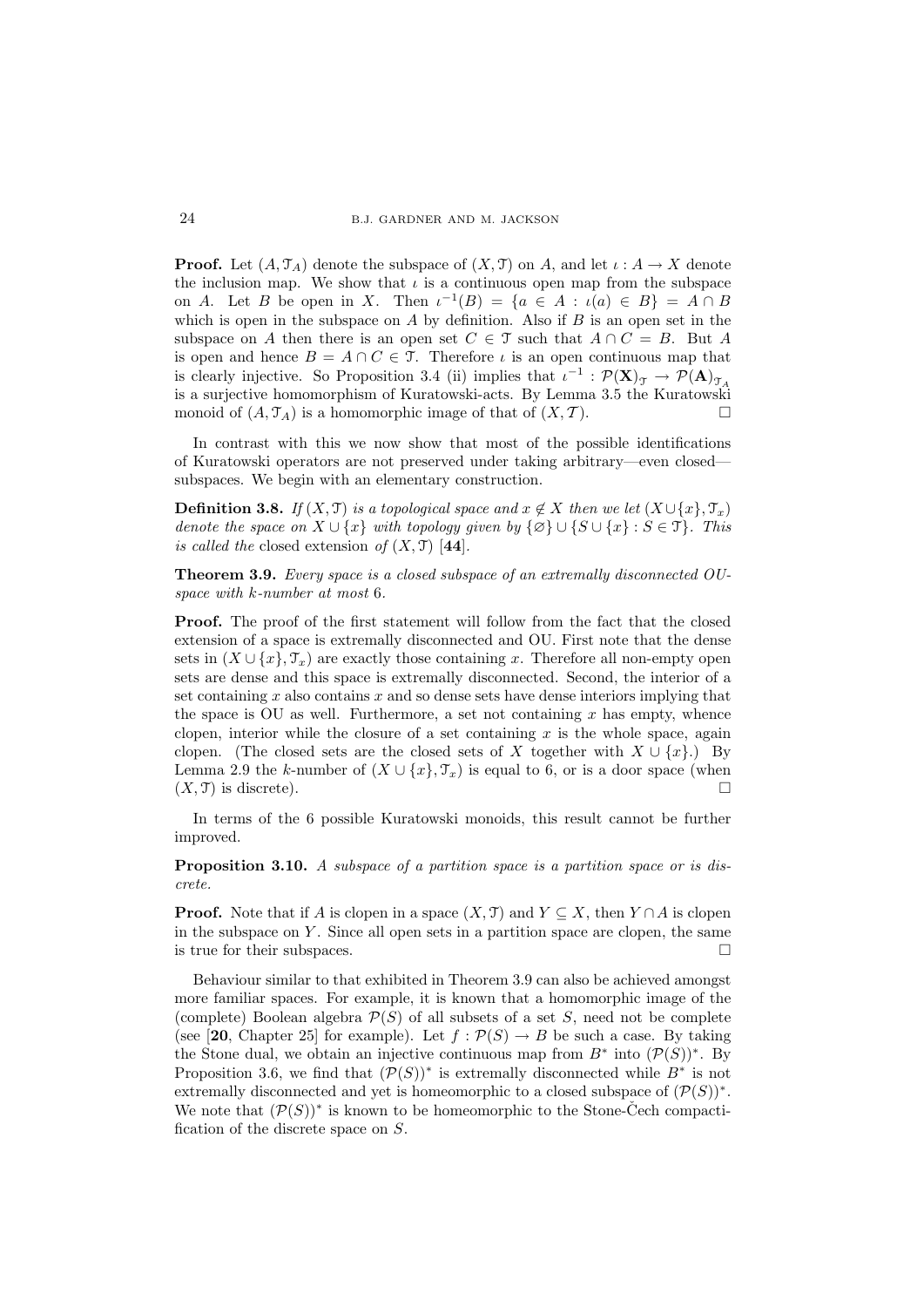The closed extension of a space corresponds to adjoining a new point to every open set. Now let us consider the space obtained by adjoining a new point to every closed set; that is, for a space  $(X, \mathcal{T})$  with  $x \notin X$ , let  $(X \cup \{x\}, \mathcal{T}^x)$  denote the space on  $X \cup \{x\}$  with topology  $\mathcal{T} \cup \{X \cup \{x\}\}\$ . This construction is called the *open* extension of a space [44]. Because X is open in  $(X \cup \{x\}, \mathcal{T}^x)$ , Theorem 3.7 will show that  $K(X \cup \{x\}, \mathcal{T}^x) \geq K(X, \mathcal{T})$ . In fact we have the following.

**Proposition 3.11.** Let  $(X, \mathcal{T})$  be a space and let  $x \notin X$ . Then the open extension of  $(X, \mathcal{T})$  is:

- (i) extremally disconnected and OU with K-number 8 if and only if  $(X, \mathcal{T})$  is OU and contains no disjoint non-empty open subsets;
- (ii) OU with K-number 10 if and only if  $(X, \mathcal{T})$  is OU and contains two disjoint open subsets;
- (iii) extremally disconnected with K-number 10 if and only if  $(X, \mathcal{T})$  contains no disjoint open sets and is not OU.

If none of these conditions hold then  $(X, \mathcal{T})$  is a Kuratowski space.

**Proof.** In this proof we let  $(X, \mathcal{T})$  be an arbitrary space not containing x and with interior and closure operators called  $i_1$  and  $b_1$ . We denote the corresponding operators in the space  $(X \cup \{x\}, \mathcal{T}^x)$  by i and b. Note that every non-empty closed set in  $X \cup \{x\}$  contains x, and if  $A \subseteq X$  then  $i(A) = i_1(A)$  and  $b(A) = b_1(A) \cup \{x\}$ . We prove three facts and deduce the result from these.

(1) If  $(X, \mathcal{T})$  has no disjoint non-empty open sets, then all non-empty open sets are dense. If  $\emptyset \subsetneq S \subsetneq X \cup \{x\}$ , then  $i(S)$  is an open set in X. If  $i(S) \neq \emptyset$ , then  $b_1i(S) = X$ , so  $bi(S) = b_1i(S) \cup \{x\} = X \cup \{x\}$ , whence  $ibi(S) = i(X \cup \{x\}) =$  $X \cup \{x\} = bi(S)$ . If  $i(S) = \emptyset$ , then  $ibi(S) = ib(\emptyset) = \emptyset = bi(S)$ . Hence  $ibi = bi$ , that is  $(X \cup \{x\}, \mathcal{T}^x)$  is extremally disconnected.

Conversely, if X has disjoint non-empty open sets A, B, then  $i(A) = i_1(A)$  $A \neq \emptyset$  so  $x \in bi(A)$ . Also,  $bi(A) = b(A) = b_1(A) \cup \{x\} \subsetneq X \cup \{x\}$  (as  $b_1(A) \subseteq X \setminus B$ and hence  $b_1(A) \neq X$ ). Because  $x \notin ibi(A)$  we conclude that  $ibi \neq bi$  and so  $(X \cup \{x\}, \mathcal{T}^x)$  is not extremally disconnected. Hence  $(X \cup \{x\}, \mathcal{T}^x)$  is extremally disconnected if and only if  $X$  has no disjoint non-empty open sets.

(2) If  $(X, \mathcal{T})$  is an OU space, let S be dense in  $(X \cup \{x\}, \mathcal{T}^x)$  (so that  $b_1(S \setminus \{x\}) =$ X also). If  $x \in i(S)$  then trivially  $i(S) = X \cup \{x\} = S$  is dense. If  $x \notin i(S)$ , then  $i(S) = i(S\{x\}) = i_1(S\{x\}),$  which is dense in the OU-space  $(X, \mathcal{T})$ . Therefore  $bi(S) = b(i_1(S\setminus\{x\})) = b_1i_1(S\setminus\{x\}) \cup \{x\} = X \cup \{x\}$  as well. That is,  $(X \cup \{x\}, \mathcal{T}^x)$ is an OU-space.

Conversely, if  $(X \cup \{x\}, \mathcal{T}^x)$  is OU and T is dense in  $(X, \mathcal{T})$  then as above, T is dense in  $(X \cup \{x\}, \mathcal{T}^x)$  so  $i_1(T) = i(T)$  is dense in  $(X \cup \{x\}, \mathcal{T}^x)$  and hence in  $(X, \mathfrak{T})$ . Thus  $(X \cup \{x\}, \mathfrak{T}^x)$  is OU if and only if  $(X, \mathfrak{T})$  is OU.

(3) No matter what  $(X, \mathcal{T})$  is like, the set  $\{x\}$  is closed but not open in  $(X \cup$  ${x}$ ,  $\mathcal{T}^{x}$ ) so this space cannot be a partition space, so  $(X \cup \{x\}, \mathcal{T}^{x})$  has K-number greater than 6.

All parts of the proposition follow easily from  $(1)$ ,  $(2)$  and  $(3)$ .

This proposition allows for the easy construction of spaces with a minimal number of points for each of the given K-numbers. There can be no three point Kuratowski space, since a Kuratowski space cannot have k-number 4 (by Lemma 2.8)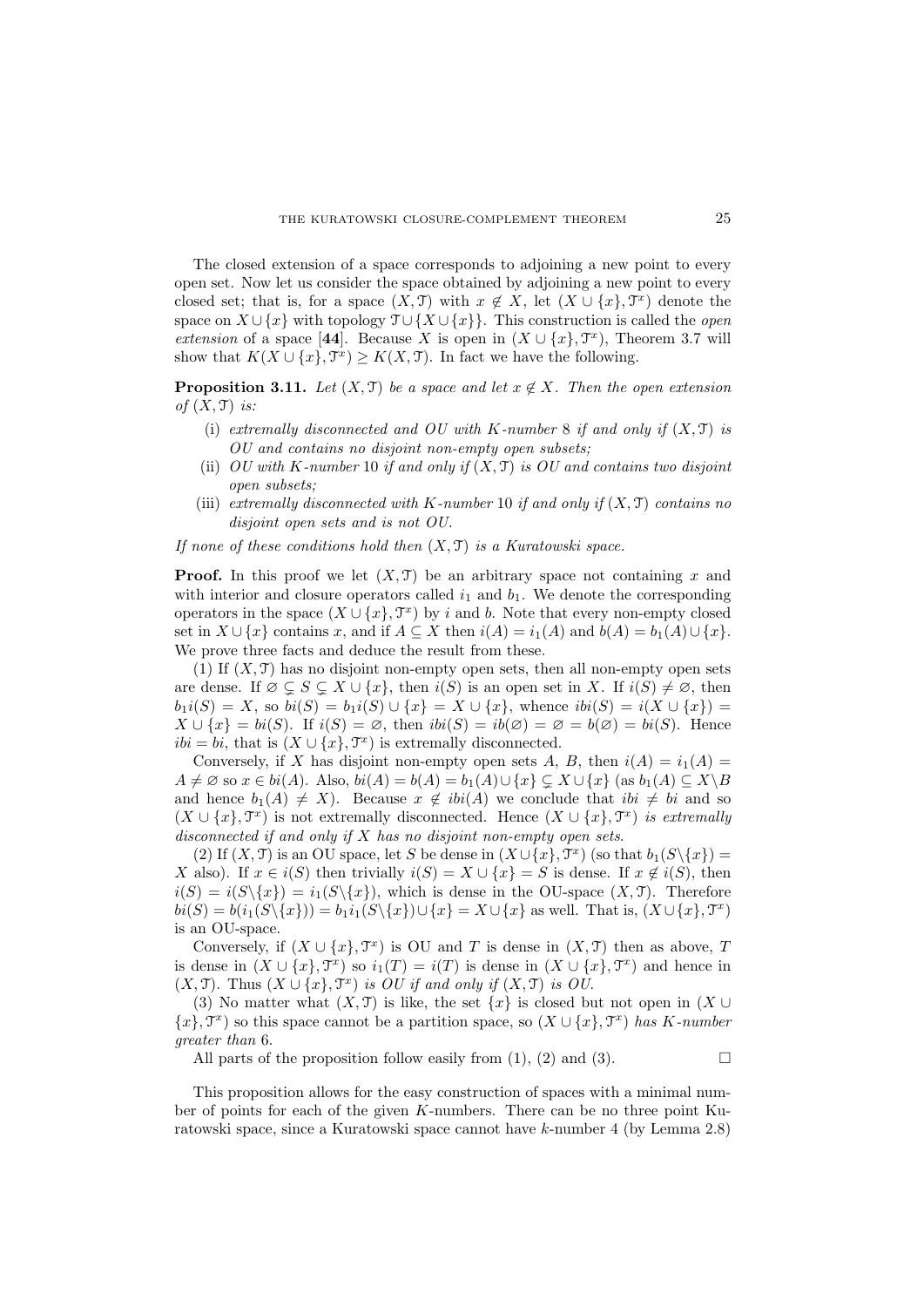and the three non-homeomorphic spaces on three points with k-number greater than 4 (as constructed in [1]) are either extremally disconnected or OU. To make a four point Kuratowski space, start with the partition space  $X := \{x, y, z\}$  and  $\mathcal{T} := \{\emptyset, \{x\}, \{y, z\}, X\}$ . By Proposition 3.11,  $(X \cup \{w\}, \mathcal{T}^w)$  is a Kuratowski space. In fact this example is homeomorphic to the example of a non-extremally disconnected and non-OU space presented in [10]. A two point space  $({x, y}, 0)$  is either anti-discrete, discrete or contains one closed singleton and one open singleton (extremally disconnected and OU). By Proposition 3.11,  $({x, y, z}, \mathcal{T}^z)$  is extremally disconnected but not OU if  $({x, y}$ , T) is anti-discrete, and OU but not extremally disconnected if  $({x, y}, \mathcal{T})$  is discrete. This last example is a door space (k-number 4) with K-number 10.

3.3. Continuous images. In a similar way to Theorem 3.7, we have the following obvious corollary of Proposition 3.4 and Lemma 3.5.

**Theorem 3.12.** If  $f : (X, \mathcal{T}) \to (Y, \mathcal{U})$  is a continuous open surjection then  $K(Y, \mathfrak{U}) \leq K(X, \mathfrak{T}).$ 

Again the situation for general continuous images differs enormously—every space is a continuous image of a discrete space (with  $K$ -number equal to 2). Even amongst the images of a closed continuous map we may lose any existing identifications between Kuratowski operators.

Proposition 3.13. Every Boolean space is the image under a continuous closed map from an extremally disconnected Boolean space.

Proof. It is well known that every Boolean algebra embeds into a complete Boolean algebra—namely the algebra of all subsets of some set. Let  $X$  be an arbitrary Boolean space. Now let  $B$  be a complete Boolean algebra embedding  $X^*$ . Then under the Stone duality, there is a continuous surjection from  $B^*$  onto  $(X^*)^*$ , which is homeomorphic to  $X$ . This is also a closed map, because continuous maps between compact Hausdorff spaces are closed (Proposition 3.6 (ii)), however  $B^*$  is extremally disconnected because  $B$  was complete (Proposition 3.6 (i)).

The usual Cantor space is a full Kuratowski space and also a Boolean space. Proposition 3.13 shows that it is the image under a continuous closed map from an extremally disconnected Boolean space (the Stone-Cech compactification of a countably infinite discrete space for example).

3.4. Sums. Subsection 3.1 suggests that topological sums have a reasonably natural place in the study of Kuratowski operators. To make this more explicit, we define the notion of a *variety of Kuratowski-acts* to be an equationally defined class of Kuratowski-acts. Typical examples are provided by the possible topological identifications described in Subsection 2.1. Thus the variety satisfying  $ibi \approx bi$  and  $bib \approx ib$  is the class of Kuratowski-acts corresponding to extremally disconnected spaces.

As with equationally defined classes of algebraic structures—groups and rings for example—varieties of Kuratowski-acts are closed under taking isomorphic copies of sub-acts, homomorphic images and direct products. Proposition 3.4 now gives the following corollary.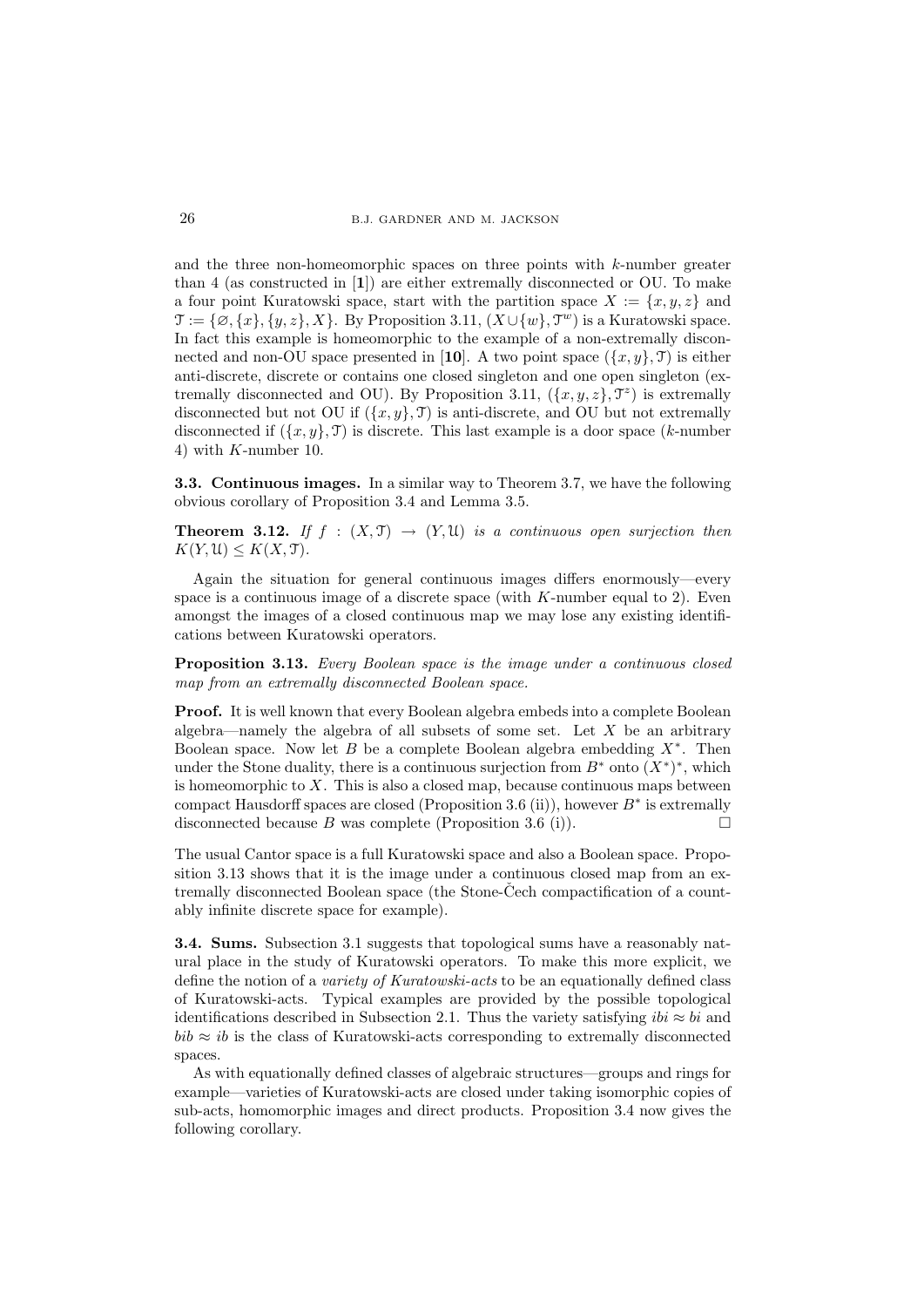**Corollary 3.14.** Let  $V$  be a variety of Kuratowski acts.

- (i) If  $(X, \mathcal{T}) = \sum_i (X_i, \mathcal{T}_i)$  and each  $\Phi(X_i, \mathcal{T}_i) \in \mathcal{V}$ , then  $\Phi(X, \mathcal{T}) \in \mathcal{V}$ .
- (ii) If  $(X, \mathcal{T})$  is a space with  $\Phi(X, \mathcal{T}) \in \mathcal{V}$  and  $W \subseteq X$  is open, then  $\Phi(W, \mathcal{T}_W) \in$  $\mathcal V$ .
- (iii) If  $f:(X,\mathfrak{T})\to(Y,\mathfrak{U})$  is a surjective continuous open map, and  $\Phi(X,\mathfrak{T})\in\mathcal{V}$ then  $\Phi(Y, \mathfrak{U}) \in \mathcal{V}$ .

Parts (ii) and (iii) are effectively just Theorems 3.7 and 3.12 respectively, inasmuch as each of the diagrams of Figure 2.1 defines a variety of Kuratowski acts. The following lemma on sum spaces should be clear.

**Lemma 3.15.** Let  $\{(X_i, \mathcal{T}_i) : i \in I\}$  be a family of spaces with the  $X_i$  pairwise disjoint and let  $o_1$  and  $o_2$  be two Kuratowski operators. Then  $o_1$  and  $o_2$  are equal on the sum space  $\sum_{i\in I} X_i$  if and only if they are equal on each  $(X_i, \mathfrak{T}_i)$ . Furthermore if  $S := \bigcup_{i \in I} S_i$  is a subset of  $\bigcup_{i \in I} X_i$  then  $o_1$  and  $o_2$  agree on S if and only if they agree on each  $S_i$ .

While the sum space construction preserves  $K$ -numbers as much as possible, it turns out to be a convenient construction for increasing k-numbers. In the following we use the notation  $X \times \{1, \ldots, n\}$  to denote the disjoint union of n copies of a set  $X$ .

**Proposition 3.16.** Let  $(X, \mathcal{T})$  have Kuratowski monoid **K**.

- (i) If  $K((X, \mathcal{T})) = 2$  then  $(X, \mathcal{T})$  is a full space.
- (ii) If  $K((X, \mathcal{T})) = 6$  then the sum space on  $X \times \{1,2\}$  is a full space with Kuratowski monoid K.
- (iii) If  $K((X, \mathcal{T})) = 8$  then the sum space on  $X \times \{1,2\}$  is a full space with Kuratowski monoid K.
- (iv) If  $K((X, \mathcal{T})) = 10$  then the sum space on  $X \times \{1, 2, 3\}$  is a full space with Kuratowski monoid K.
- (v) If  $K((X, \mathcal{T})) = 14$  then the sum space on  $X \times \{1, 2, 3, 4\}$  is a full space with Kuratowski monoid K.

Proof. Lemma 3.15 implies that the Kuratowski monoid of the sum space on copies of X is equal to that of  $(X, \mathcal{T})$ . Case (i) is trivial. For (ii) note that  $X \times \{1, 2\}$ is a partition space but not discrete (since  $(X, \mathcal{T})$  is not discrete) or anti-discrete and so has  $k$ -number 6. For (iii) there are three possibilities. If the space has k-number 6 or 8 then Lemma 3.15 implies that the topology on  $X \times \{1,2\}$  is full. If the space has k-number 4 then by Lemma 2.8,  $(X, \mathcal{T})$  is either a door space or  $\mathcal{T}\{\emptyset\}$  is a filter. However if  $\mathcal{T}\{\emptyset\}$  is a filter then every neutral set is dense and co-dense. However  $K((X, \mathcal{T})) = 8$  implies that  $(X, \mathcal{T})$  is an extremally disconnected OU-space, whence every dense set has dense interior and so it follows that there are no neutral sets. That is,  $(X, \mathcal{T})$  is a door space. Now there must be a non-clopen set A in X if  $(X, \mathcal{T})$  has K-number 8. Table 2.1 shows that there are only two (complementary) possibilities for such a set in a door space and the corresponding equalities between Kuratowski operators and Lemma 3.15 imply that k-number of  $A \times \{1\} \cup (X \backslash A) \times \{2\}$  in the sum topology is exactly 8. Hence the sum space is full.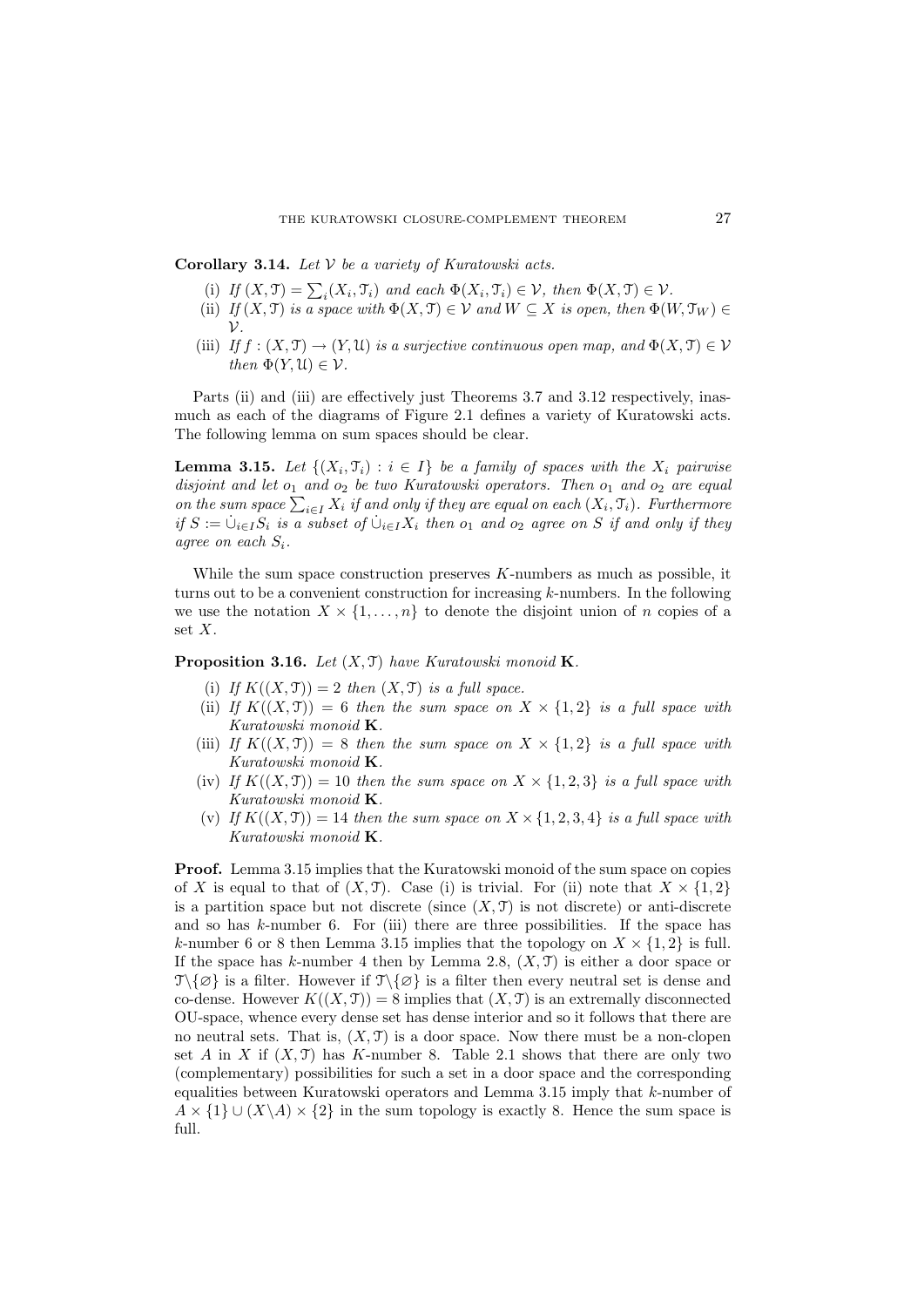For case (iv) there are two possibilities: the space could be OU or extremally disconnected. The result will follow from Lemma 3.15 in the case where  $k((X, \mathcal{T}))$ 6. If  $k((X,\mathfrak{T})) = 4$  then by Lemma 2.8  $(X,\mathfrak{T})$  is a door space or  $\mathfrak{T}\setminus\{\emptyset\}$  is a filter. **Subcase 1.**  $(X, \mathcal{T})$  is a door space.

Then  $(X, \mathcal{T})$  is an OU space by a result in [2]. Since the space cannot also be extremally disconnected (the  $K$ -number is 10), Table 2.1 implies that there is a set A with for which  $A = ibi(A) = i(A) = ib(A)$  and  $b(A) = bi(A) = bi(A)$  and for which no other equalities hold. Since  $i \neq ib$  in an OU space there must also be a set B such that  $i(B) \neq ib(B)$ ; in fact it can be seen from Table 2.1 that for B we have  $B = i(B)$  and  $ib(B) = bi(B) = bi(B) = bib(B)$ . Then in the sum space the set  $A \times \{1\} \cup B \times \{2\} \cup (X \backslash B) \times \{3\}$  must have the operators id, i, b, ib, bi acting differently. Hence the sum space has  $k$ -number 10 as required. An example where the sum on only two copies of X will not suffice to provide a full space is the door space on  $\{x, y, z\}$  with basis  $\{\emptyset, \{x\}, \{y\}, \{x, y, z\}\}.$ 

**Subcase 2.**  $\mathcal{T}\backslash\{\emptyset\}$  is a filter in  $(X,\mathcal{T})$  but  $(X,\mathcal{T})$  is not a door space. Because the K-number is 10, there must be a non-closed open set  $A$  and a neutral set B. Since there is no non-empty open set disjoint from A, we have  $b(A) = X$ , while B is also dense but with empty interior. Then  $A \times \{1\} \cup (X \setminus A) \times \{2\} \cup B \times \{3\}$ has k-number 10 as required.

For part (v), the only difficult case is when the k-number of  $(X, \mathcal{T})$  is less than or equal to 6. Lemma 2.8 implies that spaces with  $k$ -number 4 are either OU spaces (the door space case) or extremally disconnected (the case when  $\mathcal{T}\setminus\{\emptyset\}$  is a filter). Hence it remains to consider the case when  $k((X, \mathcal{T})) = 6$ .

There must be a subset  $A \subseteq X$  with k-number at most 6 for which  $ib(A) \neq$  $ibi(A)$ ; Table 2.1 implies that there is only one possibility and that we must also have  $bi(A) \neq bib(A)$ . There must also be a subset  $B \subseteq X$  with k-number at most 6 for which  $ib(B) \neq bib(B)$ ; Table 2.1 shows that every possibility also has  $bi(B) \neq ibi(B)$ . Then in the sum space on  $X \times \{1\} \cup X \times \{2\}$ , the set  $A \cup B$  must have at most the following equalities:  $i = ibi$ ,  $b = bib$ . There is a subset  $C \subseteq X$ such that  $i(C) \neq ibi(C)$  showing that in the sum space on  $X \times \{3\} \cup X \times \{4\}$ , the operators i, b, bib, ibi act differently on the set  $C \times \{3\} \cup (X\backslash C) \times \{4\}$ . Hence on the sum space on  $X \times \{1, 2, 3, 4\}$ , the set  $A \times \{1\} \cup B \times \{2\} \cup C \times \{3\} \cup (X\backslash C) \times \{4\}$ is a 14-set. A Kuratowski space where the sum of only two copies of  $X$  will not suffice to produce a 14-set is the four point Kuratowski space on  $\{1, 2, 3, 4\}$  with basis  $\{\emptyset, \{1\}, \{2,3\}, \{1,2,3,4\}\}.$  We do not know of a space where more than three copies are required, or in fact any Kuratowski space with k-number 6.

This completes the proof.

3.5. Products. To begin with we note that the number of distinct Kuratowski operators on a product space is at least that on the individual spaces.

**Lemma 3.17.** Let  $\{(X_\lambda, \mathcal{T}_\lambda) : \lambda \in \Lambda\}$  be a family of topological spaces and  $\Gamma \subseteq$ Λ. If  $\Pi_{\lambda \in \Lambda} X_{\lambda}$  and  $\Pi_{\gamma \in \Gamma} X_{\gamma}$  are given the product topologies, then the Kuratowski monoid of  $\Pi_{\gamma \in \Gamma} X_{\gamma}$  is a quotient of that of  $\Pi_{\lambda \in \Lambda} X_{\lambda}$ .

**Proof.** It is well known and easy to prove that the projection map  $\pi$  from  $\Pi_{\lambda \in \Lambda} X_{\lambda}$ onto  $\Pi_{\gamma \in \Gamma} X_{\gamma}$  is open and continuous map (see [27, Theorem 3.2]). Proposition 3.4 and Lemma 3.5 now show that the Kuratowski monoid of  $\Pi_{\gamma \in \Gamma} X_{\gamma}$  is a quotient of that of  $\Pi_{\lambda \in \Lambda} X_{\lambda}$ .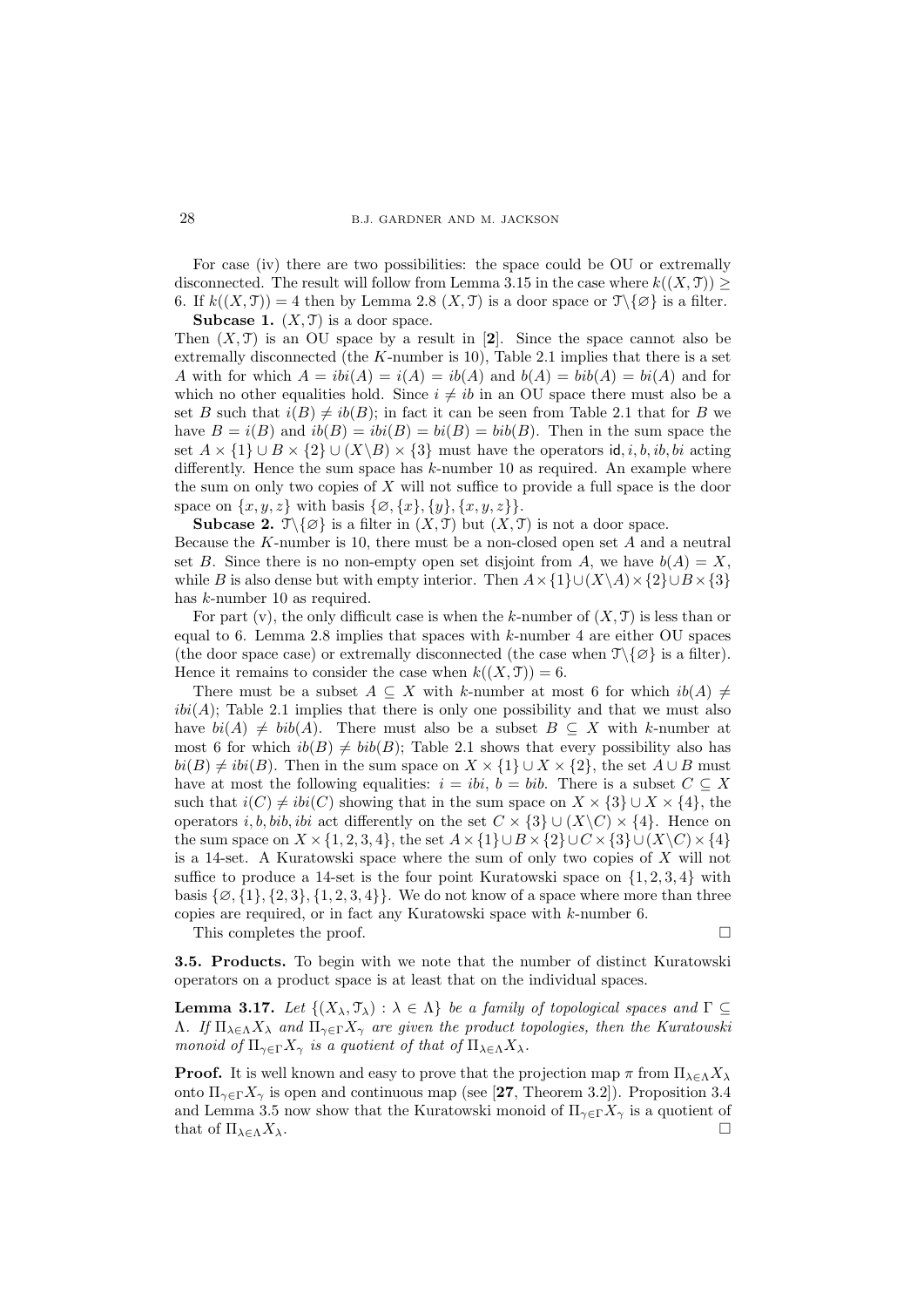This lemma immediately implies the following result.

**Lemma 3.18.** Let  $\{(X_{\lambda}, \mathcal{T}_{\lambda}) : \lambda \in \Lambda\}$  be a family of spaces and I, J be disjoint subsets of  $\Lambda$ . If U and V are the Kuratowski monoids of  $\Pi_{i\in I}X_i$  and  $\Pi_{i\in J}X_j$ (resp.) given the product topology, then the product topology on  $\Pi_{\lambda \in \Lambda} X_{\lambda}$  has a Kuratowski monoid that is an upper bound of  $U$  and  $V$  in the diagram of Figure 2.3. In particular,  $K(\Pi_{\lambda \in \Lambda} X_{\lambda}) \geq \max\{K(\Pi_{i \in I} X_i), K(\Pi_{i \in J} X_i)\}.$ 

This shows, for example that the class of Kuratowski spaces is closed under taking arbitrary products and that the product of an extremally disconnected but not OU space (such as a non-degenerate anti-discrete space) with an OU but not extremally disconnected space is a Kuratowski space.

We now consider the stability of Kuratowski operators on finite products. Clearly the product of two discrete spaces is again a discrete space. Likewise, the product of two partition spaces is again a partition space; to prove this we first make the following observation.

**Lemma 3.19.** If  $(X, \mathcal{T}_X)$  and  $(Y, \mathcal{T}_Y)$  are spaces for which  $\mathcal{T}_X$  and  $\mathcal{T}_Y$  are closed under arbitrary intersections, then the topology on the product space is also closed under arbitrary intersections.

**Proof.** Let  $(X, \mathcal{T}_X)$  and  $(Y, \mathcal{T}_Y)$  be as in the statement of the lemma and let  $\{A_i \times B_i : i \in I\}$  be open basis sets in the product space (with the standard basis). Then  $\bigcap_{i\in I}A_i\times B_i=(\bigcap_{i\in I}A_i)\times(\bigcap_{i\in I}B_i)$  which is a basic open set. The claim now follows because of distributivity of arbitrary intersections over arbitrary unions.  $\Box$ 

A Hausdorff space whose topology is closed under arbitrary intersections is discrete (because every set is a union of its closed subsets). However the topology on a partition space and on any finite space is closed under arbitrary intersections. Further examples of interest in algebra and computer science arise from any partially ordered set by taking the so-called Alexandrov topology consisting of all downsets (see  $[48, p. 22]$ , for example).

**Lemma 3.20.** If  $(X, \mathcal{T}_X)$  and  $(Y, \mathcal{T}_Y)$  are partition spaces then so is the product space  $(X \times Y, \mathcal{T}_{X \times Y}).$ 

**Proof.** First note that  $\mathcal{T}_X$  and  $\mathcal{T}_Y$  are closed under arbitrary intersections and so by Lemma 3.19,  $\mathcal{T}_{X\times Y}$  is closed under arbitrary intersections. Now if  $S := \cup_{i\in I} A_i \times B_i$ is an open set, then the complement of S in  $X \times Y$  is equal to  $\bigcap_{i \in I} ((X \backslash A_i) \times Y) \cup$  $(X \times (Y \backslash B_i))$ . Since each  $A_i$  and  $B_i$  is clopen, this is an intersection of open sets and hence S has open complement and therefore is clopen.  $\square$ 

The corresponding result for the class of all extremally disconnected spaces does not hold. An interesting counterexample showing this is the single ultrafilter topology, which may be described as follows. Let  $U$  be a non-principal ultrafilter on a countably infinite discrete space X and let  $X \cup \{U\}$  be given the topology consisting of the open sets of X along with  $\{A \cup \{U\} : A \in U\}$ . As is shown in [44, Example 114], this is extremally disconnected. In fact since there is only one non-isolated point it is also a door space and hence OU. In the product topology on  $(X \cup \{U\}) \times (X \cup \{U\})$ , the set  $S := \{(x, x) : x \in X\}$  is open and has closure  $S \cup \{(U, U)\}\$  which in turn has interior equal to S. Hence the closure of an open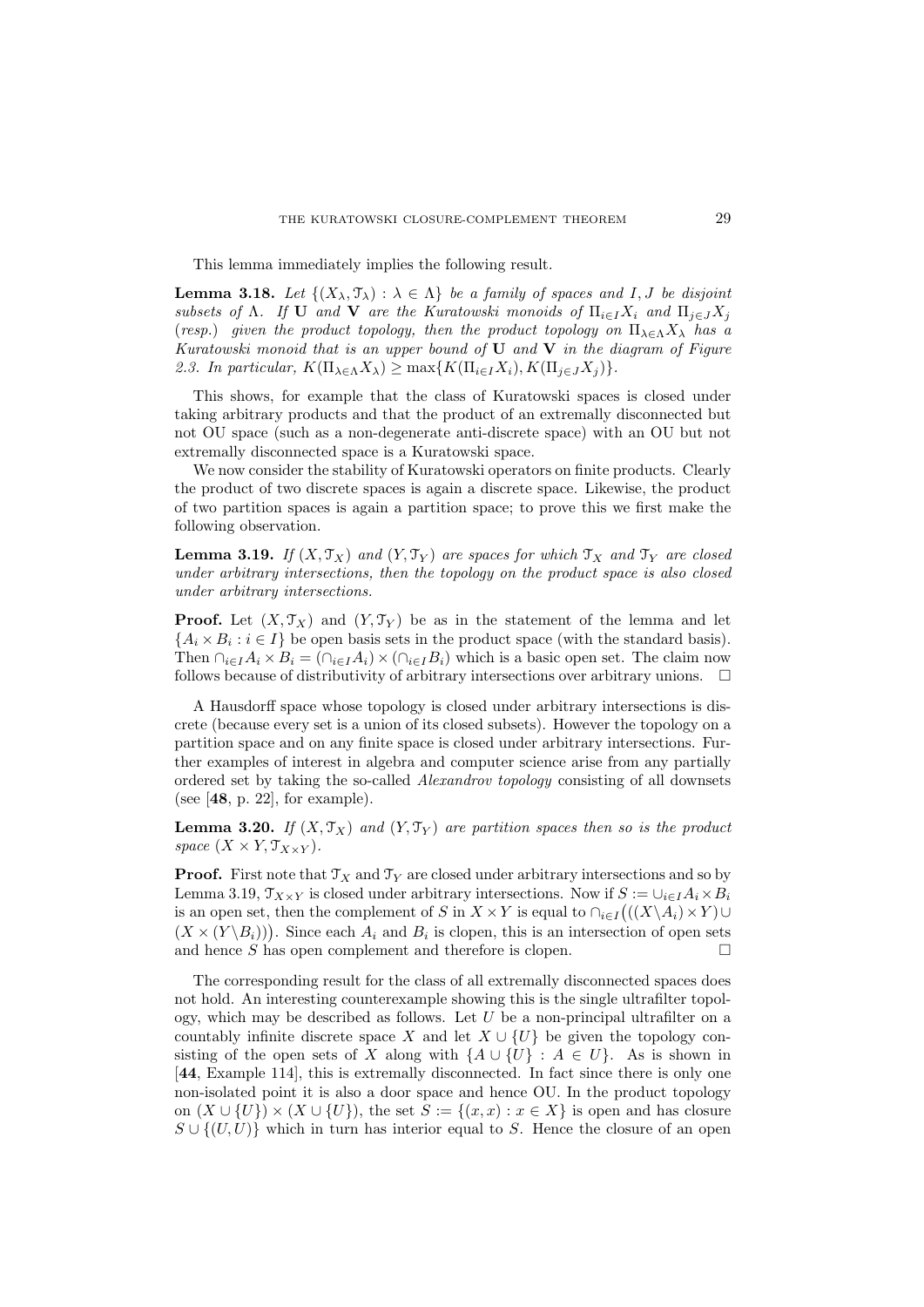set need not be clopen and the space is not extremally disconnected. (For another example, see [18, Exercise 6N].)

In the positive direction however, we have the following.

**Lemma 3.21.** If  $(X, \mathcal{T}_X)$  and  $(Y, \mathcal{T}_Y)$  are extremally disconnected spaces with  $\mathcal{T}_X$ and  $\mathfrak{T}_Y$  closed under arbitrary intersections, then the product space  $(X \times Y, \mathfrak{T}_{X \times Y})$ is extremally disconnected.

Proof. First note that by Lemma 3.19, any union of closed sets in the product space is again closed. Now let  $S$  be an open set in the product topology. We need to show that the closure of S is open. Now  $S = \bigcup_{i \in I} A_i \times B_i$  for some open basis sets  $A_i \times B_i$ . Then  $b(\cup_{i \in I} A_i \times B_i) \subseteq \cup_{i \in I} b(A_i \times B_i)$ , since by Lemma 3.19, the right hand side is a closed set containing S. However the reverse containment holds in any space and hence  $b(\cup_{i\in I}A_i\times B_i)=\cup_{i\in I}b(A_i\times B_i)$ . Now  $b(S)=b(\cup_{i\in I}A_i\times B_i)=$  $\bigcup_{i\in I} b(A_i \times B_i) = \bigcup_{i\in I} b(A_i) \times b(B_i)$  which is a union of open sets as required.  $\Box$ 

The following example is given by Aull  $[2]$  as an example of a  $T_1$  door space and hence is OU. Let  $X$  be an infinite set and give it the topology consisting of the empty set with all members of some non-principal ultrafilter  $U$ . In the product topology on  $X \times X$ , the set  $\{(x, x) : x \in X\}$  contains no open subsets because X contains no isolated points. That is,  $\{(x, x) : x \in X\}$  is co-dense. Now a basic open set is of the form  $A \times B$  for  $A, B \in U$  and so  $A \cap B \neq \emptyset$ . Then for each,  $x \in A \cap B$  we have  $(x, x) \in A \times B$  and hence  $X \setminus \{(x, x) : x \in X\}$  contains no non-empty open sets, showing that  $\{(x, x) : x \in X\}$  is both dense and co-dense in  $X \times X$ . This shows that  $X \times X$  is not an OU space. Note however that the product space contains no disjoint non-empty sets and so is extremally disconnected.

Despite this example, we can prove that a quite large class of OU-spaces is closed under finite products. We first note the following intermediate lemma.

**Lemma 3.22.** A space  $(X, \mathcal{T})$  is OU provided every non-empty open set contains an isolated point. For finite spaces this condition is if and only if.

**Proof.** Let  $(W, \mathcal{U})$  be a space in which every non-empty open set contains an isolated point. If  $D$  is dense, then for every non-empty open set  $G$  there is an isolated point  $x_G \in G$  and  $D \cap \{x_G\} \neq \emptyset$ . That is,  $x_G \in D$  and so  $x_G \in i(D)$ . But then  $i(D) \cap G \neq \emptyset$  for all G, so  $i(D)$  is dense and  $(W, \mathfrak{U})$  is an OU space.

To prove the second statement, we first show that every OU space has the following property: every non-empty open set is either an isolated point or contains a proper and non-empty open subset. Suppose there is a space  $(W, U)$  with an open set A such that  $|A| > 1$  but A has no proper open subsets. Then the open subspace on A is resolvable (see Definition 2.2 (ii)), contradicting Theorem 2.3 and Definition 2.2 (iii).

Now let  $(W, \mathfrak{U})$  be a finite OU-space and let A be open and non-empty in U. If A is a singleton we are done. Otherwise there is a non-empty open subset  $B$  with  $B \subseteq A$ . When W is finite, this implies that A must contain an isolated point.  $\square$ 

**Lemma 3.23.** Let  $(X, \mathcal{T}_X)$  and  $(Y, \mathcal{T}_Y)$  be OU spaces with the property that every non-empty open set contains an isolated point. Then the product space  $(X \times$  $Y, \mathcal{T}_{X\times Y}$  is an OU space.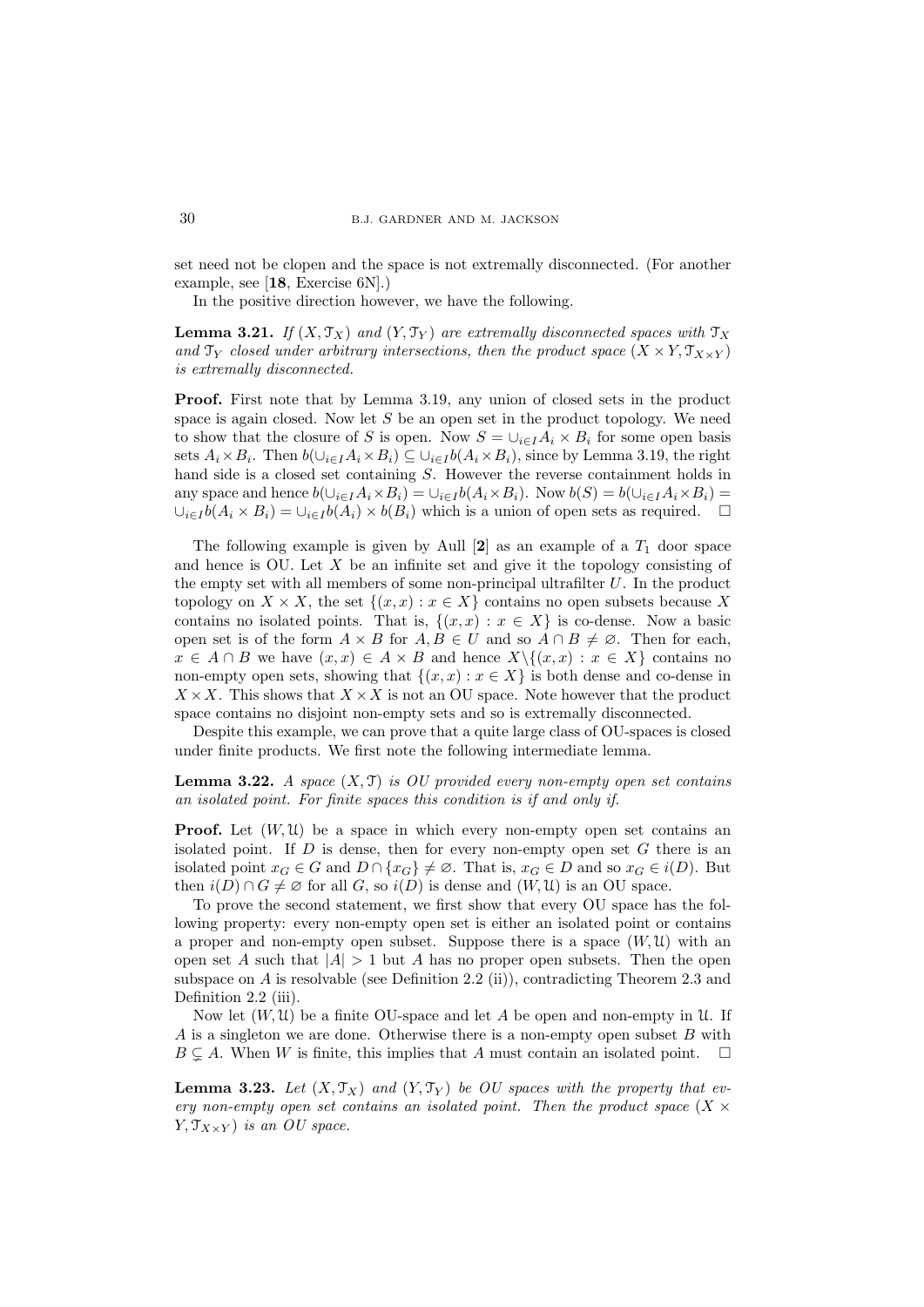**Proof.** Let  $(X, \mathcal{T}_X)$  and  $(Y, \mathcal{T}_Y)$  be OU spaces for which every non-empty set contains an isolated point. If S is open and non-empty in  $X \times Y$ , then there are non-empty sets  $A \in \mathcal{T}_X$  and  $B \in \mathcal{T}_Y$  such that  $A \times B \subseteq S$ . If  $u \in A$  and  $v \in B$ are isolated, that is  $\{u\} \in \mathcal{T}_X$  and  $\{v\} \in \mathcal{T}_Y$ , then  $\{(u, v)\} = \{u\} \times \{v\}$  is open in  $X \times Y$ . That is,  $(u, v)$  is an isolated point in S. Thus  $X \times Y$  is an OU space by Lemma 3.22.  $\Box$ 

Spaces in which every non-empty open set contains an isolated point appear to be rather common amongst the known examples of OU-spaces. Aside from finite examples, witness the spaces related to the Arens-Fort space [44, Examples 23–27], the Post Office metric space [44, Example 139] and the single ultrafilter topology. More generally, any Hausdorff door space contains at most one non-isolated point [27, p. 76] and therefore has this property. Lemma 3.23 shows that any finite product of such spaces is an OU space.

For infinite products the situation is substantially less stable. For example it is well known that the product topology on the denumerable power of the two element discrete space is homeomorphic to the usual topology on the Cantor set, which is a Kuratowski space by Proposition 2.11. In fact we have the following.

**Theorem 3.24.** If  $\{(X_i, \mathcal{T}_i) : i \in I\}$  is an infinite family of non-connected spaces then the product space on  $\prod_{i\in I} X_i$  is a Kuratowski space.

**Proof.** For each  $X_i$  let  $G_i$  and  $H_i$  be disjoint non-empty open sets for which  $G_i \cup H_i = X_i$ . Let  $\{0,1\}$  be given the discrete topology and define a map  $f_i : X_i \to$  $\{0,1\}$  by setting

$$
f_i(x) = \begin{cases} 1 & \text{if } x \in G_i \\ 0 & \text{if } x \in H_i. \end{cases}
$$

This is routinely seen to be continuous and since the topology on  $\{0, 1\}$  is discrete,  $f_i$  is an open map.

We now consider  $\Pi_{i\in I}X_i$  given the product topology and let  $f: \Pi_{i\in I}X_i \to$  $\Pi_{i\in I}\{0,1\}$  be defined by  $f((x_i)_I) = (f_i(x_i))_I$ . We now show that f is a continuous open map. Theorem 3.12 then implies that the Kuratowski monoid of  $\Pi_{i\in I}X_i$  is at least as large as that of the product of I copies of the two element discrete space. By Lemma 3.17 this in turn is at least as large as the Kuratowski monoid of a countable product of two element discrete spaces, which by Proposition 2.11 has K-number 14. This will show that  $K(\Pi_{i\in I}X_i) = 14$ , as required.

First, for  $i \in I$ , let  $A_i$  be open in  $\{0,1\}$  with almost all  $A_i$  equal to  $\{0,1\}$ . Then

$$
f^{-1}(\Pi_{i \in I} A_i) = \{(x_i)_I : f((x_i)_I) \in \Pi_{i \in I} A_i\}
$$
  
\n
$$
= \{(x_i)_I : (\forall i \in I) f_i(x_i) \in A_i\}
$$
  
\n
$$
= \{(x_i)_I : (\forall i \in I) x_i \in f_i^{-1}(A_i)\}
$$
  
\n
$$
= \Pi_{i \in I} f_i^{-1}(A_i)
$$

which is a basic open set in  $\Pi_{i\in I}X_i$  since each  $f_i^{-1}(A_i)$  is open in  $X_i$  (it is either  $G_i$ ,  $H_i$  or  $X_i$ ) and almost all are equal to  $X_i$ . Therefore f is continuous for the product topologies.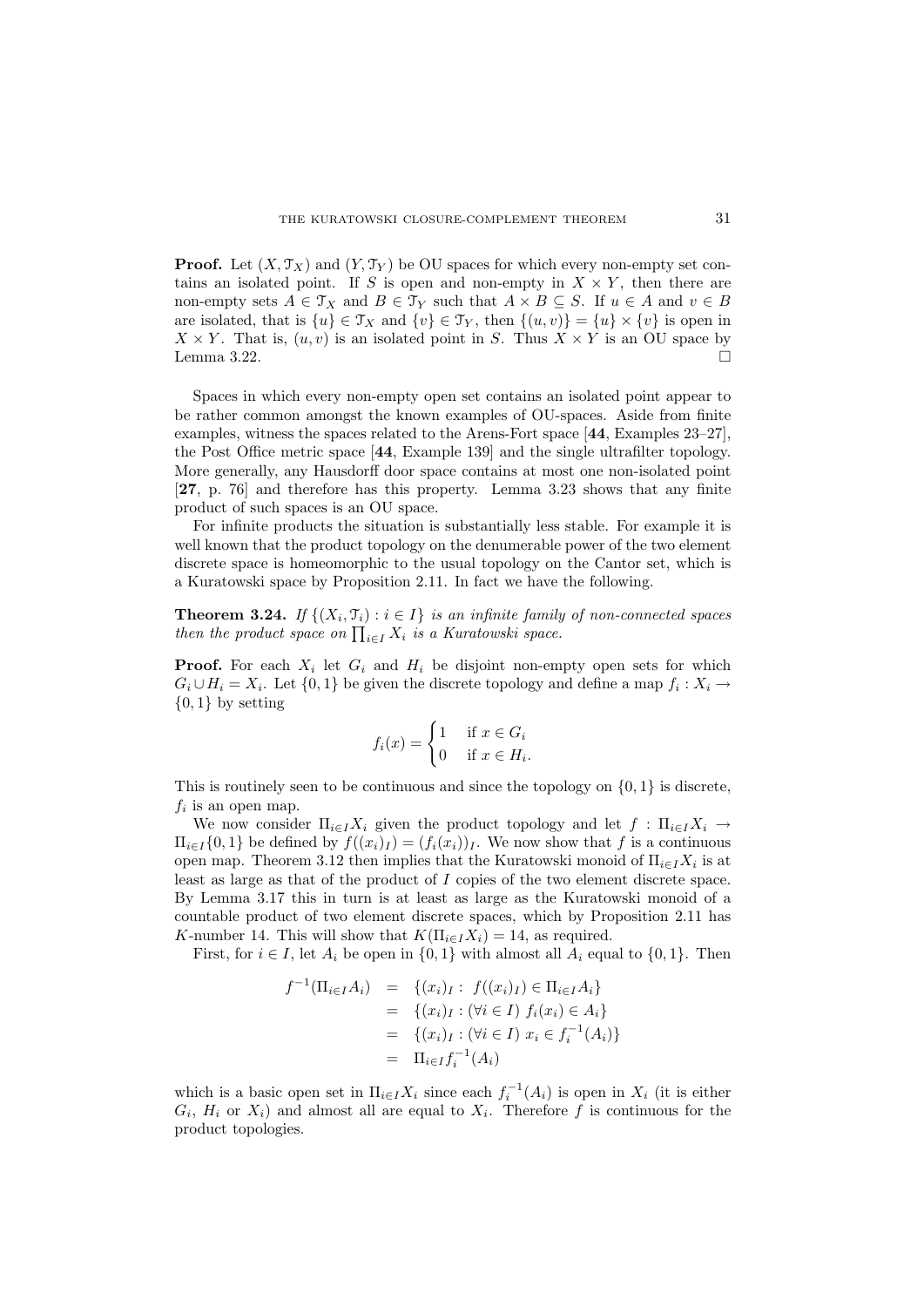Now let  $B_i$  be open in  $X_i$ , with  $B_i$  equal to  $X_i$  for almost all  $i \in I$ . Then

$$
f(\Pi_{i \in I} B_i) = \{ f((b_i)_I) : (b_i)_I \in \Pi_{i \in I} B_i \}
$$
  
= 
$$
\{ (f_i(b_i))_I : (b_i)_I \in \Pi_{i \in I} B_i \}
$$
  
= 
$$
\Pi_{i \in I} f_i(B_i).
$$

For almost all i,  $f(B_i) = \{0,1\}$  and therefore  $f(\Pi_{i\in I}B_i)$  is open in  $\Pi_{i\in I}\{0,1\}$ . Therefore f takes basic open sets in  $\Pi_{i\in I}X_i$  to basic open sets in  $\Pi_{i\in I}\{0,1\}$ . Now let  $U = \bigcup F_{\lambda}$  be an arbitrary open set in  $\Pi_{i \in I} X_i$ , where the  $F_{\lambda}$  are basic open sets. Then  $f(U) = f(\cup F_\lambda) = \cup f(F_\lambda)$  which is a union of basic open sets in  $\Pi_{i \in I} \{0, 1\}$ and therefore open. Hence f is an open map as required.  $\square$ 

The following theorem is trivial.

**Theorem 3.25.** If  $\{(X_i, \mathcal{T}_i) : i \in I\}$  is a family of spaces each containing no disjoint open sets then the product topology on  $\prod_{i\in I} X_i$  also has no disjoint open sets and so is extremally disconnected.

In fact this is about the only situation in which an infinite product can fail to be a Kuratowski space.

**Theorem 3.26.** Let  $\{(X_{\lambda}, \mathcal{T}_{\lambda}) : \lambda \in \Lambda\}$  be an infinite family of spaces with  $|X_\lambda| > 1$ . If the product topology on  $\Pi X_\lambda$  is not a Kuratowski space then each space  $(X_\lambda, \mathcal{T}_\lambda)$  is extremally disconnected and there is a cofinite subset  $\Gamma$  of  $\Lambda$ , such that for each  $\gamma \in \Gamma$  the space  $(X_{\gamma}, \mathcal{T}_{\gamma})$  has no disjoint non-empty open sets.

Proof. We first show that an infinite product of non-singleton spaces is not an OU-space. Let  $a_{\lambda}$  and  $b_{\lambda}$  be distinct points in  $X_{\lambda}$  and consider the subset

 $U := \{(x_{\lambda})_{\Lambda} : x_{\lambda} \neq a_{\lambda} \text{ for only finitely many } \lambda \in \Lambda\}.$ 

We show that this set is both dense and co-dense in the product topology. Let  $A = \Pi A_\lambda$  be a basic open set in  $\Pi X_\lambda$ . Now  $\Lambda_A := \{ \gamma : A_\lambda = X_\lambda \}$  is co-finite and so there are points  $(x_\lambda)_\Lambda$  and  $(y_\lambda)_\Lambda$  in A such that for  $\gamma \in \Lambda_A$ ,  $x_\gamma = b_\gamma$  and  $y_{\gamma} = a_{\gamma}$ . Then  $(x_{\lambda})_{\Lambda} \notin U$ , while  $(y_{\lambda})_{\Lambda} \in U$ . Hence both U and its complement are dense in the product topology. By Theorem 2.3,  $\Pi X_{\lambda}$  is not an OU-space under the product topology.

This means that if the product fails to be a Kuratowski space, it is extremally disconnected, and then by Lemma 3.18, each  $(X_\lambda, \mathcal{T}_\lambda)$  is extremally disconnected. Let us now assume that each  $(X_\lambda, \mathcal{T}_\lambda)$  is extremally disconnected.

Say there is an infinite subset  $\Xi \subseteq \Lambda$  such that for  $\xi \in \Xi$ ,  $(X_{\xi}, \mathcal{T}_{\xi})$  contains disjoint non-empty open sets,  $A_{\xi}, B_{\xi} \subseteq X_{\xi}$ . Now  $b(A_{\xi})$  is clopen and disjoint from  $B_{\xi}$  and so each  $(X_{\xi}, \mathcal{T}_{\xi})$  is non-connected. Therefore Theorem 3.24 implies that the product topology on  $\Pi_{\xi \in \Xi} X_{\xi}$  is a Kuratowski space. Then Lemma 3.18 shows that the product topology on  $\Pi_{\lambda \in \Lambda} X_{\lambda}$  is a Kuratowski space.

In view of Theorem 3.25, for single spaces this theorem can be written as follows.

Corollary 3.27. Let  $(X, \mathcal{T})$  be a non-degenerate space. If  $\Lambda$  is an infinite set then the product topology on  $X^{\Lambda}$  is a Kuratowski space if and only if X contains two disjoint non-empty open subsets.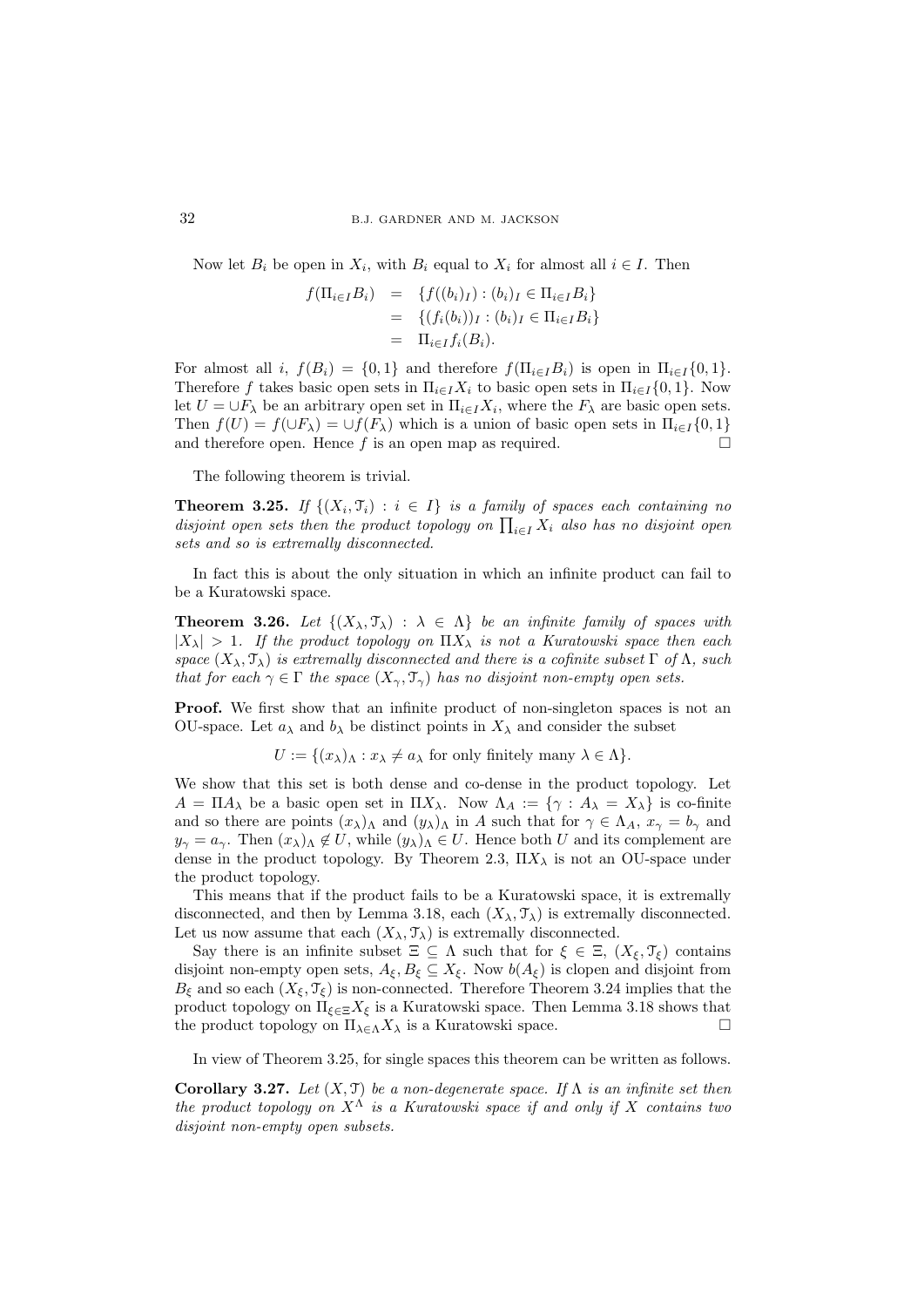### 4. Variants of The Complement-closure Problem

Several natural variants of the complement-closure problem for sets and spaces seem quite natural. In this section we examine many of these variants, surveying the existing solutions in the literature and solving the obvious remnants. The question as to the number of sets obtainable from a given subset of a topological space using some set  $\mathcal O$  of operators will be called the *Kuratowski*  $\mathcal O$ -problem. An operator  $o$  derived by composing members of some set  $\mathcal O$  of operators will be called an O-operator.

The reader is also directed to the recent article [38] by David Sherman, which has some overlap with this section and provides an excellent introduction to the Kuratowski Closure-Complement Theorem.

4.1. Topological variants. In this section we will primarily look at various subsets of the operators  $\{a, b, i, \vee, \wedge\}$  where  $\vee$  (join) and  $\wedge$  (meet) are the binary operators corresponding to union and intersection. More specifically, by a binary operator \* on the set of subsets of a set X we mean a function \*:  $2^X \times 2^X \rightarrow 2^X$ . For example the operator  $ab \wedge a$  applied to a set A gives  $ab(A) \cap a(A)$ . Evidently, as both ∧ and ∨ are simply modelling the notions of intersection and union of subsets of a set, they will satisfy the usual properties of a distributive lattice; namely they are associative, commutative and idempotent, either one distributes over the other and  $x \wedge (x \vee y) = x = x \vee (x \wedge y)$  hold for any x and y.

It is of interest to recall a remarkable result established by McKinsey and Tarski (a combination of Theorems 3.8, 4.15 and 5.10 in  $[32]$ ).

**Theorem 4.1.** [32] Let  $\mathcal{O} = \{a, b, i, \wedge, \vee\}$  and let u and v be  $\mathcal{O}$ -operators and let X denote any of the following spaces with their usual topologies: the usual Cantor space;  $\mathbb{R}^n$  (for any  $n \in \mathbb{N}$ ); Q. Then u and v are identical on every topological space if and only if u and v are identical on every finite topological space and if and only if u and v are identical on  $X$ . Furthermore, there is an algorithm that verifies when given any two such  $\mathcal{O}\text{-operators}$  u and v, whether or not u and v coincide on X.

Let  $\mathcal O$  be a set of  $\{a, b, i, \wedge, \vee\}$ -operators. If the Kuratowski  $\mathcal O$ -problem has a finite solution, say  $n$ , then it follows from Theorem 4.1, that there is a subset of the reals and a subset of a finite topological space on which each of the  $n$  possible O-operators act differently. If infinitely many sets are obtainable from a subset of a topological space using the operators in  $\mathcal{O}$ , then there is a subset of the reals for which the infinitely many distinct  $\mathcal{O}$ -operators are all different.

The approach taken in [32] is from an abstract algebraic perspective. McKinsey and Tarski make use of closure algebras: Boolean algebras endowed with a unary operation C satisfying  $x \leq C(x)$ ,  $C(x \vee y) = C(x) \vee C(y)$ ,  $C(C(x)) = C(x)$ ,  $C(0) = 0$ . An example is the Boolean algebra of all subsets of a topological space  $(X, \mathcal{T})$  with C the usual closure operator. The sum space construction of Section 3.4 is easily seen to correspond to direct products of the corresponding closure algebras. Closure algebras have also been of interest in the study of the S4 modal logics [6] and indeed some of the collapses in Theorem 2.1 correspond to important classes of modal logics. For example, the system S5 corresponds in a natural way to partition spaces (see [24, Chapter 3]).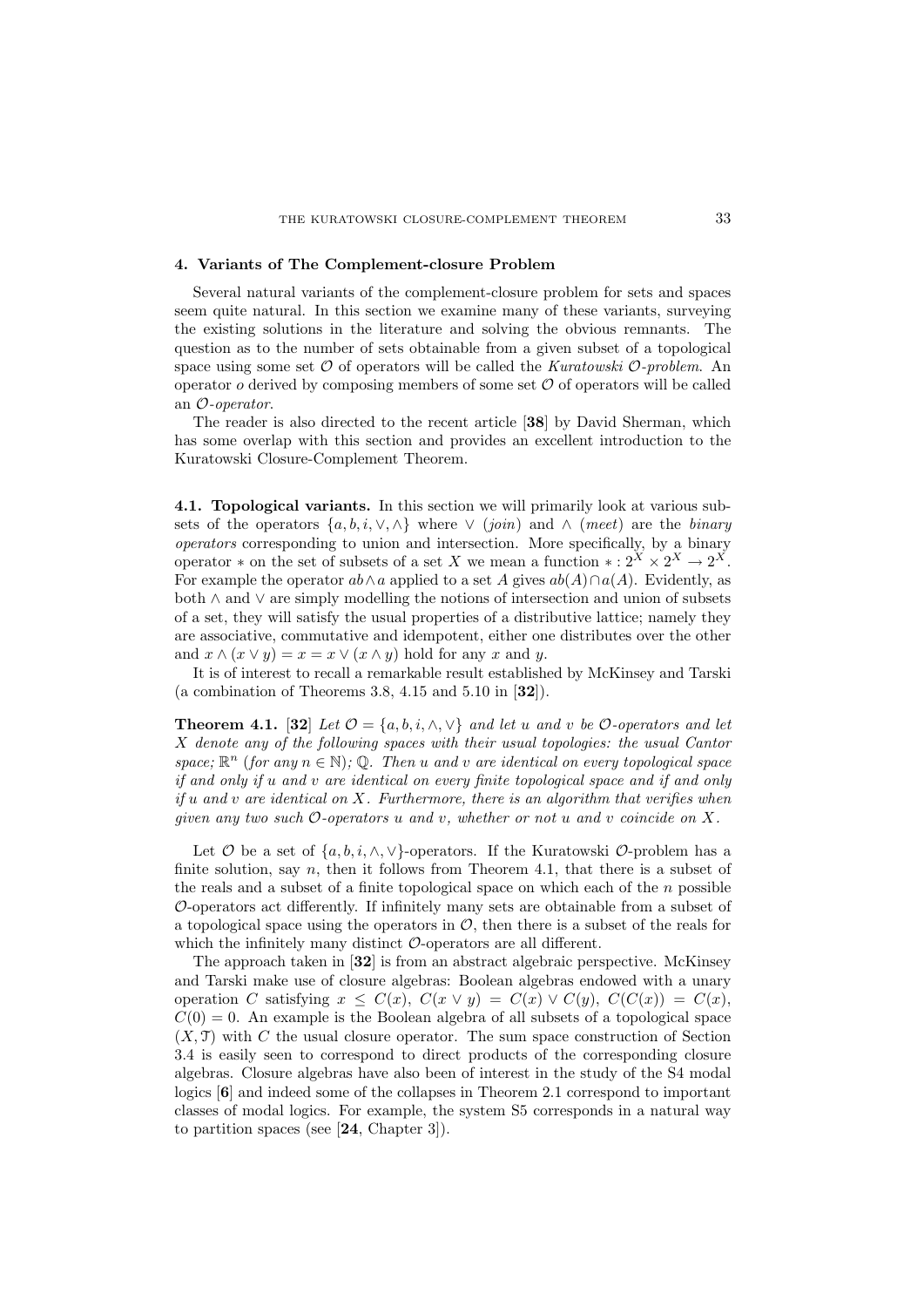The Kuratowski  $\{a, b, \vee\}$ - and  $\{a, b, \wedge\}$ -problem.

This problem is solved by Kuratowski in his original paper (see page 197 of [29]): there is no bound on the number of sets. The result is also presented in [32] in order to show that the free closure algebra on one generator is infinite, however in [5] (a paper concerning the same class of structures), the following elementary example is suggested.

Example 4.2. Let  $\mathcal T$  denote  $\{\{1, 2, 3, \ldots, n\} : n \in \mathbb N\} \cup \{\emptyset, \mathbb N\}$  and let **B** denote the topological space  $(N, \mathcal{T})$ . Then infinitely many subsets may be obtained from the subset  $\{1, 3, 5, \ldots\}$  by taking closures, complements and intersections.

One does not need the full power of the operators amongst  $\{a, b, \vee\}$  to produce infinitely many sets from a single set in B. As an example we consider the derived operators of set subtraction  $(X\Y := X \cap a(Y))$  and of implication  $(X \to Y := Y \cap a(X))$ . Note that  $X \ Y$  is just the complement of  $X \to Y$ . Inductively define operators  $s_0, s_1, s_2, \ldots$  and  $t_0, t_1, t_2, \ldots$  by setting  $s_0, t_0 := id$ ,  $s_{k+1} := b(s_k) \backslash s_k$ , and  $t_{k+1} := t_k \rightarrow i(t_k)$ . The reader will verify that each of the operators  $s_0, s_1, \ldots$  produce distinct sets when applied to the subset  $\{2, 4, 6, \ldots\}$ in **B**, while the operators  $t_0, t_1, \ldots$  produce distinct sets when applied to the subset  $\{1, 3, 5, \dots\}$  in **B**.

### The Kuratowski  $\{b, i, \vee\}$  problem.

This problem is the topic of American Mathematical Monthly Problem 5996 [41] (a solution is given in [49]): at most 13 sets can be obtained from using closure, intersection and union from a subset of a topological space. (This result is also rediscovered in [38].) The Kuratowski  $\{b, i, \wedge\}$  problem follows dually since if A is subset of a topological space from which 13 sets can be obtained by taking closures, interiors and unions, then the complement of A yields the same number of sets by taking closures, interiors and intersections. For arguments below we in fact prefer the  $\{b, i, \wedge\}$  formulation of this problem and will discuss this only.

The 13 distinct  $\{b, i, \wedge\}$ -operators admit a natural partial order which is in fact merely the meet semilattice freely generated by the partially ordered set depicted in Figure 1.1. By this we mean it is the largest meet semilattice generated by the elements of the set in Figure 1.1 subject to the order that is already present on these operators. This object can be constructed by the introduction of all possible 'formal meets' between existing incomparable elements of the seven element partially ordered set in Figure 1.1. For example, it is conceivable that the meet of bi with ib is not the operator ibi, since the diagram in Figure 1.1 only shows that ibi  $\leq bi$  and ibi  $\leq ib$ . Thus we adjoin a new element denoted by bi ∧ ib. On the other hand, the meet of the elements *ib* and *ibi* must in fact be *ibi* itself, since  $ibi \leq ib$ . The difficult part of the proof in [49] is showing that this enlarged set of operators is closed under taking of closures and interiors.

The ordered set of 13  $\{b, i, \wedge\}$ -operators is given in Figure 4.1 (a); diagram (b) is the  $\{b, i, \vee\}$  dual (here we have used larger points to indicate the even Kuratowski operators). For example, the left diagram shows that  $b(bi \wedge ib) = bi$ , because bi is the smallest closed operator above  $bi \wedge ib$  in the diagram.

In [33] it is shown that the smallest space containing a subset on which all 13 operators in Figure 4.1 (a) act differently has 9 points. Analogously to [1], the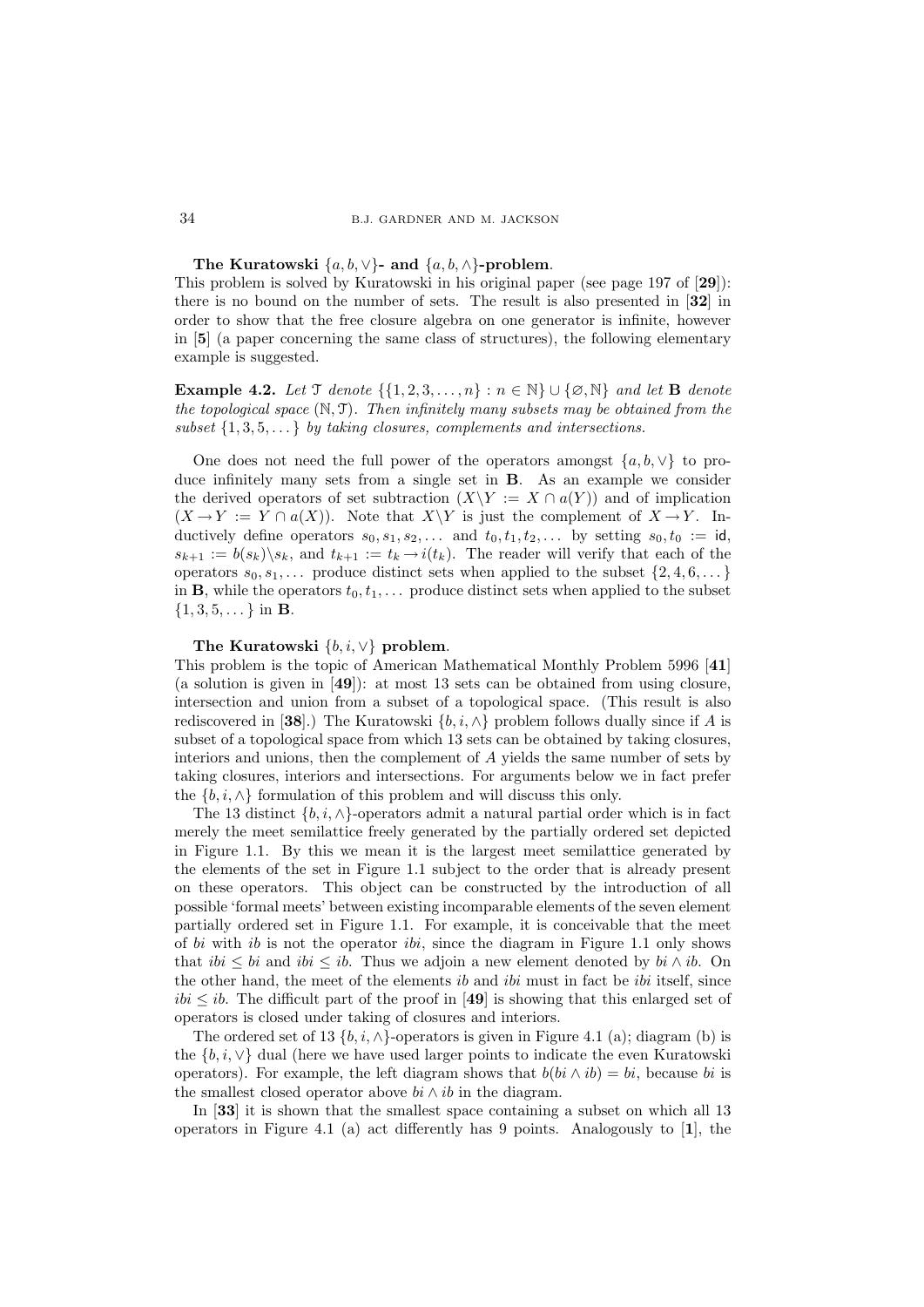

FIGURE 4.1. The 13 different operators produced by b, i and  $\wedge$ and by  $b, i$  and  $\vee$ .

maximum possible number of distinct operators of this kind is also given for each space with fewer than 9 points (the sequence of possible maximums starting from a 1-point space is 1, 3, 3, 5, 7, 8, 10, 12, 13).

### The Kuratowski  $\{b, i, \vee, \wedge\}$  problem.

If  $A$  is a given subset of a topological space, and  $B$  is a set of obtained from  $A$  by way of iteratively applying a collection,  $K \subseteq \{a, b, i, \vee, \wedge\}$  of operators, then we say that B is a K-set of A. The Kuratowski  $\{b, i, \vee, \wedge\}$  problem does not seem to have been investigated in the literature, but the solution we give here was independently discovered by Sherman [38].

The operations of union and intersection distribute over each other, and hence taking all unions and intersections of the at most 7  $\{b, i\}$ -sets of a given set A we obtain a (finite) distributive lattice (ordered by set inclusion). Denote this lattice by L. Note that closures distribute over finite unions and that every element of L can be written as a finite union of intersections of  $\{b, i\}$ -sets of A. So the closure of an element of  $L$  is equal to a union of a finite family of closures of intersections of  $\{b, i\}$ -sets of A. But the solution to the Kuratowski  $\{b, i, \wedge\}$ -problem indicates that each member of this family is itself equal to an intersection of  $\{b, i\}$ -sets of A. Hence L is closed under the taking of closures.

A dual argument applies for the taking of interiors. To demonstrate the idea, consider the following reduction (the third equality uses the solution to the  $\{b, i, \vee\}$ problem):

$$
i\big(ib(A)\cup(bi(A)\cap A)\big) = i\big((ib(A)\cup bi(A))\cap (ib(A)\cup A)\big) \text{ (by distributivity)}
$$
  
=  $i\big(ib(A)\cup bi(A)\big) \cap i\big(ib(A)\cup A\big)$   
=  $ib(A)\cap ib(A)$   
=  $ib(A).$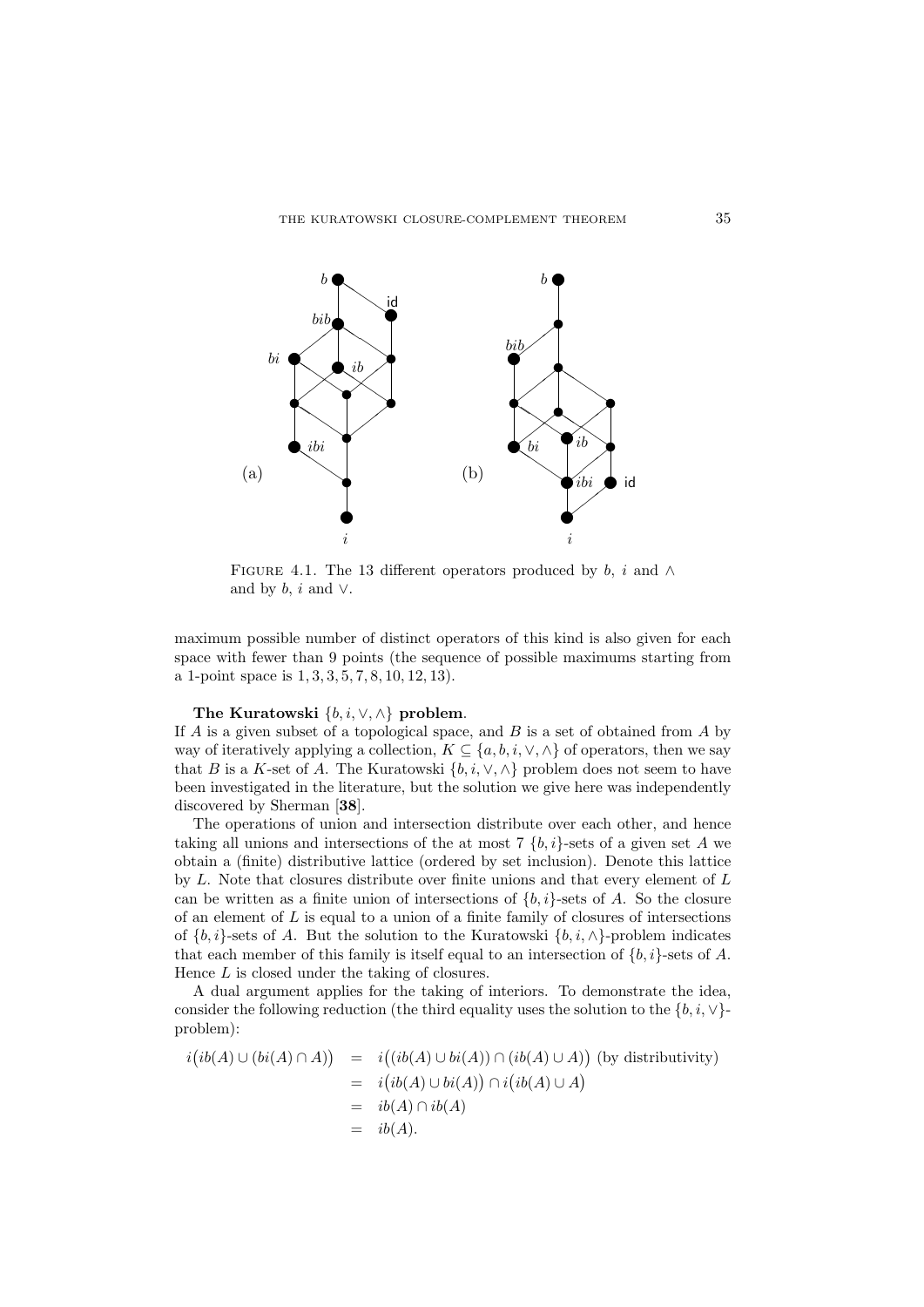Therefore, on any space, the operator  $i(ib \vee (bi \wedge id))$  coincides with ib.

All this goes to tell us that to find an upper bound for a solution to the Kuratowski  $\{b, i, \vee, \wedge\}$ -problem we need only construct all new formal joins in the meet semilattice of Figure 4.1 (a). The resulting 35 possible operators and their associated lattice Hasse diagram are depicted in Figure 4.2 (here larger points indicate operators in common with Figure 4.1 (a)).



FIGURE 4.2. The 35 different operators produced from  $b, i, \wedge$  and  $\vee$ .

It remains to find a topological space with a subset  ${\mathcal A}$  on which all these operators act differently. Sherman gives the set

$$
\left[\bigcup_{n\in\mathbb{N}}\left\{\frac{1}{n}\right\}\right] \cup \left[2,4\right] \setminus \bigcup_{n\in\mathbb{N}}\left\{3+\frac{1}{n}\right\}\right]
$$
  

$$
\cup \left[(5,7] \cap \left(\mathbb{Q} \cup \bigcup_{n\in\mathbb{N}}\left(6+\frac{1}{2n\pi},6+\frac{1}{(2n-1)\pi}\right)\right)\right]
$$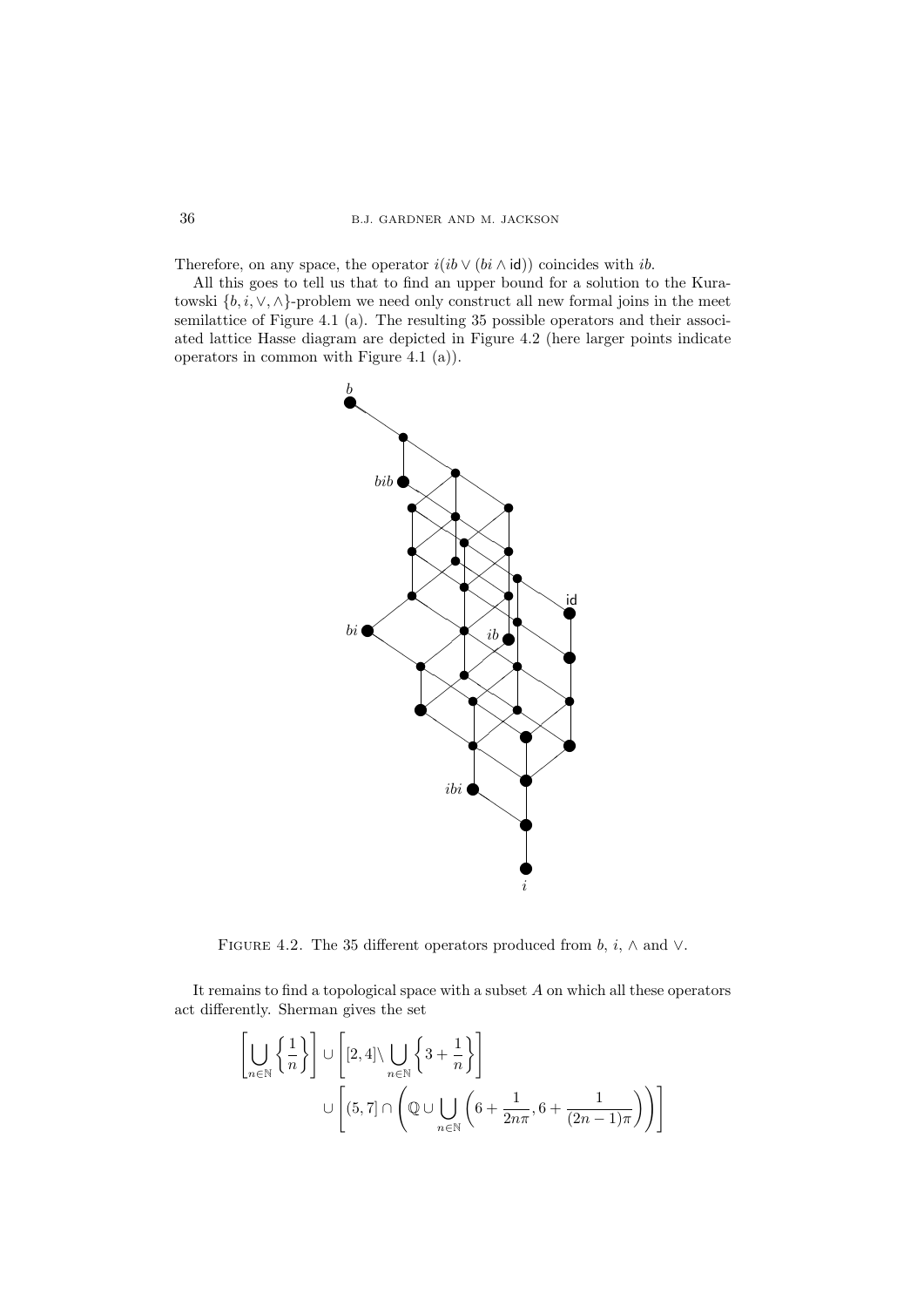on which each of the 35 possible  $\{b, i, \wedge, \vee\}$ -operators are distinct under the usual topology on the reals. Here we instead take a systematic approach that also provides us with a finite example with a minimal number of points. The existence of both these examples is guaranteed by Theorem 4.1.

The approach is to construct a topological space around the 13 element ordered set in Figure 4.1 (a). Let  $X$  be the set of all elements in this ordered set along with one new element e. The natural order on  $X\backslash\{e\}$  can be extended to e by setting  $x \le e$  for all x. For any element o of X denote by  $X_o$  the set  $\{o' \in X : o' \le o\}$  and  $Y_o$ to be the set  $\{o' \in X : o' \nleq o\}$ . Now notice that the open operators form a chain in the order on X so that if  $o_1$  and  $o_2$  are open operators and  $o := min\{o_1, o_2\}$  then we have  $X_{o_1} \cap X_{o_2} = X_o$ . Likewise for closed operators  $o_1, o_2$  with  $o := \max\{o_1, o_2\}$  we have  $Y_{o_1} \cap Y_{o_2} = Y_o$ . When  $o_1$  is an open operator and  $o_2$  is closed then  $X_{o_1} \cap Y_{o_2}$  is empty except when  $o_1 = ib$  and  $o_2 = bi$  and then  $X_{o_1} \cap Y_{o_2} = \{ib, id \wedge ib\}$ . This means we may take  $\{\emptyset, X, X_i, X_{ibi}, X_{ib}, Y_{bi}, Y_{bib}, Y_b, \{\textit{ib}, \textit{id} \wedge \textit{ib}\}\}\$ as a basis for a topology on X. The role of the element e is to ensure that the set  $Y_b = \{x \in X : x \not\leq b\}$  is not the empty set: we will require that to have proper closure.

It can now be routinely verified that each of the 35 operators in Figure 4.2 produces a distinct set when applied to the set  $X_{id}$ . Indeed, if  $o_1, o_2, \ldots, o_n$  are operators from Figure 4.1 (a), and  $o := o_1 \vee o_2 \vee \cdots \vee o_n$ , then  $o(X_{\mathsf{id}}) = X_{o_1} \cup \cdots \cup X_{o_n}$ . For an example, consider the following:

$$
((bi \wedge id) \vee ib)(X_{id}) = (bi \wedge id)(X_{id}) \cup ib(X_{id})
$$
  
= 
$$
(bi(X_{id}) \cap X_{id}) \cup ib(X_{id})
$$
  
= 
$$
(X_{bi} \cap X_{id}) \cup i(X_{b})
$$
  
= 
$$
(\{bi \wedge id, bi \wedge ib \wedge id, ibi \wedge id, i\}) \cup X_{ib}
$$
  
= 
$$
X_{bi \wedge id} \cup X_{ib}
$$

Hence all 35 possible operators act differently on the set  $X_{id}$ .

We now prove that amongst all spaces containing a subset on which each of the 35 operators in Figure 4.2 act differently, the space just given has a minimal number of points.

**Proposition 4.3.** If  $(X, \mathcal{T})$  contains a set A from which 35 distinct sets can be obtained by applying closure, interior, union and intersection, then  $|X| \geq 14$ . The bound  $|X| = 14$  is attained in the above example.

**Proof.** Let  $(X, \mathcal{T})$  be a topological space with a subset A on which each of the 35 operators acts differently.

An element x of a lattice  $L$  is *join irreducible* if every finite set of elements ordered strictly below x in L have a join that is strictly below x. From Figure 4.2 it can be seen that in the lattice of  $\{i, b, \wedge, \vee\}$ -operators, the join irreducibles are precisely the  $\{i, b, \wedge\}$ -operators (as listed in the Hasse diagram in Figure 4.1 (a)). It is an elementary consequence of the distributivity of ∧ over ∨ that whenever a join of some elements  $o_1, \ldots, o_n$  is ordered above a join irreducible element  $o$ , then at least one of the elements  $o_i$  is itself ordered above  $o$ . Indeed, we have  $o = o \wedge (o_1 \vee \cdots \vee o_n) = (o \wedge o_1) \vee \cdots \vee (o \wedge o_n)$  and join irreducibility then implies that at least one of the  $o \wedge o_i$  is not strictly below o, whence at least one  $o_i$  is greater or equal to o. Thus for each  $\{i, b, \wedge\}$ -operator  $o > i$ , there is a point in  $o(A)$  that does not appear in  $o'(A)$  for any  $\{i, b, \wedge\}$ -operator  $o'$  not ordered above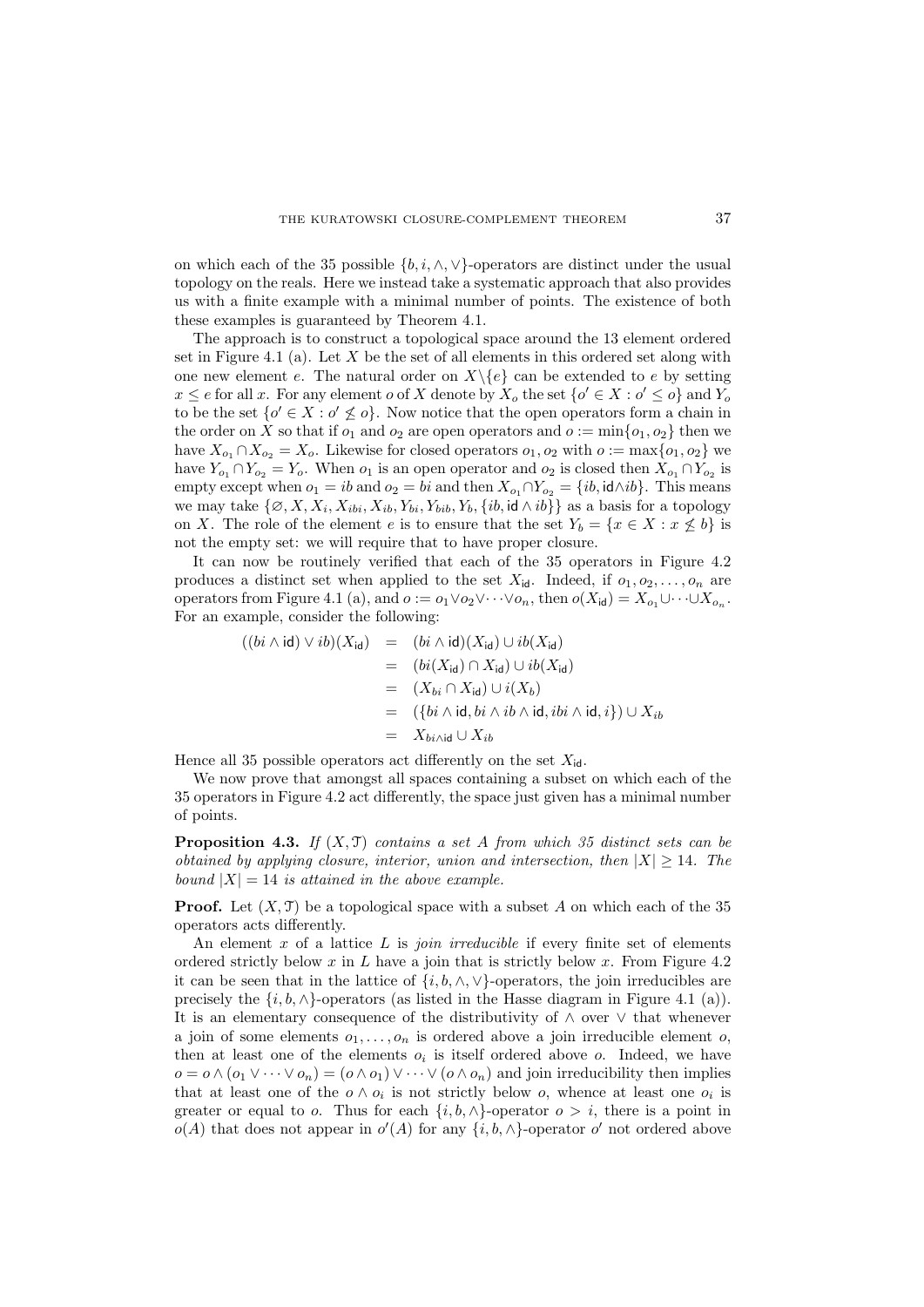o in Figure 4.1 (a). Also, the set  $i(A)$  is non-empty (as it has a closure that strictly contains it). This shows that the largest  $\{i, b, \wedge\}$ -set,  $b(A)$ , contains at least 13 points—at least 1 in  $i(A)$  and at least one extra element for each of the 12  $\{i, b, \wedge\}$ sets properly containing  $i(A)$ . However  $b(A)$  cannot equal X as it has strictly smaller interior. Hence a minimum of 14 points is required.  $\square$ 

### The Kuratowski  $\{b, \wedge\}$  problem.

Clearly if we start from a single set, only 2 sets can be obtained by applying closure and intersection. In [25] however, a topological space is constructed with two subsets  $A$  and  $B$ , for which infinitely many subsets can be obtained by taking closures and intersections of the sets  $A$  and  $B$ ; furthermore, the possible containments between the various sets generated are described. While the example in [25] is not complicated, it is not as simple as the space given in Example 4.2, which Sherman [38] has observed also contains two subsets—the sets of even numbers and of odd numbers—from which infinitely many others may be derived by taking intersections and closures (this example does contain identifications between the various operators that may not in general be present). By Theorem 4.1 there is also a pair of subsets of the real numbers with the usual topology that achieves this. We note that since closures distribute over finite unions, the corresponding Kuratowski {b, ∨} problem is almost trivial: starting from a collection of n sets, one may produce a maximum of  $3<sup>n</sup> - 1$  new sets by taking closures and intersections. A family of subsets of  $\mathbb R$  for which this bound is achieved is  $\{(0, 1), (2, 3), \ldots, (2n-2, 2n-1)\}.$ 

# The Kuratowski  $\{ia, \wedge\}$  and  $\{ia, \vee\}$  problems.

The derived operator ia is usually called the exterior of a set but can also be thought of as a kind of pseudo-complement on a topological space: it assigns to each subset A of a topological space  $(X, \mathcal{T})$ , the largest member B of  $\mathcal{T}$  for which  $A \cap B = \emptyset$ . A system of algebraic structures related to this operator has been studied in [26] and there it is shown that the number of sets obtainable from a single subset of a topological space using ia and  $\land$  is equal to 10. The standard example of a Kuratowski 14-set given in [44, Example 32, part 9] (and in the introduction of this article) gives an example of a subset of the reals with this property. The ordering of 10 operators is given in Figure 4.3 (a). Here the operator 0 is a constant operator assigning every set the value  $\varnothing$  and likewise the operator 1 assigns every set the value X.

It is easy to extend this problem to include the binary operator  $\vee$ . Let  $o_1, o_2, \ldots$ ,  $o_n$  be incomparable {*ia*, ∧}-operators and consider the application of *ia* to the join  $o_1 \vee o_2 \vee \cdots \vee o_n$ . We get  $ia(o_1 \vee o_2 \vee \cdots \vee o_n) = ia o_1 \wedge ia o_2 \wedge \cdots \wedge ia o_n$ . Since the ten  $\{ia, \wedge\}$  operators are closed under applications of ia and of  $\wedge$ , we have  $iao_1 \wedge iao_2 \wedge \cdots \wedge iao_n = o$  for some  $\{ia, \wedge\}$ -operator *o*. Hence every set obtainable from a given set  $A$  by taking ia, intersections and unions is equal to a union of some of the at most 10 sets obtained from A using ia, and intersections. While we again omit the details, one routinely arrives at further 26 possible operators in addition to the ten  $\{ia, \wedge\}$ -operators. To find an example on which all 36 of these potentially distinct operators act differently, take the nine  $\{ia, \wedge\}$ -operators other than 0 as the points and take as a basis for a topology, the downsets of the five open {ia, ∧}-operators (under the order given in Figure 4.3). As in Proposition 4.3,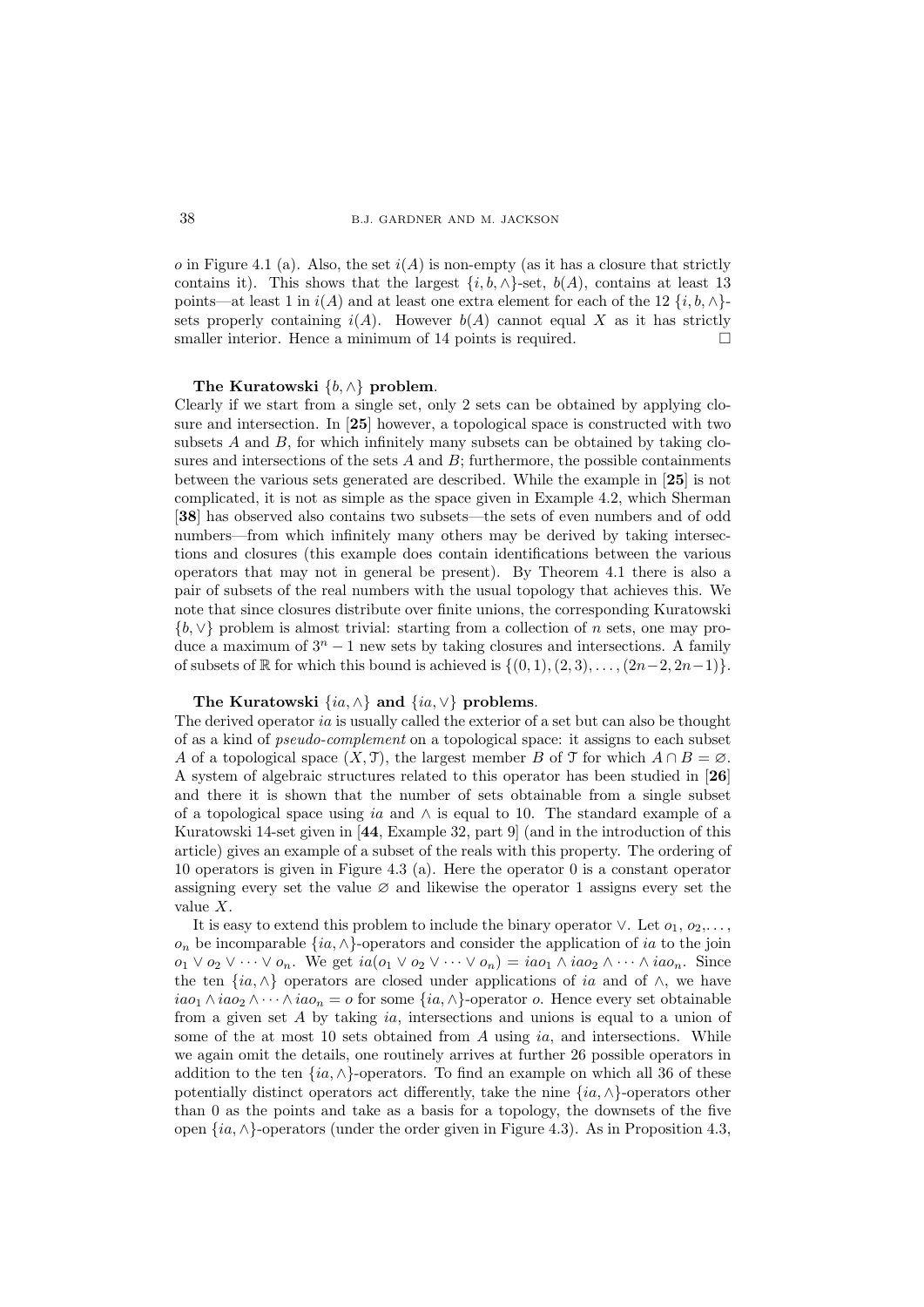

FIGURE 4.3. The 10 operators produced from ia and  $\wedge$  and the 13 produced from ia and ∨.

this space is routinely seen to have a minimal number of points. Summarising we have the following.

Proposition 4.4. The number of possible sets obtainable from a single set by taking intersections, unions and interiors of complements is 36. Any space that contains a set from which 36 possibilities can be obtained in this way has at least 9 points. There is a 9 point space on which this occurs.

We can also extract a solution to the Kuratowski  $\{ia, \vee\}$ -problem from this argument. There are 13 operators in this case and the corresponding order on these is given in Figure 4.3 (b). The example of [44, Example 32, part 9] again suffices to show that each of these operators are distinct on the space of reals with the usual topology.

### Kuratowski boundary problems.

Let  $f(A) := b(A) \cap ba(A)$  denote the boundary of the subset A of a topological space. Despite its natural topological connections, results concerning the behaviour of f in conjunction with subsets of  $\{a, b, i\}$  are neither well known nor easily accessible. There appear to be three places where the problem is studied in some detail. The first is in Zarycki [50], where the Kuratowski  $\{a, f\}$ -problem is shown to have a solution of 6. This is extended substantially by the work of Soltan [43]. In fact a slightly more general notion than topological closure is considered in [43] (see Subsection 4.2 for other variants of this type), but with only minor modifications one obtains the following table of results. The columns of this table indicate the operators being considered, while the number is the maximal value of the corresponding generalised k-number (equivalent cases are omitted, while  $\{a, b\}$  and  $\{b, i\}$ are included for completeness).

|  |  | $\{a,f\}$   $\{b,i\}$   $\{i,f\}$   $\{a,b\}$   $\{b,i,f\}$ | - פ |
|--|--|-------------------------------------------------------------|-----|
|  |  |                                                             |     |

The last of these columns gives the most general result and so a description of the distinct operators in this case will give all other columns as well. We will not give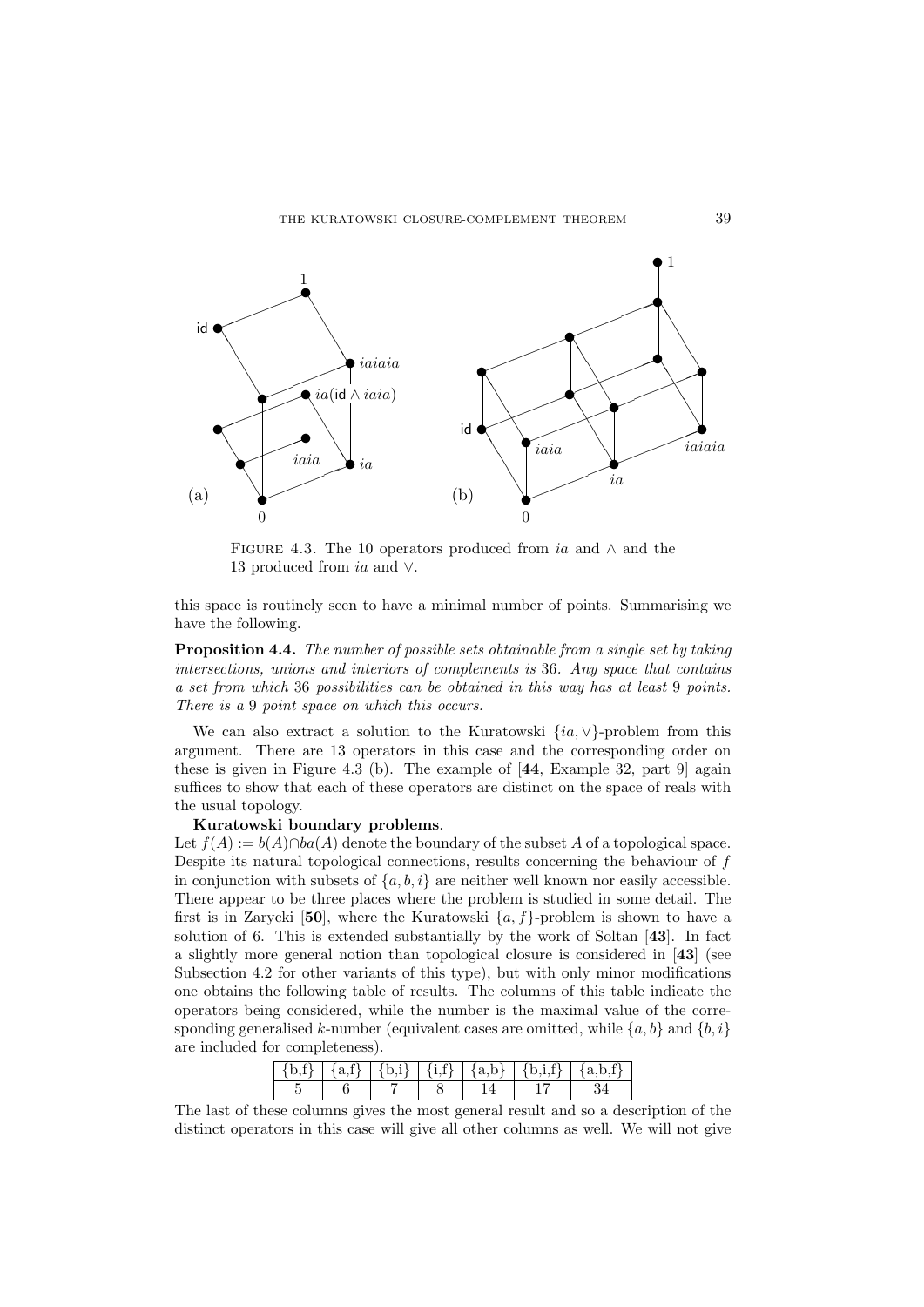### 40 B.J. GARDNER AND M. JACKSON

a full proof of Soltan's result, but note that the upper bound of 34 arises from the existing properties of  $a, b$  and the following identifications that can be proved directly from the definition with only a little work (recall that 0 and 1 are operators on the space  $(X, \mathcal{T})$  assigning each set the value  $\varnothing$  and X respectively):

$$
f^{2} = f^{3}, \quad fa = bf = f, \quad fb = f^{2}b,
$$
  
if b = 0, \quad fbi = fibi, \quad f0 = b0 = 0 = f1,  
 a0 = b1 = 1.

For an example, consider the action of  $i\,fb$  on a subset A of a topological space. Using the definition of  $f$  and the usual properties of closures and interiors, one finds that  $ifb(A) = ib(A) \cap abib(A)$  and then, because  $bib(A) \supset ib(A)$ , we have  $if b(A) = \varnothing = 0(A).$ 

Using the above identifications and associativity, one can easily prove that any  ${a, b, f}$ -operator is equivalent to one of the standard Kuratowski operators, or one of the following operators:

$$
f, f2, fb, fba, fbab, fbaba, af, af2, afb, afba, afbab, afbaba, baf, abab, ababaf, ababaf, fbaf, afbaf, 0, 1
$$

(note that it is the Kuratowski operator id, not 1, that is the identity element of the corresponding operator monoid). Each of these is written in the shortest possible form in terms of the operators  $\{a, b, f\}$ . These operators can be proved distinct by starting with the Kuratowski set given at the start of this paper, or even from a simplified example such as  $(0, 1) \cup (1, 2) \cup (\mathbb{Q} \cap (2, 3)) \cup \{4\}$ . We note that as well as these results, Soltan also finds the minimal size that a generalised space can have in order that it contain a subset on which the various maxima in the table can be achieved (recall that the closure in [43] is not necessarily topological).

The third place where boundaries are used in conjunction with closures, interiors and complements is in [34], where the first 5 values of the above table are again obtained. For each of these cases, a description is given of what properties a subset of a space must have in order to achieve this bound (extending the results of [30]).

Zarycki [50] also examined derived operator  $z := \mathsf{id} \wedge ba$  (equivalently,  $z = \mathsf{id} \wedge f$ ). Despite apparent similarities to the the frontier operator  $f$ , Zarycki showed that the solution to the Kuratowski  $\{z, a\}$ -problem is infinite. As an example, notice the operators  $z, zaz, zazaz, \ldots$  all act differently on the set  $\{1, 3, 5, \ldots\}$  of Example 4.2.

4.2. Non-topological variants. The Kuratowski complement-closure problem holds in a considerably more general setting than topological spaces. For example, the proof of this result does not require that closure distribute over finite unions of sets. Variations of this relaxed version of the Kuratowski theorem have been investigated by a large number of authors. These investigations fall into two groups: the general properties of such abstractions; the behaviour of various concrete examples of non-topological closures.

Perhaps the first investigation into Kuratowski-like phenomena amongst the abstract theory of non-topological closures is the work of Hammer [21]. Hammer investigates necessary identities between generalised closure and interior operators. Here for example, a closure operator on the subsets of a set  $X$  is defined to be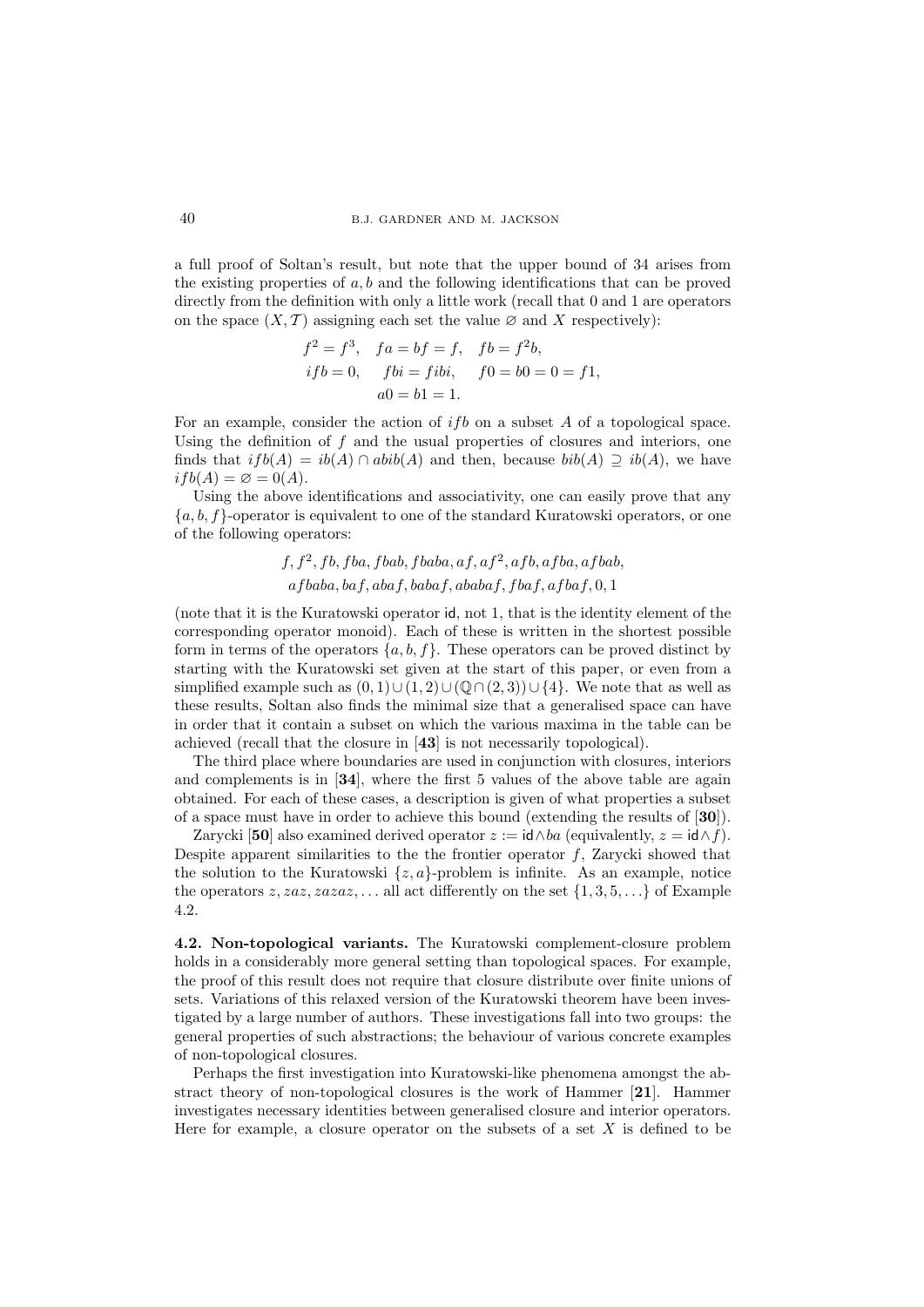an isotonic, idempotent operator f satisfying  $f > id$ . Some problems involving generalised closures that are posed in [21] are solved in [13] and [40]. Further investigations into generalised closures can be found in the work of Soltan [42, 43]. In [42], relationships between the number of sets obtainable using (generalised) closure and complement and the number obtainable using generalised closure and its corresponding interior are investigated. See the discussion of Kuratowski boundary problems in Subsection 4.1 for some of the results of [43].

The Kuratowski-type behaviour of generalised notions of closure are rediscovered again in Peleg [36]. Peleg also considers several interesting concrete examples such as the complement operator and Kleene closure on formal languages: the maximum number of languages obtainable is 14 and it is commented that this bound is achieved by the language  $\{a, aab, bbb\}$ .

A natural generalised closure operator called the convex hull is examined by Koenen [28]. This operator associates with each subset S of  $\mathbb{R}^n$  the intersection of all convex sets containing S. It is shown that at most 10 sets can be produced from a subset of  $\mathbb{R}^n$  by taking convex hulls and complements, and that this bound is achieved by the subset  $\{(0,1)\}\cup\{(x,y): y\leq 0 \text{ and } x^2+y^2\neq 0\}$  in  $\mathbb{R}^2$  (the bound of 10 for  $\mathbb{R}^2$  is stated without proof in [21]). The corresponding Kuratowski monoid is extremally disconnected in our notation.

One of the most important of the generalised closures considered in the literature are those arising from the study of binary relations. The first paper concerning versions of the Kuratowski closure-complement theorem for operators on binary relations appears to be that of Graham, Knuth and Motzin [19]. It is shown that the number of distinct relations obtainable from a given binary relation by taking complements and transitive closures is at most 10 (here it is convenient to view a binary relation on a set X as a subset of the cartesian product  $X \times X$ ). They also show that the largest possible number of relations obtained from a given relation by taking complements, transitive closures and reflexive closures is 42. The transitive closure and complement result is further developed in [17]. A larger class still of operators on relations is considered by Fishburn in [16]. Here it is shown that the maximum number of relations obtainable from a single binary relation by applying the operators of asymmetrisation, complementation, dualisation, symmetrisation, and transitive closure is 110; again it is shown that there is a relation that achieves this bound.

A natural non-topological closure from algebra occurs when one considers the subalgebra generated by a subset of an algebra. Closures of this type are briefly examined in [1] (see also in Subsection 2.1 of this article). In [1] it is shown for example that there is an abstract algebra with 6 elements and with a subset A from which 14 distinct sets can be obtained by taking complements and generating subalgebras (that no more than 14 sets can be obtained in this way follows from the proof of the Kuratowski theorem).

As a final example of interest (also of algebraic nature) we note a result of Pigozzi [37]. Here the standard class operators of universal algebra are considered; that is, closure operators on classes of algebras of a particular type. There are three operators: S, which corresponds to taking all isomorphic copies of subalgebras of a given class; H, which corresponds to taking all homomorphisms of algebras in a given class; and  $\mathbb{P}$ , which corresponds to taking all direct products of algebras in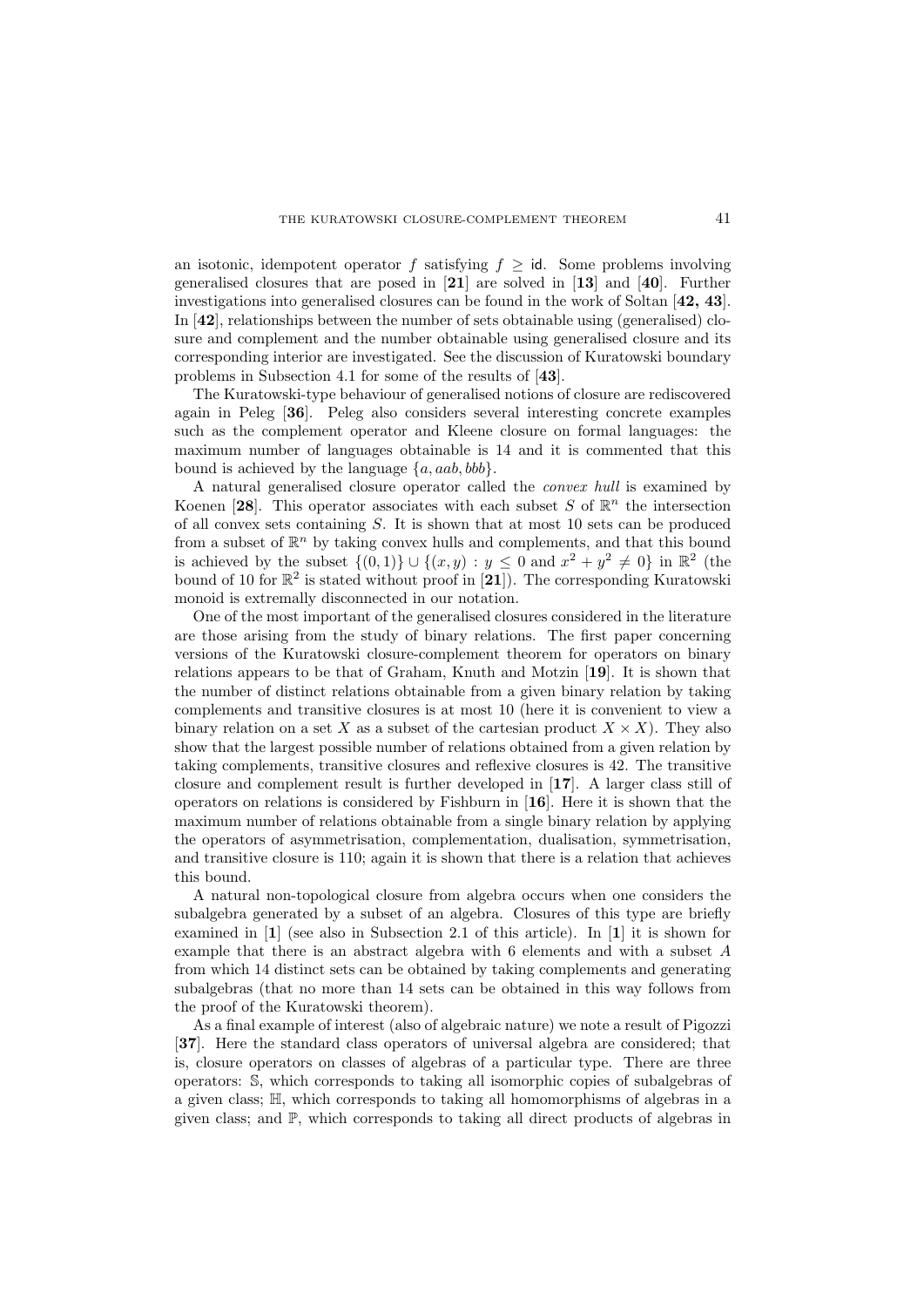a given class. For example it is well known that a class of algebras is equationally definable if and only if it is closed under the operator HSP. Pigozzi shows that at most 18 different operators can be obtained by combinations of these, the largest being the operator HSP. Moreover, the bound of 18 is achieved over families of groups. A survey of results concerning operators obtained from  $\{ \mathbb{H}, \mathbb{S}, \mathbb{P} \}$  is given in [14]. In [35] analogous questions are investigated for operator monoids generated by other sets of class operators—such as  $\{\mathbb{H}, \mathbb{S}, \mathbb{P}, \mathbb{P}_S\}$  (where  $\mathbb{P}_S$  indicates subdirect product). The particular case of  $\{\mathbb{H}, \mathbb{S}, \mathbb{P}, \mathbb{P}_S\}$  is studied further in [47] where it is shown that at most 22 operators can be formed and that this bound is again achieved over families of groups.

### References

- [1] J. Anusiak and K-P. Shum, Remarks on finite topological spaces, Colloq. Math., 23 (1971), 217–223.
- [2] C. E. Aull, Classification of topological spaces, Bull. de l'Acad. Pol. Sci. Math. Astron. Phys., 15 (1967), 773–778.
- [3] S. Baron, Advanced problem 5569, Amer. Math. Monthly, 75 (1968), 199–199.
- [4] J. Berman and S. L. Jordan, The Kuratowski closure-complement problem, Amer. Math. Monthly, 82 (1975), 841–842.
- [5] W. J. Blok, The free closure algebra on finitely many generators, Proc. Kon. Nederl. Akad. Wetensch. Series A, 80 (1977), 362–379.
- [6] W. J. Blok, The lattice of modal logics: an algebraic investigation, J. Symb. Logic, 45 (1980), 221–236.
- [7] N. Bourbaki, Elements of Mathematics: General Topology Part 1, Addison-Wesley Publishing Company, Reading Massachusetts, (1955).
- [8] H. Brandsma, The fourteen subsets problem: interiors closures and complements, in Topology Explained, Topology Atlas, http://at.yorku.ca/topology/, 2003.
- [9] E. Buchman, Problem E 3144, Amer. Math. Monthly, 93 (1986), 299–299.
- [10] A. V. Chagrov, Kuratowski numbers, in Application of functional analysis in approximation theory, 186–190, Kalinin. Gos. Univ., Kalinin (1982) [Russian].
- [11] T. A. Chapman, An extension of the Kuratowski closure and complementation problem, Math. Mag., 35 (1962), 31–35.
- [12] T. A. Chapman, A further note on closure and interior operators, Amer. Math. Monthly, 69 (1962), 524–529.
- [13] P. J. Coleman, On the composition semigroup generated by complement and an expansive function, Nieuw Arch. Wisk., 15 1967 207–210
- [14] S. Comer and J. Johnson, The standard variety of operators of a variety, Algebra Universalis, 2 (1972), 77–79.
- [15] J. H. Fife, The Kuratowski closure-complement problem, Math. Mag., 64 (1991), no. 3, 180–182.
- [16] P. C. Fishburn, Operations on binary relations, Discrete Math., 21 (1978), 7–22.
- [17] E. Garel and J-P. Olivier, On closures verifying that the interior of a closed element is closed, Comm. Algebra, 23 (10) (1995), 3715–3728.
- [18] L. Gillman and M. Jerison, Rings of Continuous Functions, The University Series in Higher Mathematics, Van Nostrand Company Inc., 1960.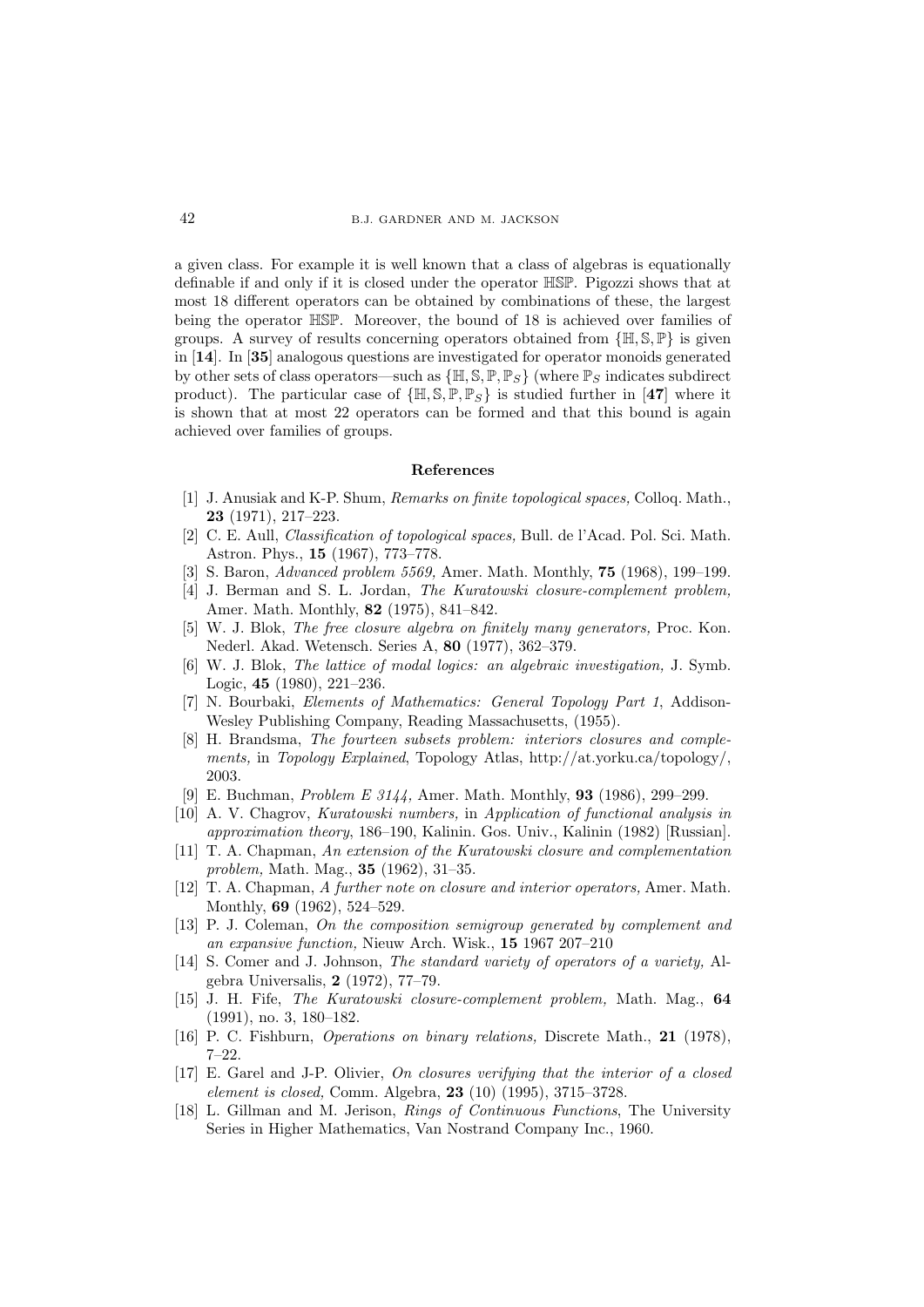- [19] R. L. Graham, D. E. Knuth and T. S. Motzin, Complements and transitive closures, Discrete Math., 21 (1972), 17–29.
- [20] P. R. Halmos, Lectures on Boolean Algebras, Van Nostrand, Princeton, 1963.
- [21] P. C. Hammer, Kuratowski's Closure theorem, Nieuw Arch. Wisk., 8 (1960), 74–80.
- [22] H. H. Herda and R. C. Metzler, *Closure and interior in finite topological spaces*, Colloq. Math., 15 (1966), 211–216.
- [23] E. Hewitt, A problem in set-theoretic topology, Duke Math. J., 10 (1943), 309–333.
- [24] G. E. Hughes and M. J. Cresswell, A New Introduction to Modal Logic, Routledge, London 1996.
- [25] M. Jackson, Closure semilattices, Algebra Universalis, 52 (2004), 1–37.
- [26] M. Jackson and T. Stokes, Semilattice pseudocomplemented semigroups, Comm. Algebra, 32 (2004), 2895–2918.
- [27] J. L. Kelley, General Topology, Van Nostrand Reinhold Co. Inc. Princeton, NJ, 1955.
- [28] W. Koenen, The Kuratowski closure problem in the topology of convexity, Amer. Math. Monthly, 73 (1966), 704–708.
- [29] C. Kuratowski, Sur l'opération  $\overline{A}$  de l'Analysis Situs, Fund. Math., **3** (1922), 182–199.
- [30] E. Langford, Characterisation of Kuratowski 14-sets, Amer. Math. Monthly, 78 (1971), 362–367.
- [31] N. Levine, On the commutativity of the closure and interior operators in topological spaces, Amer. Math. Monthly, 68 (1961), 474–477.
- [32] J. C. C. McKinsey and A. Tarski, The algebra of topology, Ann. Math., 45 (1944), 141–191.
- [33] L. E. Moser, Closure, interior and union in finite topological spaces, Colloq. Math., **38** (1977), 41–51.
- [34] M. S. Moslehian and N. Tavallaii, A generalization of the Kuratowski closurecomplement problem, Punjab Univ. J. Math., 58 (1995), 1–9.
- [35] E. Nelson, Finiteness of semigroups of operators in universal algebras, Canad. J. Math., 19 (1967), 764–768.
- [36] D. Peleg, A generalized closure and complement phenomenon, Discrete Math., 50 (1984), 285–293.
- [37] D. Pigozzi, On some operations on classes of algebras, Algebra Universalis, 2 (1972), 346–353.
- [38] D. Sherman, Variations on Kuratowski's 14-set theorem, to appear in Amer. Math. Monthly.
- [39] K-P. Shum, On the boundary of Kuratowski 14-sets in connected spaces, Glas. Mat. Ser. III, 19 (39) (1984), 293–296.
- [40] K-P. Shum, Closure functions on the set of positive integers, Sci. China Ser. A, 39 (1996), 337–346.
- [41] A. Smith, *Advanced problem 5996*, Amer. Math. Monthly, **81** (1974), 1034.
- [42] V. P. Soltan, On Kuratowski's problem, Bull. Acad. Polon. Sci. Ser. Sci. Math., 28 (1981), 369–375.
- [43] V. P. Soltan, Problems of Kuratowski type, Mat. Issled, 65 (1982), 121–131 and 155.